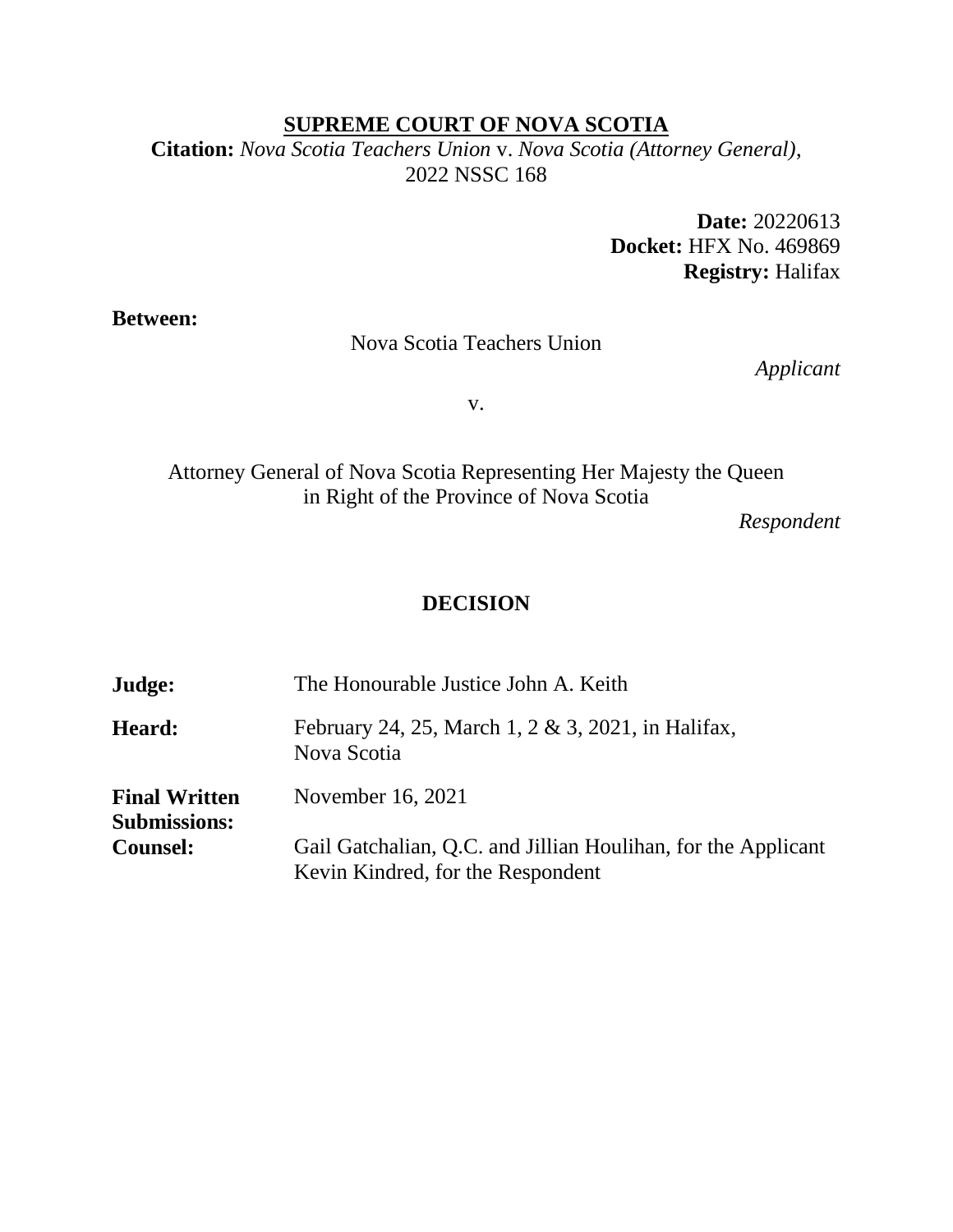### **By the Court:**

#### **BACKGROUND AND BRIEF SUMMARY OF FINDINGS**

[1] The Applicant Nova Scotia Teachers' Union ("**NSTU**") challenges the constitutionality of the *Teachers Professional Agreement and Classroom Improvements (2017) Act*, S.N.S. 2017, c. 1 (referred to by all parties as "**Bill 75**") which imposed, by statute, a new collective agreement upon the NSTU.

[2] NSTU argues that the Respondent Attorney General of Nova Scotia Representing Her Majesty the Queen in Right of the Province of Nova Scotia (the "**Province**") breached section 2(d) of the *Canadian Charter of Rights and Freedoms* (the "*Charter*") by failing to negotiate in good faith; and that the *Act* epitomizes an unconstitutional abuse of its legislative authority because it:

- 1. Forced upon NSTU members a four-year collective agreement which:
	- a. NSTU membership neither accepted nor was given the opportunity to vote upon;
	- b. Imposed certain monetary terms (including wage restraint and eliminating ongoing accrual of a Service Award/Death benefit) that the Province deemed fixed and non-negotiable before the process of collective bargaining even began; and
	- c. Established contractual terms that were worse than those negotiated during the period of collective bargaining which the Province itself says were conducted in good faith. NSTU says that the Province ultimately desecrated the process of collective bargaining by imposing legislation that did not even reflect their actual negotiations but, instead, punished NSTU for refusing to submit to the Province's demands.
- 2. Deprived NSTU of its constitutional right to engage in meaningful collective action by:
	- a. Terminating ongoing negotiations;
	- b. Terminating ongoing collective action including strike action
	- c. Prematurely stripping NSTU of its ultimate form of expression and economic leverage (strike action) by exploiting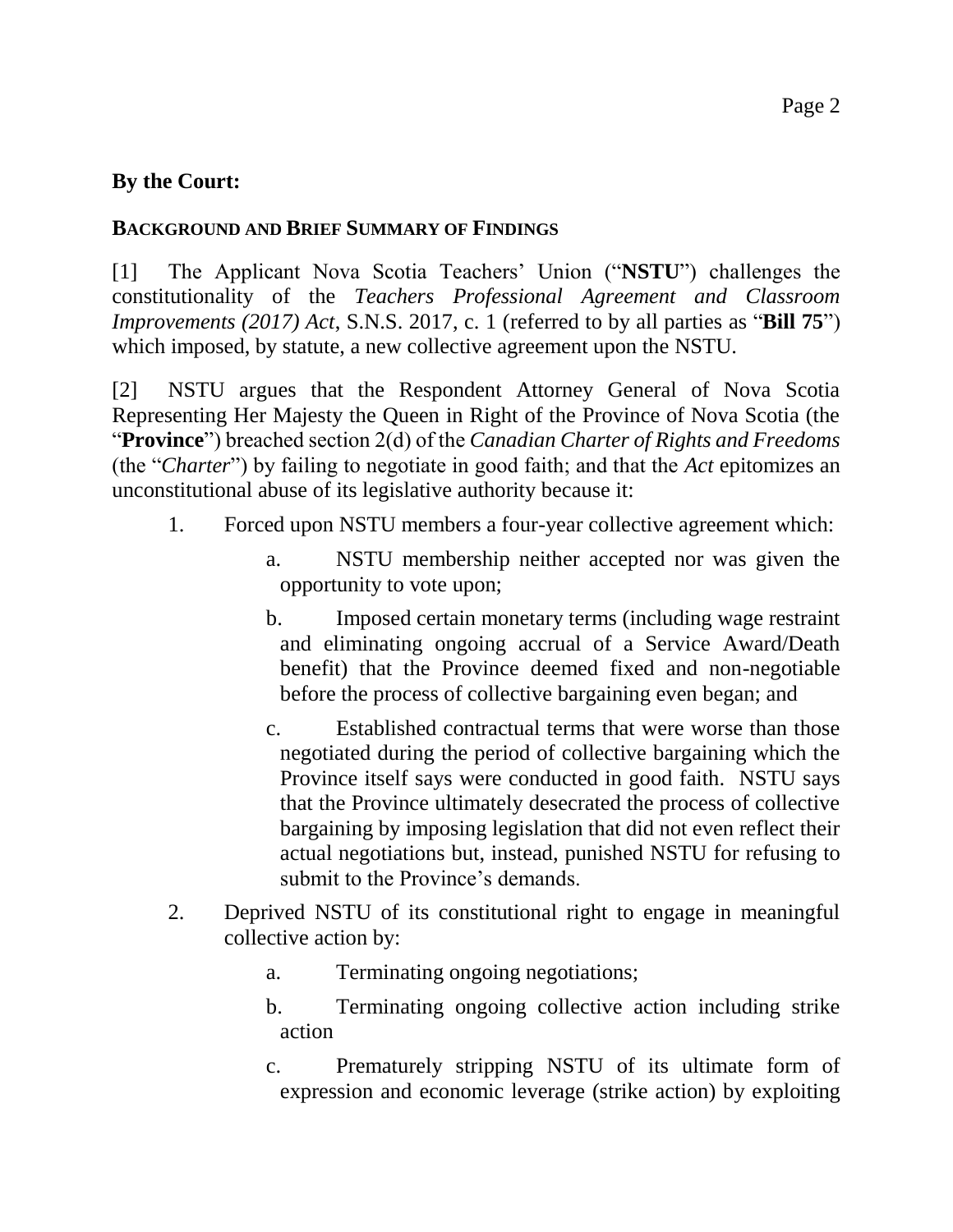the government's ultimate form of leverage (imposing a collective agreement by legislation); and

d. Prospectively depriving NSTU of the right to engage in collective action during the term of the four-year collective agreement by engaging the provisions of the *Teachers' Collective Bargaining Act*, R.S.N.S. 1989, c. 460, as amended, which, in turn, rendered illegal any strike activity during the term of the statutorily imposed contract.

[3] The Province denies these allegations. It argues that section 2(d) of the *Charter* guarantees a process of good faith negotiations. While section 2(d) guarantees NSTU and its members the right to engage in meaningful, good faith collective bargaining with the Province, it:

- 1. Does not guarantee a particular outcome or result. The Province denies that any union or group can insist upon a pay package which the Province believes is unaffordable, unfair and/or fiscally irresponsible;
- 2. Does not prohibit the Province from establishing certain monetary boundaries or "lines in the sand" (including wage restraints and termination of the Service Award/Death Benefit) which are deemed essential for preserving the common good and the Province's long-term financial health. The Province points to its duty as steward of public funds and a related obligation to balance competing pressures for money across a wide array of important services which extend beyond education;
- 3. Related to this last point, the Province also points to the fact that the alleged misconduct during the course of collective bargaining occurred under the aegis of a different legislative measure (*Public Services Sustainability (2015) Act*, S.N.S. 2015, c. 34, referred to by the parties as "**Bill 148**") whose constitutionality is not put in issue in this proceeding and therefore is, by law, presumed to be constitutional and passed for a valid (not invalid) public purpose; and
- 4. Does not entitle NSTU to insist that discussions continue indefinitely until NSTU achieves further concessions on issues where the parties are deadlocked. The Province says that more than 15 months of meaningful negotiations yielded three tentative agreements. Each tentative agreement was approved by NSTU negotiating committee and NSTU executive who recommended to NSTU members. NSTU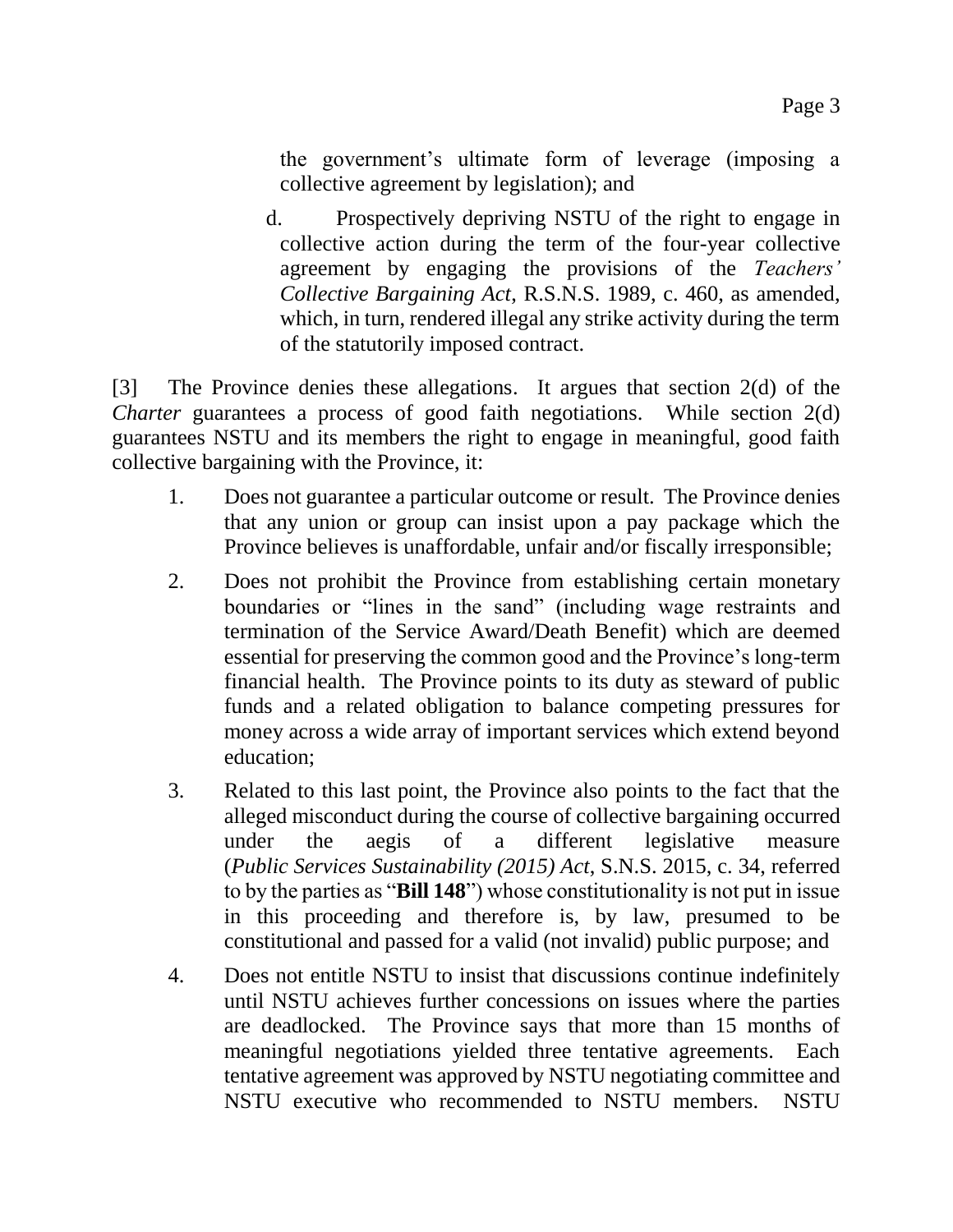members voted to reject each of these tentative agreements. In these circumstances, the Province says the parties reached a legitimate but impenetrable impasse. The Province denies an obligation to continue negotiating for however long NSTU believes is appropriate - regardless of past failures, an existing impasse and the effects upon student education.

[4] Ultimately, the Province maintains that the facts in this case more than amply demonstrate that NSTU's rights under section 2(d) of the *Charter* were respected and fulfilled. Ultimately, the Province says that it was justified in finally ending the labour dispute as it did - through legislation which reflected its fiscal obligations to Nova Scotians.

[5] NSTU also claims that Bill 75 violates the right of expression under section 2(b) of the Charter and particularly focusses on section 13 of Bill 75 which requires teachers to comply with sections 42 and 45 of the *Education Act* "when schools are in session while teachers are present" regardless of any competing provision in the *Teachers' Collective Bargaining Act*, RSNS 1989, c. 460, as amended.

[6] As indicated, Bill 75 followed months of collective bargaining and three tentative collective agreements. NSTU's executive recommended approval of each tentative agreement. The teachers declined that advice and voted to reject all three agreements.

[7] After the teachers rejected the third tentative agreement, the Province responded promptly by drafting, passing in the Legislative Assembly and proclaiming in force Bill 75 which ended the labour dispute and forced a new collective agreement on NSTU members.

[8] The terms of the collective agreement imposed by Bill 75 were significantly inconsistent with and worse than the third and final tentative agreement that the Province says was the by-product of good faith bargaining. At best, Bill 75 was an over-zealous but misguided attempt at fiscal responsibility. At worst, Bill 75 was punitive or a vengeful attempt to gain some unrelated, collateral benefit related to ongoing negotiations with other public service unions at the expense of NSTU. Whatever the motivation, by selectively dismantling Tentative Agreement 3, Bill 75 failed to fully respect the process of good faith collective bargaining and was terribly wrong.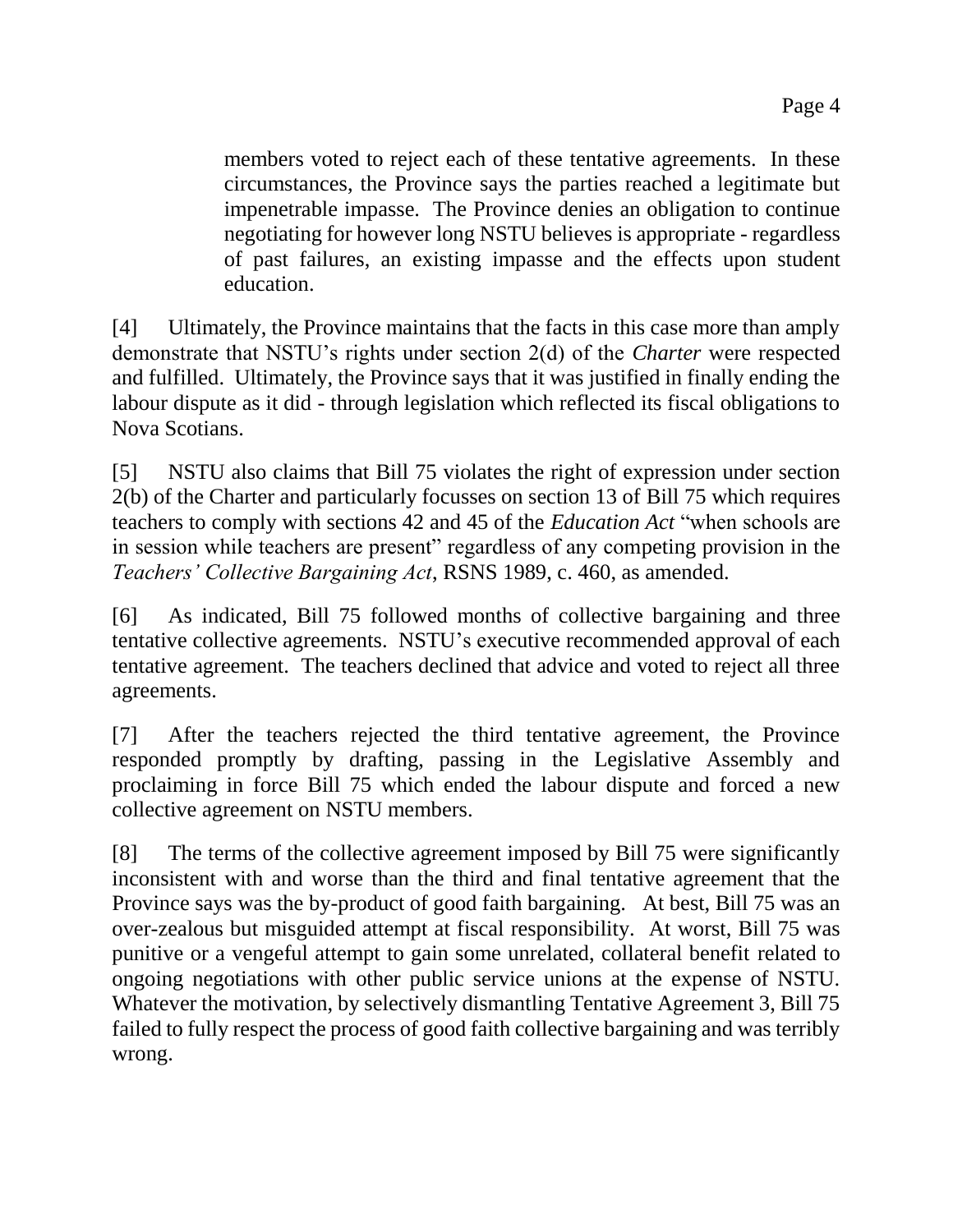[9] For that reason, I conclude that Bill 75 violated section 2(d) of the Charter and is not saved by section 1. Bill 75 is declared unconstitutional and of no force or effect.

[10] Having said that, for clarity, I do not find that Bill 75 is unconstitutional based on certain additional criticisms advanced by NSTU regarding the collective bargaining process which preceded Bill 75. The collective bargaining process which ultimately led to Bill 75 was dominated by another, different legislative measure: Bill 148. The issue of Bill 148's constitutionality was not placed in issue in this proceeding, and, for clarity, I make no determinations regarding the constitutionality of that statute based on the specific facts and context of this case. However, in the absence of a legal challenge as to the constitutionality of Bill 148, the Court is required to presume at law that Bill 148 is constitutional and passed for a legitimate public purpose. To conclude that Bill 148 was passed for an invalid purpose and is evidence of the Province's intention to erode Charter rights and destroy good faith bargaining would contradict that legal presumption.

[11] Moreover, the impasse reached by the parties reflected an unwavering disconnect between the constraints created by Bill 148 and the NSTU's key demands, particularly with respect to phasing out the Service Award/Death Benefit. Given the presumption that Bill 148 is constitutional and passed for a valid public purpose, the Province's decision to hold firm to the provisions contained within that statute cannot, in the context of this proceeding, be denounced as intransigent and unreasonable. Unfortunately, there was no reasonable prospect of the parties overcoming the impasse.

[12] As to NSTU's claims under section 2(b), section 2(b) guarantees the right to freedom of expression. For reasons that are made more clear below, it is not necessary to engage in a section 2(b) analysis as I find the provisions of Bill 75 are unconstitutional under section 2(d) and of no force and effect. In my view, it is unnecessary to assess whether Bill 75 is doubly unconstitutional for having also violated section 2(b) and any such assessment does not add to the appropriate remedy, particularly given that NSTU's main issue is with the terms of the collective agreement imposed under Bill 75 and, more specifically, with the loss of the Service Award/Death Benefit.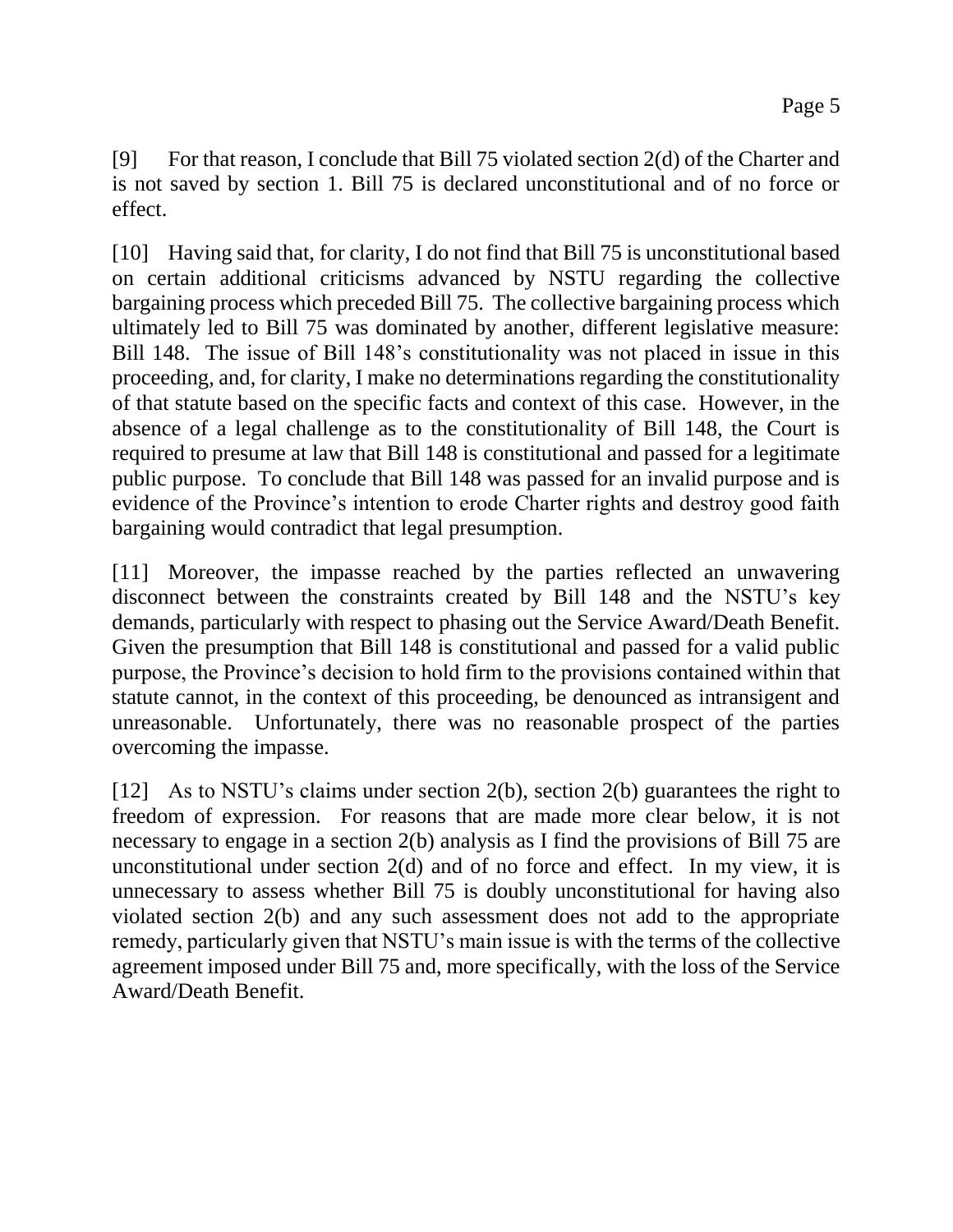## **THE LAW**

[13] In order to properly understand how the Charter operates given the unique facts of this case, it is necessary to first explain the legal framework against which the facts are applied.

### **Section 2(d) and Its Basic Animating Principles**

[14] Section 2 of the Charter is entitled "Fundamental Freedoms". Section 2(d) confirms that everyone has the fundamental right to freedom of association.

[15] There is no doubt that section 2(d) of the Charter encompasses and protects the process of collective bargaining. In *Health Services & Support-Facilities Subsector Bargaining Assn* v *British Columbia*, 2007 SCC 27 ("*Health Services*"*)*, a majority of the Supreme Court of Canada confirmed that section 2(d) "…protects the capacity of members of labour unions to engage, in association, in collective bargaining on fundamental workplace issues" (at paragraph 19).

[16] The Supreme Court of Canada in *Health Services* further confirmed that: "[t]he right to bargain collectively with an employer enhances the human dignity, liberty and autonomy of workers by giving them the opportunity to influence the establishment of workplace rules and thereby gain some control of a major aspect of their lives, namely their work" (at paragraph 84).

[17] However, section 2(d) does not extend Charter protection to all aspects of collective bargaining. Section 2(d) does not guarantee that any one party in a labour dispute is entitled to a particular outcome. In *Health Services,* the Court stated:

Nor does [s.2(d)] ensure a particular outcome in a labour dispute, or guarantee access to any particular statutory regime. What is protected is simply the right of employees to associate in a process of collective action to achieve workplace goals"

…

Section 2 (d) does not guarantee the particular objectives sought through this associational activity. However, it guarantees the process through which those goals are pursued.

…

as the right is to a process, it does not guarantee a certain substantive or economic outcome.

(at paragraphs 19, 89 and 91)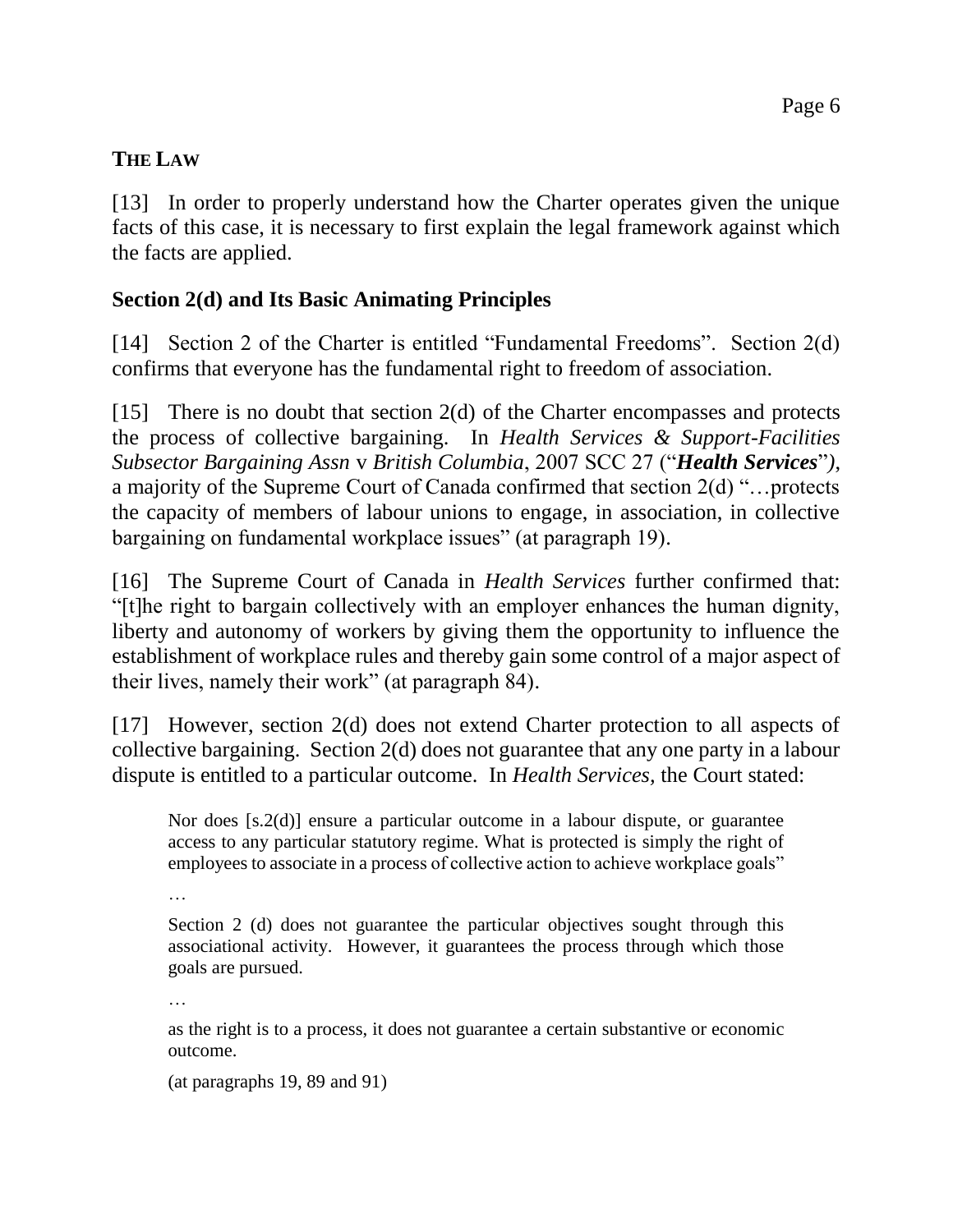#### (See also *Meredith* v *Canada (Attorney General)*, 2015 SCC 2 at paragraph 25)

[18] The notion that section 2(d) protects the process of collective bargaining but does not guarantee a particular outcome is more complicated than it may appear at first blush. Even though section 2(d) does not guarantee a preferred outcome, this does not mean that evidence surrounding a party's preferred outcome is irrelevant to the section 2(d) analysis. On the contrary, the positions taken by the parties during collective bargaining and the content of their offers (i.e., their preferred financial or non-financial results) may shed light on whether the parties fully respected the process of good faith collective bargaining in accordance with section 2(d) of the Charter.

[19] Ultimately, section 2(d) protects the process (and not the outcome) by giving unions the opportunity for respectful dialogue and meaningful input into the working conditions of their members. As Donald J.A. wrote in *British Columbia Teacher's Federation v. British Columbia*, 2015 BCCA 184 ("*BCTF*"):

287 If the act of associating in order to collectively negotiate to achieve workplace goals is not substantially interfered with, the government has not breached s. 2(d). The mere act of passing the terms of employment through legislation rather than a traditional collective agreement makes no difference to whether the employees were given the opportunity to associate and effectively pursue workplace goals. If the government, prior to unilaterally changing terms of employment, gives a union the opportunity to meaningfully influence the changes made, on bargaining terms of approximate equality, it will likely lead to a finding that the union was not rendered feckless and the employees' attempts at associating to pursue workplace goals were not pointless or futile: see *SFL* at para. 55. Thus, the employees' freedom of association would likely not therefore be breached.

 $(Emphasis in original)<sup>1</sup>$ 

 $\overline{a}$ 

### [20] Similarly, in *Mounted Police Association of Ontario v. Canada*, 2015 SCC 1 ("*MPAO*"), McLachlin C.J. and LeBel J., for the majority, wrote:

Collective bargaining constitutes a fundamental aspect of Canadian society which 'enhances the human dignity, liberty and autonomy of workers by giving them the opportunity to influence the establishment of workplace rules and thereby gain some control over a major aspect of their lives, namely their work' (*Health Services*, at para. 82). Put simply, its purpose is to preserve collective employee

 $<sup>1</sup>$  The Supreme Court of Canada subsequently allowed the employees' appeal "substantially for the reasons of Justice</sup> Donald" (2016 SCC 49).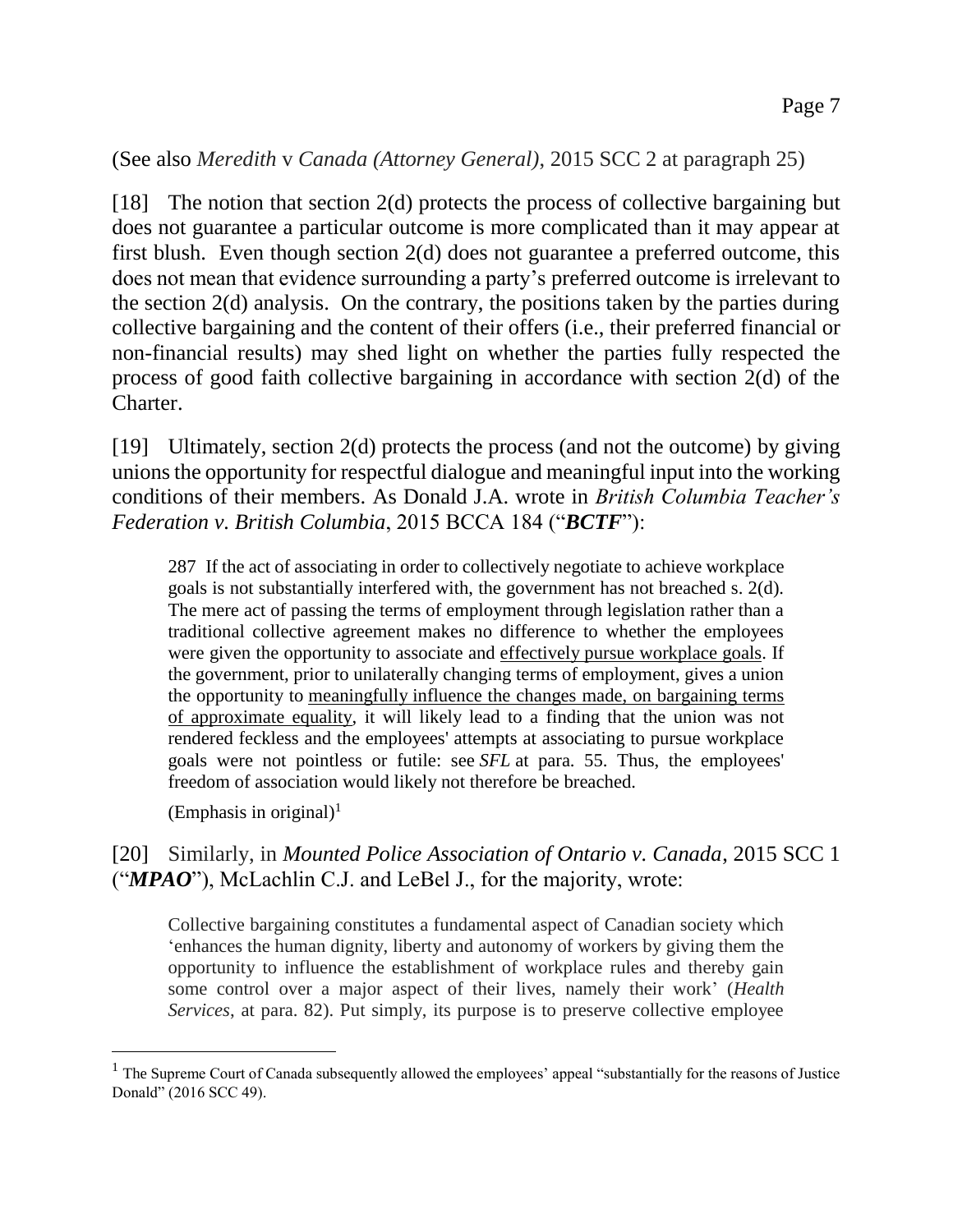autonomy against the superior power of management and to maintain equilibrium between the parties. This equilibrium is embodied in the degree of choice and independence afforded to the employees in the labour relations process.

(at paragraph 82)

[21] In determining whether employees were afforded the opportunity to "effectively pursue workplace goals" and "meaningfully influence the changes made, on bargaining terms of approximate equality", the Court remains sensitive to the power imbalances which historically motivated workers to associate. That underlying concern for balance and approximate equality at the bargaining table continues to inspire the constitutional protections enshrined in section 2(d). This notion of establishing equilibrium between the negotiating parties resonates throughout the jurisprudence. In *MPAO,* McLachlin C.J. and LeBel J. wrote:

[80] To recap, s. 2 (d) protects against substantial interference with the right to a meaningful process of collective bargaining. Historically, workers have associated in order "to meet on more equal terms the power and strength of those with whom their interests interact and, perhaps, conflict", namely, their employers: *Alberta Reference*, at p. 366. The guarantee entrenched in s. 2 (d) of the *Charter* cannot be indifferent to power imbalances in the labour relations context. To sanction such indifference would be to ignore "the historical origins of the concepts enshrined" in s. 2 (d): *Big M Drug Mart*, at p. 344. It follows that the right to a meaningful process of collective bargaining will not be satisfied by a legislative scheme that strips employees of adequate protections in their interactions with management so as to substantially interfere with their ability to meaningfully engage in collective negotiations.

(Emphasis added)

[22] At paragraph 82 of *MPAO*, the majority continued by noting that the purpose of collective bargaining "is to preserve collective employee autonomy against the superior power of management and to maintain equilibrium between the parties". (emphasis added)

[23] Likewise, in *BCTF*, Donald J.A. stated:

291 Pre-legislative consultation, then, can be seen as a replacement for the traditional collective bargaining process, but only if it truly is a meaningful substitution. To be meaningful, the bargaining parties must consult from an assumed position of "approximate equality". I note here that in *SFL*, Abella J., writing for the majority of the Court, found that a right to strike was essential in order to maintain "approximate equality" between employees and employers in the collective bargaining process: at para. 55, quoting Judy Fudge and Eric Tucker,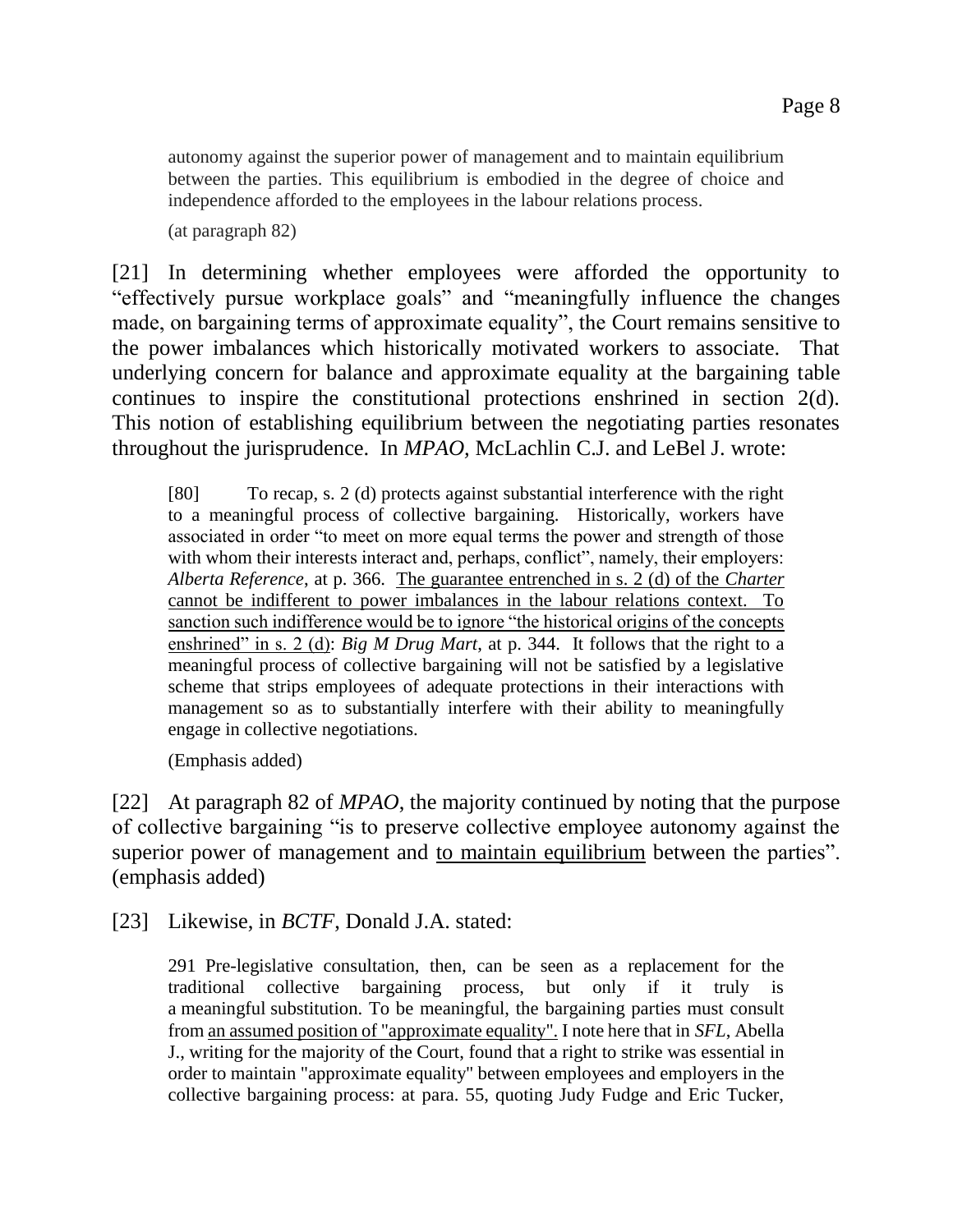"The Freedom to Strike in Canada: A Brief Legal History" (2009-2010), 15 C.L.E.L.J. 333 at 333.

(Emphasis added)

[24] Finally, in *Professional Institute of the Public Service of Canada v. Canada (Attorney General)*, 2016 ONCA 625, leave to appeal denied, [2016] S.C.C.A. Nos. 444, 445 ("*Professional Institute of the Public Service of Canada*"), Lauwers J.A., for the Court, wrote at para. 39:

In the domain of labour relations, s. 2(d) protects "a meaningful process of collective bargaining", which is one "that provides employees with a degree of choice and independence sufficient to enable them to determine their collective interests and meaningfully pursue them": *MPAO*, at para. 81. Meaningful collective bargaining maintains a balance of bargaining power, or "equilibrium", between unions and employers: *MPAO*, at paras. 72 and 82; *SFL*, at paras. 56-57.

(Emphasis added)

[25] Thus, the presence (or absence) of good faith collective bargaining compels the Court to critically examine whether the government has improperly created a power imbalance by abusing its ultimate legislative authority and improperly stripping employees of a meaningful opportunity to engage in collective bargaining.

[26] This is not to say that governments are entirely powerless to legislate when the parties are deadlocked. However, the statutory power to unilaterally end negotiations and impose a new collective agreement is constrained. Governments must first reasonably engage with their employees in good faith and cannot manufacture an "impasse" as a pretext for imposing its will through legislation. As Donald, J.A. warned in *BCTF*:

The government could declare all further compromise in any context to be untenable, pass whatever it wants, and spend all "consultation periods" repeatedly saying "sorry, this is as far as we can go". This would make a mockery of the concept of collective bargaining. An impasse created by the Province through the adoption of unwavering, unreasonable positions and a lack of good faith is not a legitimate impasse.

(at paragraph 340)

[27] Finally, it should be emphasized that the analysis under section  $2(d)$  is highly contextual and the circumstances surrounding the impugned legislation and its impact on the process of collective bargaining must be considered (*Health Services*, at paragraphs 107 and 109).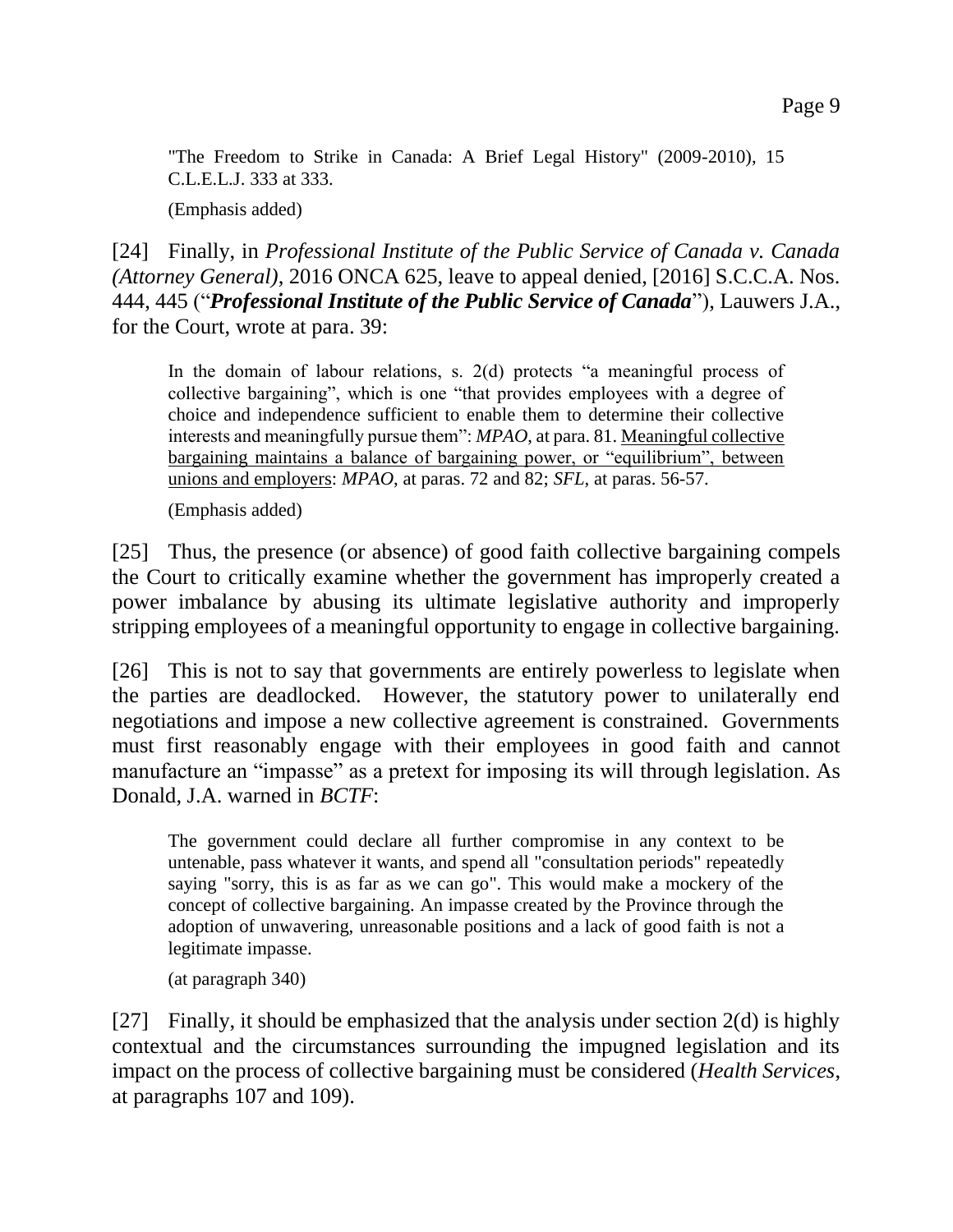[28] The recent decision of the Nova Scotia Court of Appeal in *Reference re Bill 148, An Act Respecting the Sustainability of Public Services*, 2022 NSCA 39 ("*Reference re Bill 148*") reinforced the importance of context. In this decision, the Nova Scotia Court of Appeal considered the recent decision in *Manitoba Federation of Labour et al. v. The Government of Manitoba*, 2021 MBCA 85 ("*Manitoba Federation*"), including the following conclusion:

[124] As I indicated at the beginning of these reasons, the key question is whether it is unconstitutional for legislation to prevent collective bargaining on wages for a limited period of time. There can be no doubt that the intention of the *ERA* and the *PSSA* legislation was to remove the issue of wages from discussion at the bargaining table. In the end, the Supreme Court of Canada in *Meredith* and the three appellate courts concluded that removing the issue of wages from the bargaining process for a limited period of time did not substantially interfere with a meaningful collective bargaining process and, thus, the *ERA* complied with section 2(d).

[125] I have not been persuaded that there is any sound legal basis to distinguish *Meredith*. It is my view that *Meredith* stands for the proposition that it is not unconstitutional for a government to remove by statute the topic of wages from the bargaining table so long as:

a) the wage restraint legislation is broad-based and time-limited; and

b) it does not preclude a meaningful collective bargaining process from occurring on other important workplace matters.

[29] The Nova Scotia Court of Appeal did not interpret *Manitoba Federation* as stamping any and all time-limited wage restraint legislation with the Court's imprimatur of constitutional validity. Rather, the Courts must still carefully consider the legislation, the context within which the legislation was enacted, and its impact on the process of collective bargaining. Writing for the panel, Wood, CJ concluded:

In my view, *Manitoba Federation* does not add any new principles to the jurisprudence with respect to s. 2(d) of the Charter*.* The Attorney General relies heavily on this decision because of the similarities between the legislation under consideration and the *PSSA*. He argues it stands for the proposition time limited wage restraint legislation is always constitutional. If the suggestion is this conclusion can be reached without the need to consider the surrounding context, this runs contrary to the clear advice of the Supreme Court of Canada in *Health Services* , *Meredith* and *British Columbia Teachers' Federation*. I would not adopt such an interpretation of *Manitoba Federation*.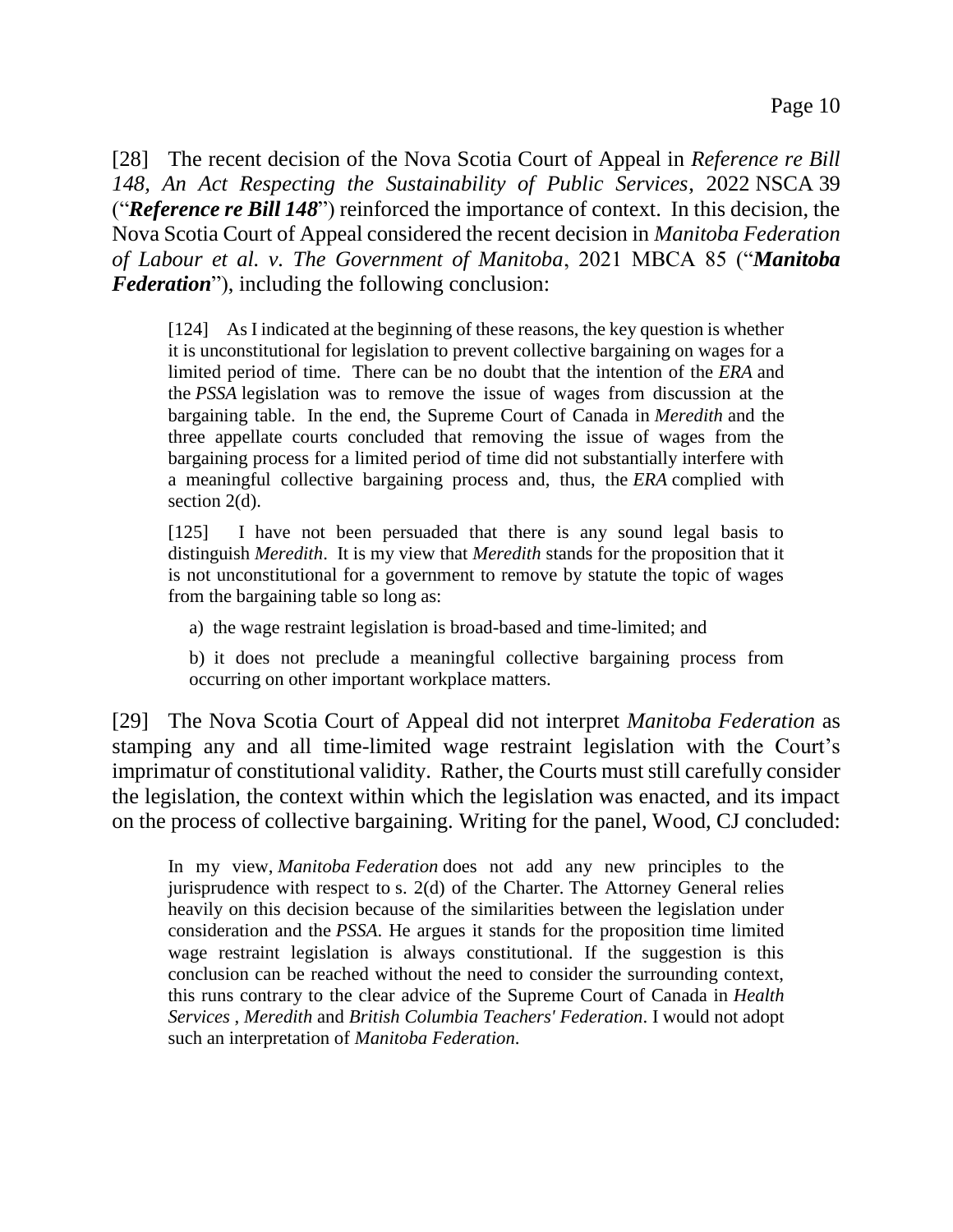(at paragraph 49). $^2$ 

l

### **The Test Under Section 2(d)**

[30] The parties agree that the test for determining whether impugned legislation violates section 2(d) of the Charter involves two distinct inquiries:

- 1. "The first inquiry is into the importance of the matter affected by the process of collective bargaining, and more specifically, to the capacity of the union members to come together and pursue collective goals in concert" (*Health Services* at paragraph 93). Interference with insignificant matters will obviously not be considered sufficiently substantial as to attract Charter protection.
- 2. The second inquiry examines the meaningfulness of the collective bargaining process and "the manner in which the measure impacts the collective right to good faith negotiation and consultation" (*Health Services* at paragraph 93). The Province correctly notes that NSTU bears the burden of proving that the bargaining process leading up to Bill 75 did not meet the standard contemplated by section 2(d).

[31] In *Health Services*, the majority expressed the second inquiry this way:

…does the legislative measure or government conduct in issue respect the fundamental precept of collective bargaining — the duty to consult and negotiate in good faith? If it does, there will be no violation of s. 2 (*d*), even if the content of the measures might be seen as being of substantial importance to collective

<sup>&</sup>lt;sup>2</sup> A related question arises as to whether a government is required to engage in negotiations at all prior to enacting time-limited wage restraint legislation. In *Manitoba Federation*, Chartier, J.A. agreed with the government's argument that "…not only does Meredith not require collective bargaining in advance of wage restraint legislation, the jurisprudence establishes that governments owe no duty to consult or negotiate prior to passing legislation" (at paragraph 80) Chartier, J.A. further observed that while the Manitoba government could have entered into prelegislative collective bargaining, it was not required to do so. (at paragraph 81) Paragraph 157 of *Health Services* and the Supreme Court of Canada's decision in *Mikisew Cree First Nation* v *Canada (Governor General in Council)*, 2018 SCC 40 ("*Mikisew*") were cited in support of this conclusion. Paragraph 157 -161 of *Health Services* considers the absence of consultation regarding contemplated legislation and the absence of contractual negotiations in the context of a section 1 analysis and whether legislation already deemed to have violated section 2(d) of the Charter minimally impaired the employee's Charter rights. These issues (lack of consultation or negotiation) supported the Court's conclusion that "the government has not shown that the Act minimally impaired the employees' s. 2(*d*) right of collective bargaining." (at paragraph 161) Mikisew considered the duty to consult in the process of developing, passing and enacting legislation affecting First Nation treaty rights. In any event, it is not necessary to consider this issue further in this case as the parties were actively engaged in a collective bargaining process prior to enacting Nova Scotia's *PSSA*.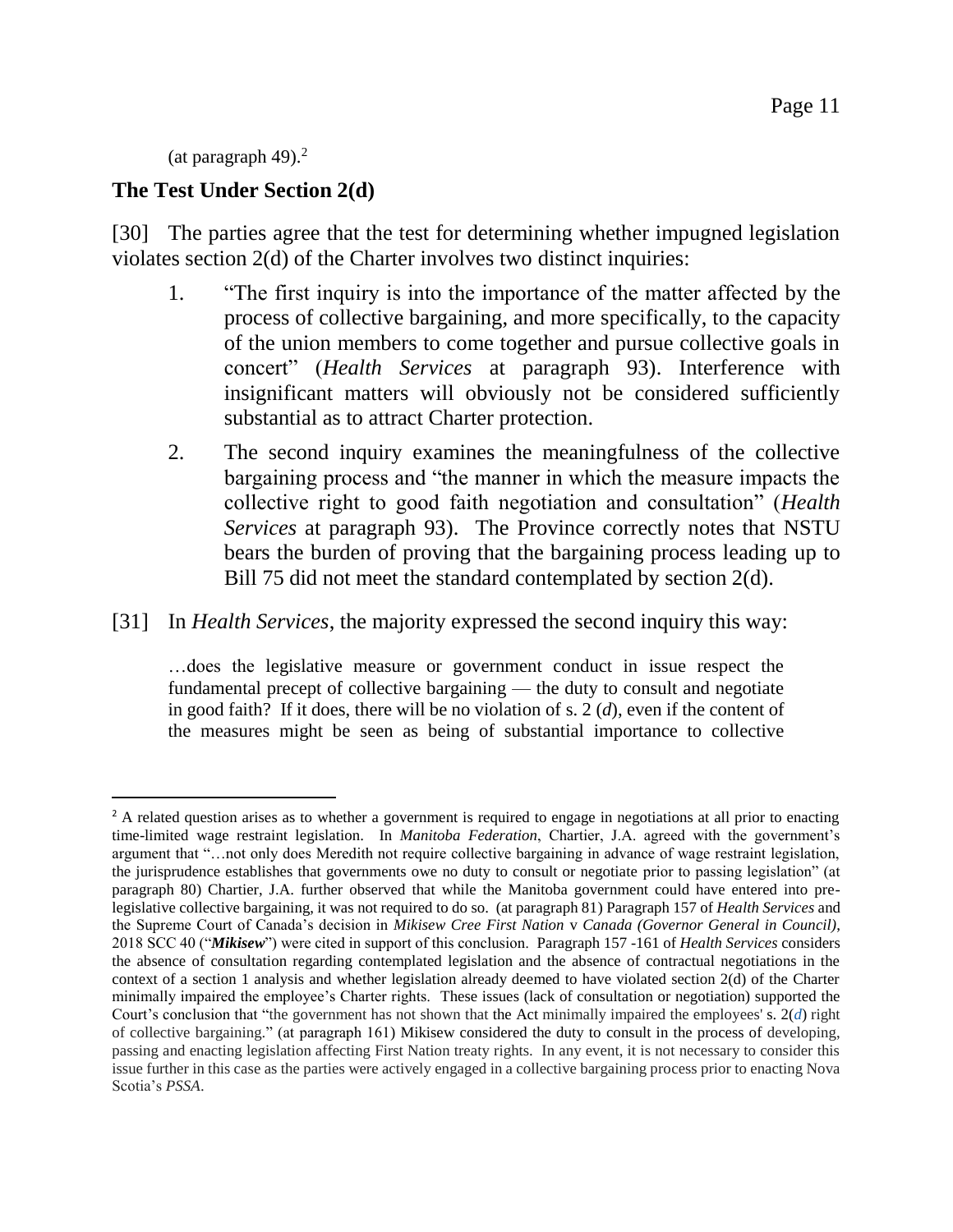bargaining concerns, since the process confirms the associational right of collective bargaining.

(at paragraph 97)

[32] There seems to be no real debate that the impugned legislative provisions meet the first inquiry under the *Health Services* test for substantial interference with collective bargaining. Monetary issues like wages and any potential changes to the Service Award/Death Benefit are acknowledged to be of critical importance to NSTU and teachers, and therefore to the process of collective bargaining. The NSTU filed an expert report authored by Dr. Robert Hebdon<sup>3</sup> which provides empirical support for this same conclusion:

It may be helpful to cite some evidence on the importance of monetary issues in collective bargaining. Labour Canada attempted to record the key strike issues in all strikes. From 1946 to 1999, they managed to record strike issues in 82% of all strikes. Addendum 1, Table 1 shows that monetary issues were key strike issues in 77% of strikes.

(at page 7)

l

[33] However, the issues which were folded into the collective bargaining process included other important issues as well including additional leave with pay, additional guarantees regarding time for teachers to complete their professional obligations, and a concrete commitment to jointly work towards improving working conditions. Some of these issues were also incorporated into the impugned legislation (Bill 75) while others were unilaterally changed or withdrawn.

[34] While monetary concerns surrounding wages and the Service Award/Death Benefit certainly figured most prominently, the totality of the issues affected by the legislative measure are more comprehensive and enhance the underlying importance of Bill 75 to the NSTU.

[35] This case turns on the second inquiry related to the impact of the legislation on the collective right to good faith negotiation and consultation.

[36] The parties disagree as to the scope of the second inquiry. The Province says that the second inquiry compels the Court to consider whether the parties came to the table "with the sincere aim of concluding an agreement." Even if parties hold hard and fast positions, they must still "approach bargaining with the hope that it

<sup>&</sup>lt;sup>3</sup> Dr. Hebdon was qualified to give expert opinion evidence on issues related to public sector collective bargaining and labour relations.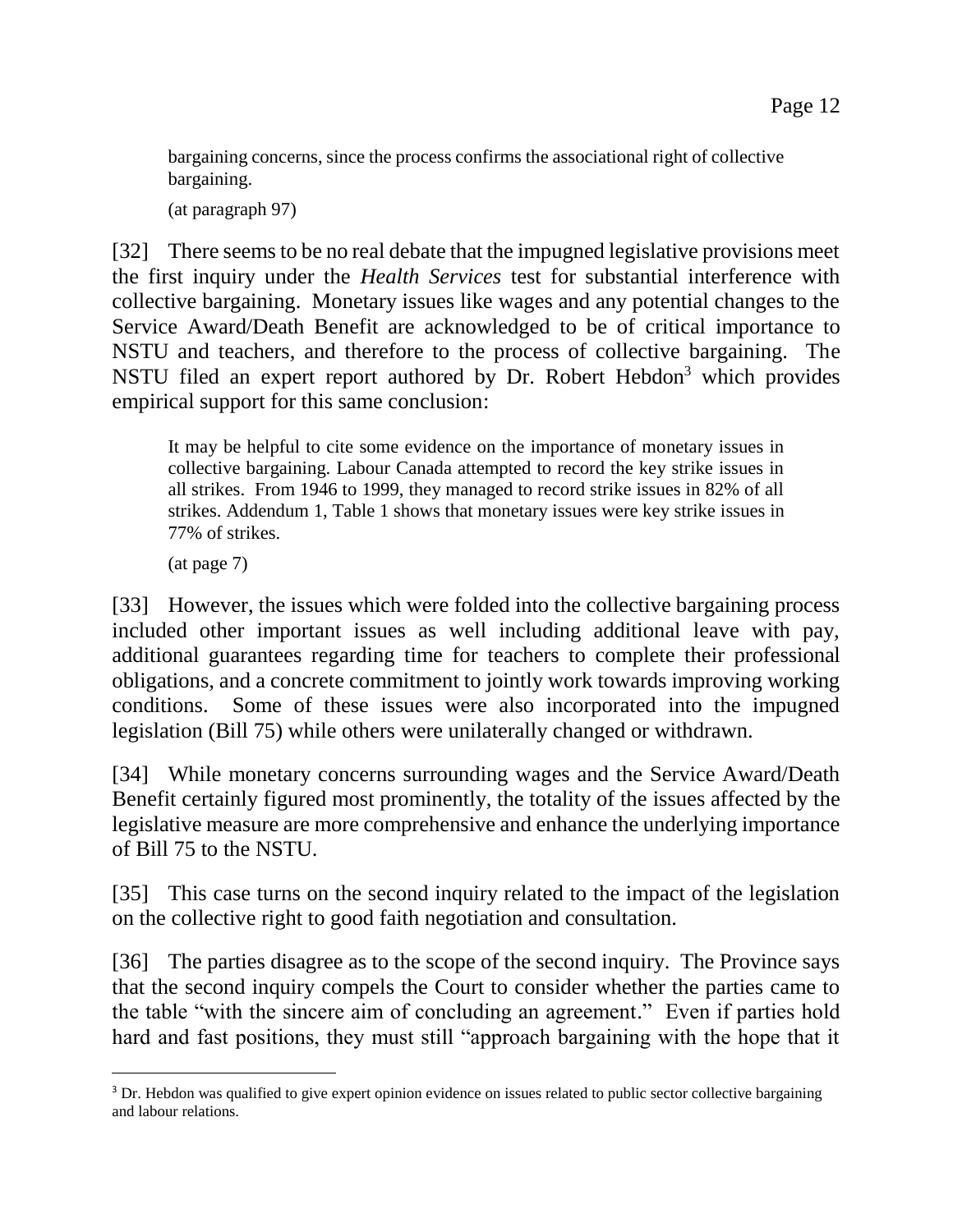will succeed" (Province Reply Brief filed January 22, 2021, paragraph 45). The question as posed by the Province is: "…was the Province, like the government in [*BCTF*], going through the motions of consultation while always intending to pass Bill 75, or was it instead committed to sincere efforts to reach its goals through agreement before resorting to legislation."

[37] NSTU states that the second inquiry "...deals with the manner in which the impugned measures, i.e., the provisions of Bill 75 that impose wage freezes and restraint and end the Service Award accrual, impacts on those *fundamentallyimportant matters*" (NSTU Reply Submissions filed February 12, 2021, paragraph 8, emphasis in submissions). Thus, NSTU argues:

…the focus is narrowed on the impugned legislative provisions that affect subject matters that have already been determined to be of fundamental importance to the process of collective bargaining, in this case, the wage and Service Award provisions of Bill 75. The focus is not expanded out again under the second inquiry, as the Employer would have it, to the Employer's attitude towards collective bargaining generally.

(NSTU Reply Submissions filed February 12, 2021, paragraph 8)

[38] Respectfully and in my view, the Court is not limited at the second stage of the inquiry to consider only the monetary issues of wages and Service Award/Death Benefit. My reasons include:

1. NSTU cites paragraph 97 of *Health Services* which states:

Where it is established that the measure impacts on subject matter important to collective bargaining and the capacity of the union members to come together and pursue common goals, the need for the second inquiry arises: does the legislative measure or government conduct in issue respect the fundamental precept of collective bargaining — the duty to consult and negotiate in good faith? If it does, there will be no violation of s.  $2(d)$ , even if the content of the measures might be seen as being of substantial importance to collective bargaining concerns, since the process confirms the associational right of collective bargaining.

Respectfully, the Supreme Court of Canada refers to respect for "the fundamental precept of collective bargaining" – which is a process and not a more narrow examination into "subject matters that have already been determined to be of fundamental importance to the process of collective bargaining", as argued by NSTU. In other words, the inquiry compares the legislative measures (which, as here, may extend beyond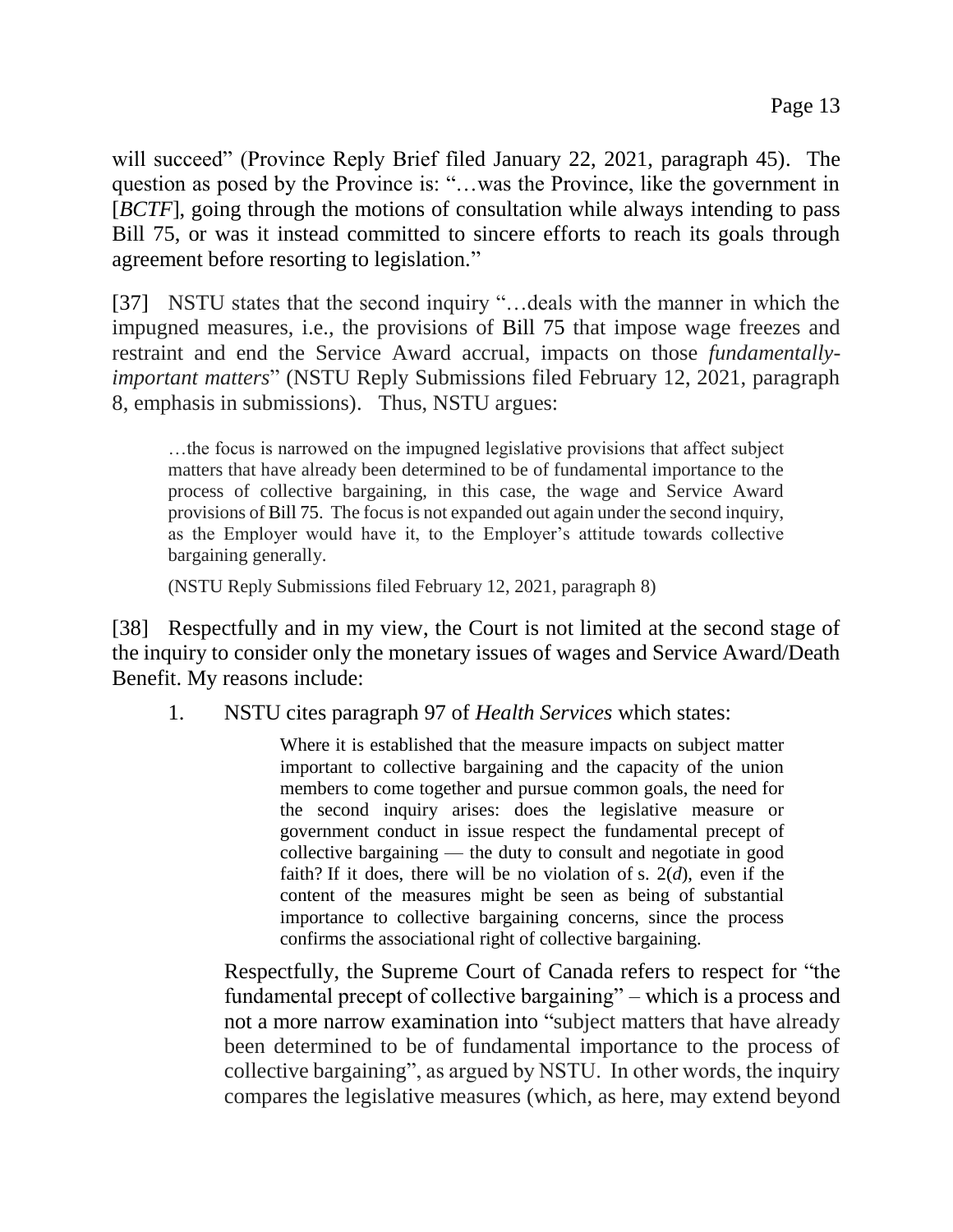specific monetary issues) against the Charter-protected duty to consult and negotiate in good faith.

- 2. I agree that the monetary issues surrounding wages and the Service Award/Death Benefit are clearly of significant importance and sufficient to satisfy the first inquiry under *Health Services*. I also agree that when assessing whether Bill 75 respected the fundamental precepts of collective bargaining, the impact of these monetary issues (wages and Service Award/Death Benefit) should properly be afforded greater weight proportionate to their importance. However, that does not mean that the remaining issues which formed part of the negotiations are irrelevant. As indicated, Bill 75 affected other issues that enhanced the importance of this legislative measure to teachers. Indeed, NSTU's submissions in this proceeding included comprehensive coverage all of the various other issues which during collective bargaining and were affected by Bill 75. (See, for example, NSTU Written Submissions filed December 18, 2020, at paragraph 197). NSTU's expert, Dr. Hebdon, similarly focussed on wage restraint and the Service Award/Death Benefit but did not ignore other aspects of Bill 75. Paragraph 450 of NSTU's Written Submissions filed December 18, 2020, summarizes Dr. Hebdon's report by saying: "In the expert opinion of Dr. Hebdon, the removal of the Service Award in Bill 75, along with other aspects of Bill 75, was 'unfair, biased, punitive and inappropriate for a backto-work law.'" (emphasis added)
- 3. Removing all aspects of the collective bargaining other than monetary matters creates an artificial and potentially false impression of the collective bargaining process. It also risks ignoring or masking the impact of non-monetary problems that may be relevant to the question of whether the employer respected the fundamental precepts of the collective bargaining process. This concern arises here because the third and final tentative agreement negotiated between the Province and NSTU contained both monetary and non-monetary terms which the Province insists flowed from good faith negotiations. The Province subsequently and unilaterally altered those same terms when enacting Bill 75. Referring again to NSTU's expert, Dr. Hebdon emphasizes that the negotiating leverage available to a party during collective bargaining is heavily influenced by the extent to which monetary issues remain open for discussion and debate: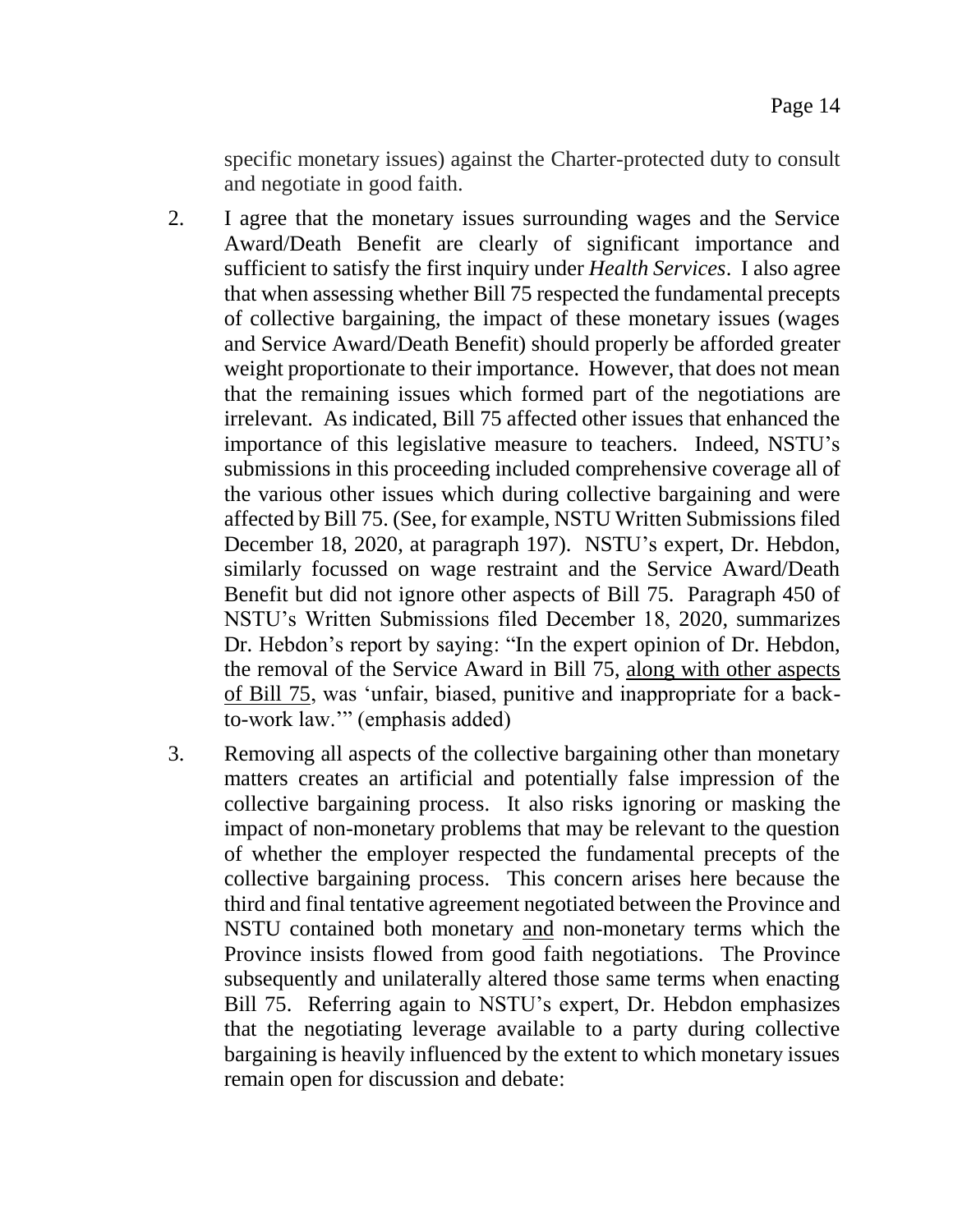…monetary issues are pivotal to the exercise of bargaining power of both labour and management. The parties know that when monetary issues are settled it is almost impossible to generate pressure on any other issues because they are central to the negotiations.

Again, I do not dispute the vital importance of monetary issues to the process of collective bargaining. The Court obviously reserves the right to appropriately assess the manner in which monetary issues were addressed in a way that recognizes, and is proportionate to, their significance and their impact on the presence (or absence) of approximate equality between the negotiating parties. However, again, this does not mean (and Dr. Hebdon does not say) that the nonmonetary aspects of Bill 75 are inconsequential and should be ignored – particularly for the purpose of conducting the second inquiry under *Health Services* and examining the government's conduct in a way which is both fair and accurately reflects the negotiating process. To do otherwise would, in my view, result in a distorted view as to the nature and scope of the government's conduct during the course of collective bargaining.

[39] Returning to the factors which bear upon the second inquiry, at paragraphs 101 – 109 of *Health Services*, the Supreme Court of Canada provided a helpful guide to the issues which inform the duty of good faith collective bargaining. By way of summary:

1. Employees have the right to have their representations considered (not simply received) by their employer. Thus, collective bargaining is not a series of passive, unproductive meetings. "The parties have a duty to engage in meaningful dialogue and they must be willing to exchange and explain their positions. They must make a reasonable effort to arrive at an acceptable contract …" As Cory J. said in *Royal Oak Mines Inc. v. Canada (Labour Relations Board)*, [1996] 1 S.C.R. 369:

> In the context of the duty to bargain in good faith a commitment is required from each side to honestly strive to find a middle ground between their opposing interests. Both parties must approach the bargaining table with good intentions.

(at paragraph 101)

2. Parties engaged in good faith collective bargaining are not compelled to reach agreement. They may legitimately reach either a breaking point or adopt a "take it or leave it" position (paragraphs  $102 - 103$ ).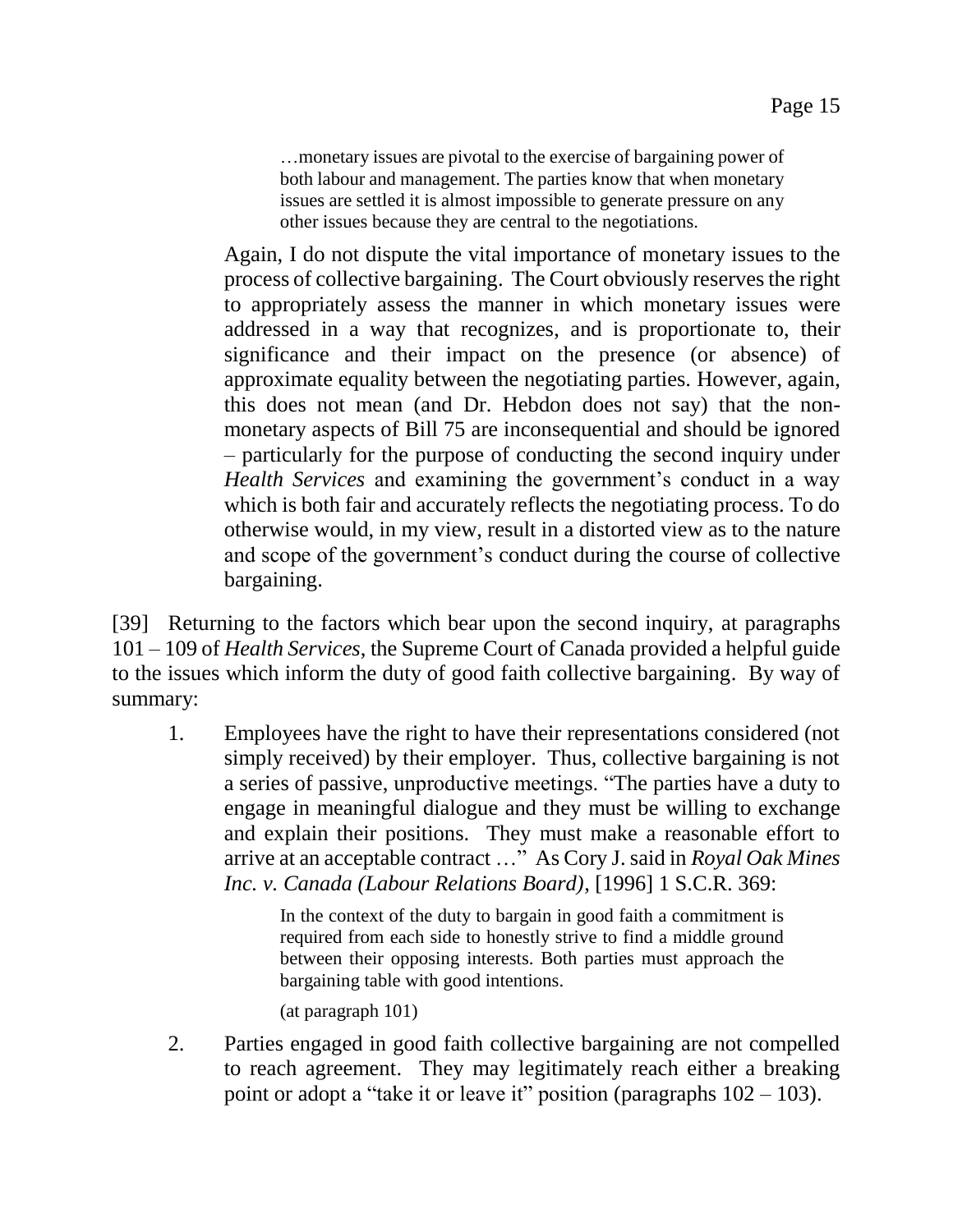- 3. "…if the nature of its proposals and positions is aimed at avoiding the conclusion of a collective agreement or at destroying the collective bargaining relationship, the duty to bargain in good faith will be breached" (at paragraph 105).
- 4. As indicated above, "…regard must be had for the circumstances surrounding their adoption. Situations of exigency and urgency may affect the content and the modalities of the duty to bargain in good faith" (at paragraph 107). Ultimately, "... substantial interference must be determined contextually, on the facts of the case, having regard to the importance of the matter affected to the collective activity, and to the manner in which the government measure is accomplished" (at paragraph 109).
- [40] To this helpful synopsis, I would add the following:
	- 1. The amount of time spent negotiating is not as important as the quality of the negotiations. In *Canadian Union of Postal Workers* v *Her Majesty in Right of Canada*, 2016 ONSC 418, the *Restoring Mail Delivery for Canadians Act* ended ongoing strike action by postal workers after almost nine months of negotiations, mediation and conciliation, a Union put itself in the position to strike and then, after more than 100 days of bargaining under the shadow of a potential strike, engaged in rotating strikes. Firestone, J. determined that the *Restoring Mail Delivery for Canadians Act* breached section 2(d) of the Charter and section 2(b) (freedom of expression); and that the breach was not justified under section 1. In reaching that conclusion, Firestone, J. determined, among other things, that "there is no support for a temporal limit on the right to strike in the jurisprudence of the Supreme Court of Canada" (at paragraph 185); and
	- 2. Legislation unilaterally passed by the government following a period of collective bargaining must respect and remain faithful to the collective bargaining process protected by section 2(d) of the Charter. There is nothing in the case law that would suggest governments may negotiate in good faith and then, if an agreement is not reached, unilaterally release themselves from any ongoing obligations of good faith and assume the freedom to do whatever they want through legislation. In my view, that would mutate an otherwise legitimate process into a travesty. As Donald, J.A. said in *BCTF v. British Columbia:*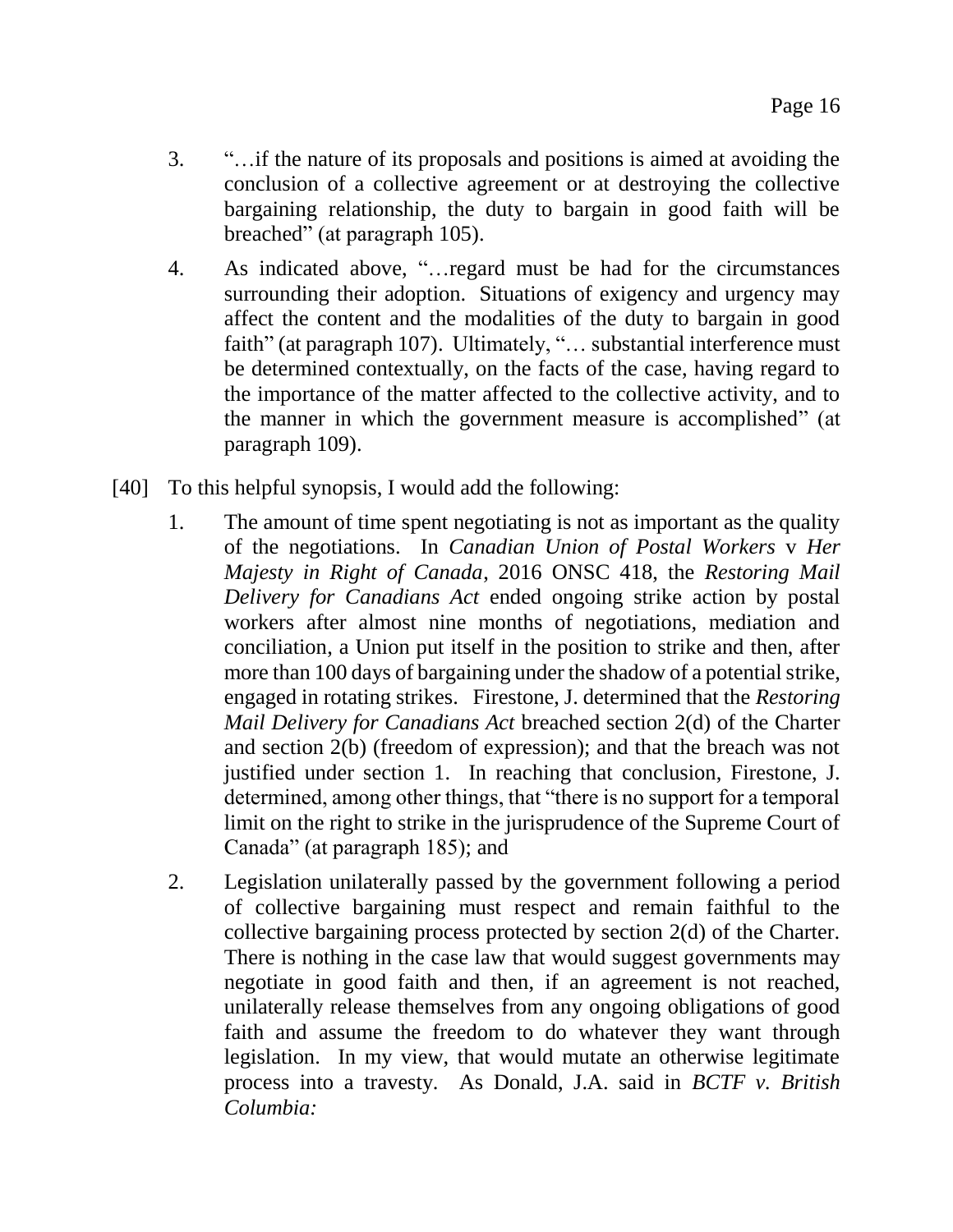…if the government negotiates or consults with an association in good faith and nevertheless comes to an impasse, it will likely have satisfied its constitutional duty and may unilaterally pass necessary legislation consistent with that consultation process. If the government does not have time to consult or negotiate with a collective bargaining unit because of exigent circumstances or emergency, it may then be found to have breached s. 2(d), but such a breach may be saved under s. 1.

(at paragraph 293, emphasis added)

[41] Before leaving the issues, which inform the duty of good faith collective bargaining, there is one final issue that is important and merits more detailed discussion.

[42] In its written submissions, the Province acknowledges taking a hard position in its negotiations with NSTU, particularly with respect to the key monetary issues (wages and the Service Award/Death Benefit). However, it says that while "surface bargaining" is prohibited, parties are free to take unyielding, tough positions and engage in "hard bargaining".

[43] In support of these arguments, the Province relies on *Health Services*. This decision also involved back-to-work legislation and the majority of the Supreme Court of Canada specifically referred to the distinction between legitimate "hard bargaining" and impermissible "surface bargaining". It further described "surface bargaining" as follows:

- 1. "…inflexible and intransigent to the point of endangering the very existence of collective bargaining" (paragraph 103, quoting from *C.A.S.A.W., Local 4 v. Royal Oak Mines Inc.*, [1996] 1 S.C.R. 369, at para. 46); and
- 2. "…when one pretends to want to reach agreement, but in reality has no intention of signing a collective agreement and hopes to destroy the collective bargaining relationship. It is the improper objectives which make surface bargaining a violation of [the Act.](https://nextcanada.westlaw.com/Link/Document/FullText?findType=Y&serNum=0280765015&pubNum=135352&originatingDoc=I326749cb6ec539abe0440003ba0d6c6d&refType=IG&docFamilyGuid=I2f05b14cf4f411d99f28ffa0ae8c2575&targetPreference=DocLanguage%3aEN&originationContext=document&transitionType=DocumentItem&contextData=(sc.DocLink))" (paragraph 104, quoting from *Canadian Union of Public Employees v Nova Scotia (Labour Relations Board)*, [1983] 2 S.C.R. 311 at p. 341)

[44] NSTU points out that this distinction between "hard bargaining" and "surface bargaining" arose in the private sector where "Wagner-style" labour negotiations prevail, and the underlying power equation is much different. In the private sector, the ultimate economic levers for exerting pressure on the other side are relatively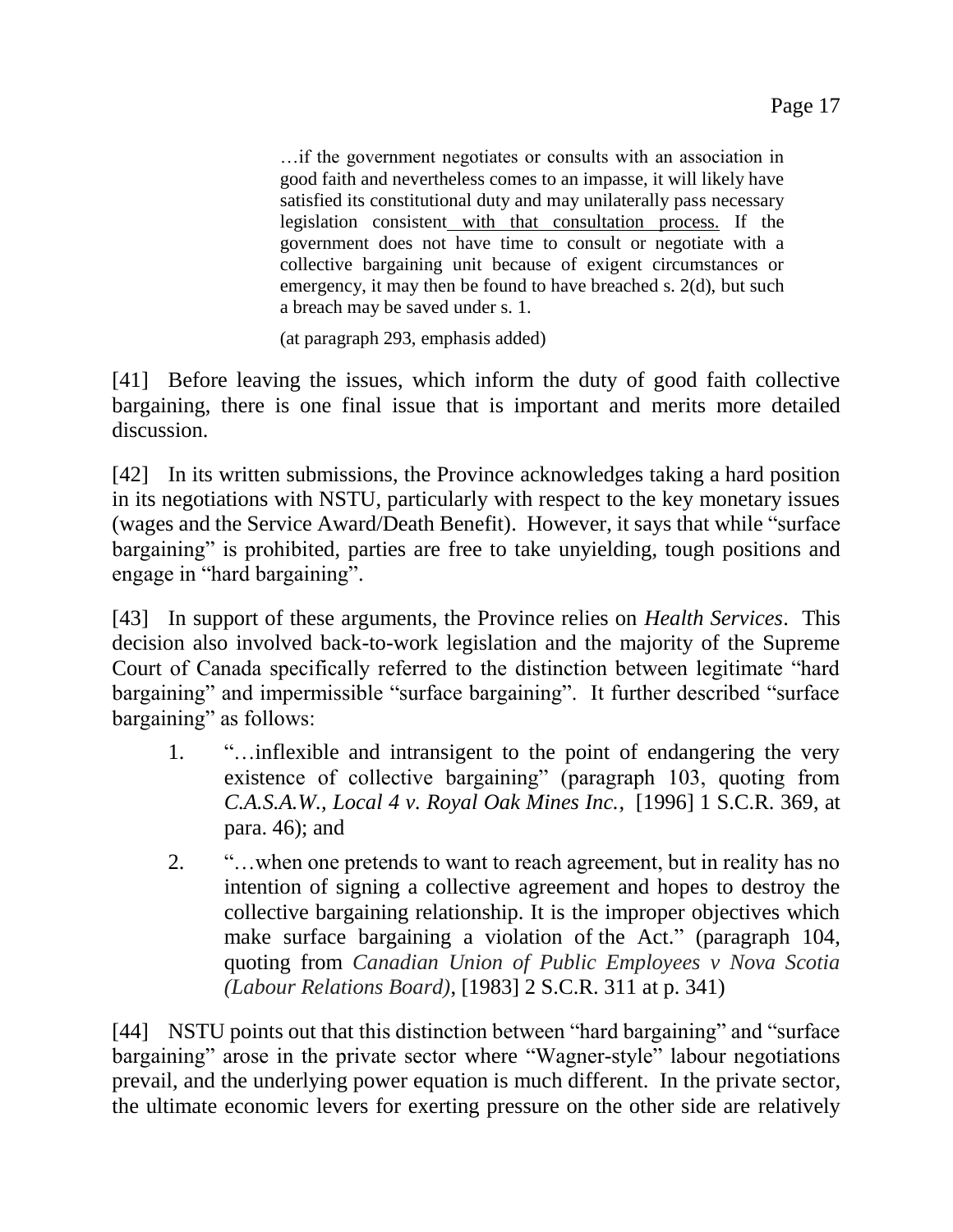equal. Employees may strike. Employers may resort to a lock out. It is from that position of approximate equality that notions of "hard bargaining" and "surface bargaining" in the private sector emerged, "premised on the idea that each party 'is entitled to adopt the contract proposals which are in its own interest, to stick firmly to its bargaining positions, and then to rely on its economic strength in a strike to force the other side to make concessions." (NSTU Written Submissions filed February 12, 2021, paragraph 39 quoting from *BCTF* at paragraph 339)

[45] The dynamic changes in the constitutional context when the employer is the government and new concerns arise regarding an additional, formidable weapon in the employer's arsenal: back-to-work legislation. NSTU states that the power imbalance created by the government's statutory authority power exists only in the constitutional context and has no equivalent in the private sector. As such, assumptions embedded in the traditional Wagner-style approach break down and a different approach is required to recognize the government's inherent power advantage and restore some form of equilibrium between the negotiating parties.

[46] Recall the fundamental concerns discussed in *BCTF* regarding maintaining equilibrium or approximate equality between negotiating parties. Donald, J.A.'s reasons in *BCTF*, which came after the Supreme Court of Canada's decision in *Health Services* and, the NSTU says, more fully appreciates the shifting power dynamic when one of the parties engaged in collective bargaining has the statutory authority to legislate an end to any labour dispute. Although the decision of Donald, J.A. was rendered in dissent at the British Columbia Court of Appeal, its precedential value increased significantly when the Supreme Court of Canada allowed the union's appeal "substantially for the reasons of Justice Donald" (2016 SCC 49).

[47] NSTU emphasizes that the traditional jurisprudence developed in the context of private sector labour disputes and involving "Wagner-style" collective bargaining begins with the premise that the relationship between employer and employee during collective bargaining is adversarial; and the ultimate economic weapons through which employers and employees may pursue their respective interests are roughly equal thus ensuring a level playing field. Employees may engage in strike action in appropriate circumstances and employers may initiate a lock-out in appropriate circumstances. Based on this view of rough equality in economic power, neither side possesses an unfair advantage and, as NSTU notes, "each party 'is entitled to adopt the contract proposals which are in its own interest, to stick firmly to its bargaining positions, and then to rely on its economic strength in a strike to force the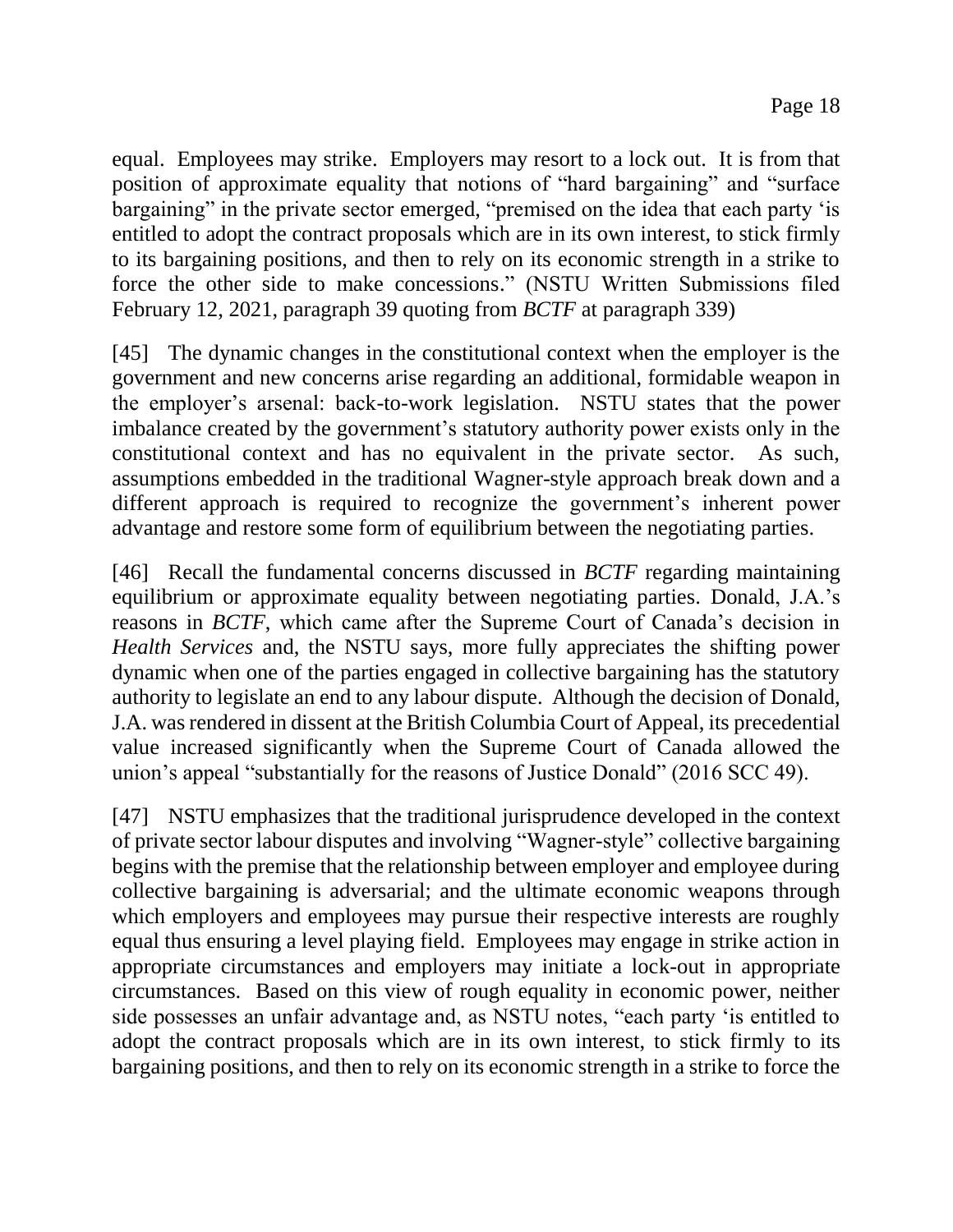other side to make concessions." (NSTU Written Submissions filed February 12, 2021, paragraph 39 quoting from *BCTF* at paragraph 339)

[48] In *BCTF*, Donald, J.A. adopted the basic reasoning in *Health Services* was adopted, but the perspective was sharpened and clarified to highlight the important contextual and constitutional differences which arise where, unlike private sector employers, government employers possess the additional power to enact legislation definitively ending the process of collective bargaining.

[49] Donald, J.A. began with two basic propositions:

- 1. "[E]mployees have a constitutionally protected right to strike in order to protect an approximately equal bargaining position with their employer" (at paragraph 279); and
- 2. Ensuring some form of equilibrium between the negotiating parties is essential to meaningful collective bargaining and to recognizing the basic reality that a government's ability to legislate an end to labour dispute confers upon it an inherent power advantage. Donald, J.A. wrote:
	- a. "To be meaningful, the bargaining parties must consult from an assumed position of 'approximate equality'" (at paragraph 291);
	- b. "It should be acknowledged that, absent checks and balances, the government may not feel obligated to maintain a position of approximate equality with employees. This Court should not be "indifferent to power imbalances in the labour relations context": MPAO at para 80. It is the ability of the courts to monitor and restrain government action that militates against this power imbalance. To use another constitutional right as an example, even though the Charter may not compel the distribution of locks, it still prohibits unreasonable searches by the state. Similarly, the Charter prohibits an abuse of any power imbalance by the government during the consultation process." (At paragraph 292. See also paragraphs 279 and 287); and
	- c. "There is less of a need to inquire into the rationality of internal logic of substantive positions in the context of private parties because Wagner-style collective bargaining imagines resolution of impasse through mediation, arbitration, or the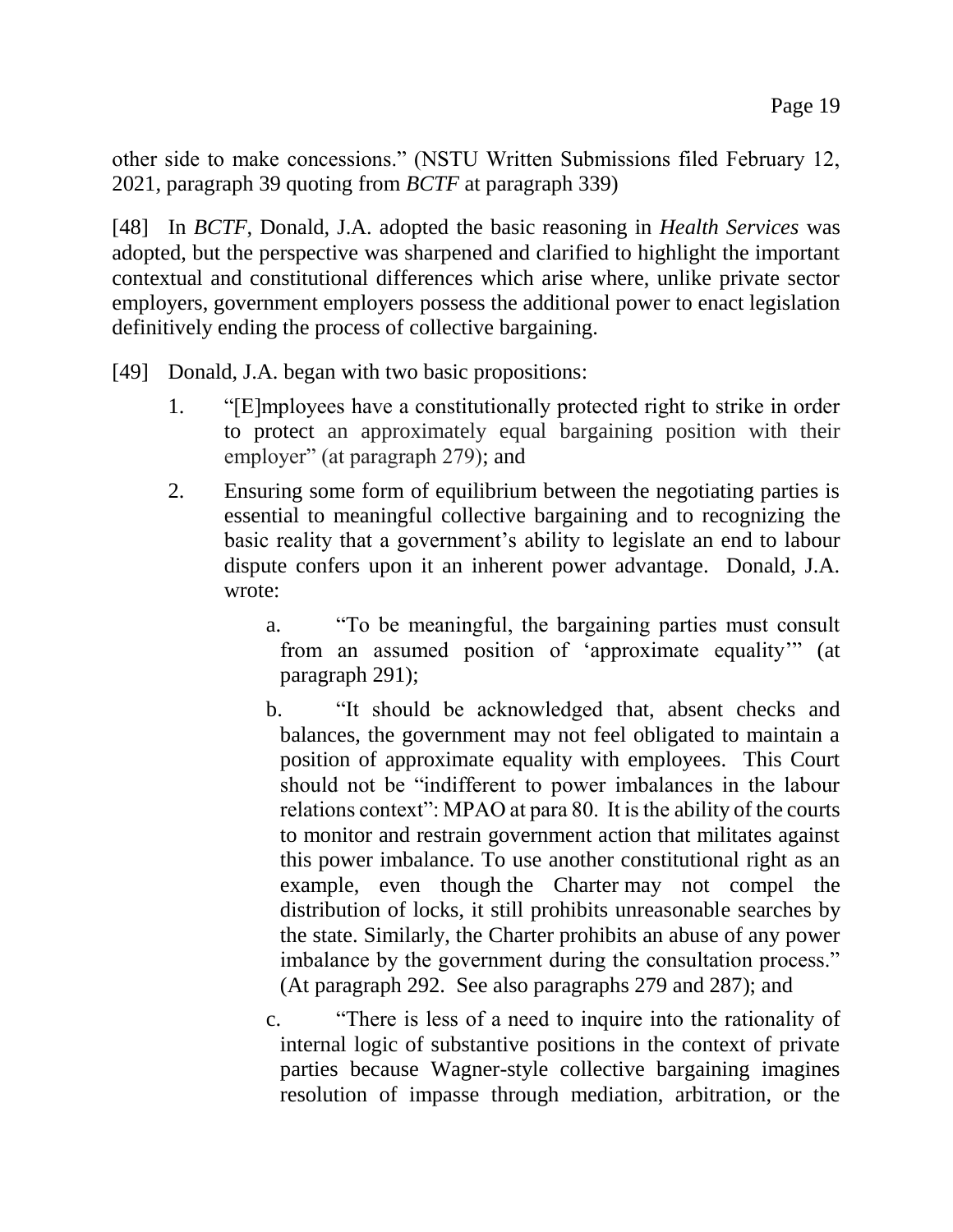economic pressure of strikes. However, in the constitutional context, the government always has the power to unilaterally resolve impasse through legislation, or force workers to end a strike through constitutionally compliant back-to-work legislation. This is a huge power imbalance that fundamentally alters the calculus of how negotiations unfold" (At paragraph 339).

[50] A practical but complicated question arises: How does the Court distinguish between legislation which represents an "abuse of any power imbalance" or otherwise violates the employees' section 2(d) rights from legislation which respects section 2(d) rights while ultimately imposing a solution that more closely aligns to the government-employer's preferred outcome? Under what circumstances might a government-employer engage in "hard bargaining" which culminates in a constitutionally valid statute that may not exactly mirror but certainly reflects the employer's key demands? The answers to these questions are relevant here because Bill 75 imposes a collective agreement which is certainly much closer to the Province's bargaining position than that of NSTU.

[51] In my view, the following judicial comments and principles guide the Court's response:

- 1. It is clear that the freedom of associated protections under section 2(d) of the Charter are violated "if government legislation or actions substantially interfere with collective bargaining in purpose or effect in such a way that does not respect a process of good faith consultation: *Health Services & Support-Facilities Subsector Bargaining Assn* at para. 129." [*BCTF* at paragraph 283];
- 2. "Substantial interference" occurs where employees are denied the good faith opportunity to associate and effectively pursue workplace goals (*BCTF* at paragraph 287. See also paragraph 288);
- 3. Throughout *BCTF*, Donald, J.A. repeatedly equates "substantial interference" and the denial of an opportunity to good faith collective bargaining with the notion that collective bargaining was rendered essentially futile (*BCTF* at paragraphs 284 - 287, 285, 298, 311, 321, 351 and 385);
- 4. In assessing whether the government's actions rendered the process of collective bargaining essentially futile, "…courts must inquire into the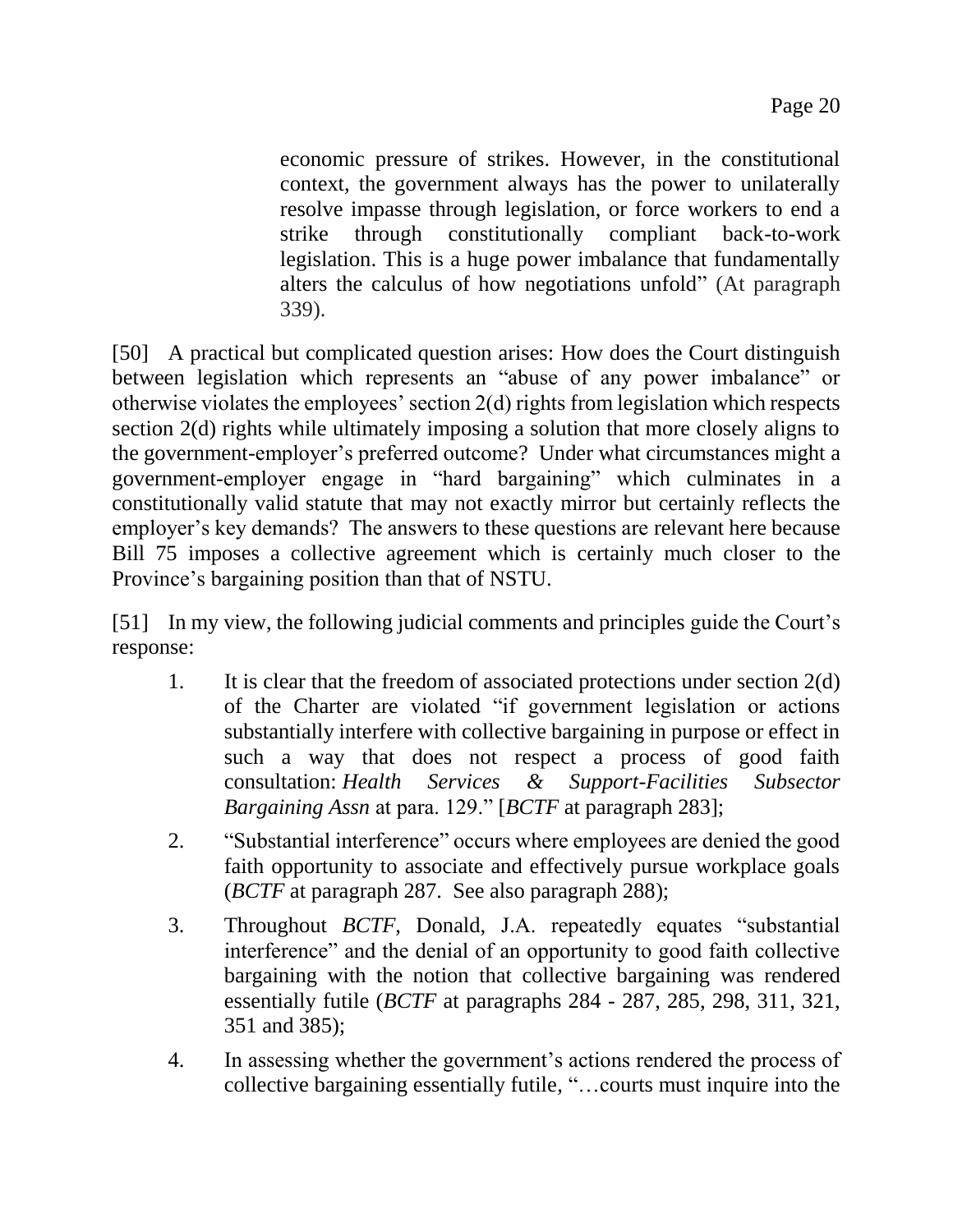existence of good faith on the part of the government" (*BCTF* at paragraph 298). In doing so, the Courts equally examine the "substantive reasonableness" of the government's positions. Indeed, this was a critical point of departure which motivated Donald, J.A.'s dissent in *BCTF*:

I note here that, as already discussed, a key component of my colleagues' reasons is their conclusion that it is inappropriate for a trial judge to consider the substantive reasonableness of the government's position. My colleagues then use that conclusion to disregard large portions of the foundations for the trial judge's finding of bad faith, including the findings I have just discussed. As I have explained, I believe that conclusion is in error. The trial judge was correct to analyze the substantive reasonableness of the Province's position.

(*BCTF* at paragraph 358)

- 5. In terms of the evidentiary burden, "…failure to comply with the duty to consult and bargain in good faith should not be lightly found, and should be clearly supported on the record" (*Health Services*, at paragraph 107). Thus, the Court will scrutinize the substantive reasonableness of the government's positions from an objective standard. Superficial statements that are "easily self-serving and insincere" will not suffice (*BCTF* at paragraph 364);
- 6. In *BCTF*, Donald, J.A. offers the following more concrete examples:
	- a. The following circumstances reflect the absence of good faith:
		- i. "[I]f the government were permitted to hold out all of its positions as "final offers" and "skip" rounds of bargaining at its own whim through temporary prohibitions on collective bargaining, this would have the effect of making the act of associating essentially futile. But a sufficiently probing analysis of a government's good faith while engaged in consultation would ameliorate this threat to a large degree." (*BCTF* at paragraph 298); and
		- ii. Closing one's mind to alternatives and failing to listen in good faith to the employees which "requires consideration and understanding of the position of the other side…In fact, consideration of the representations from the other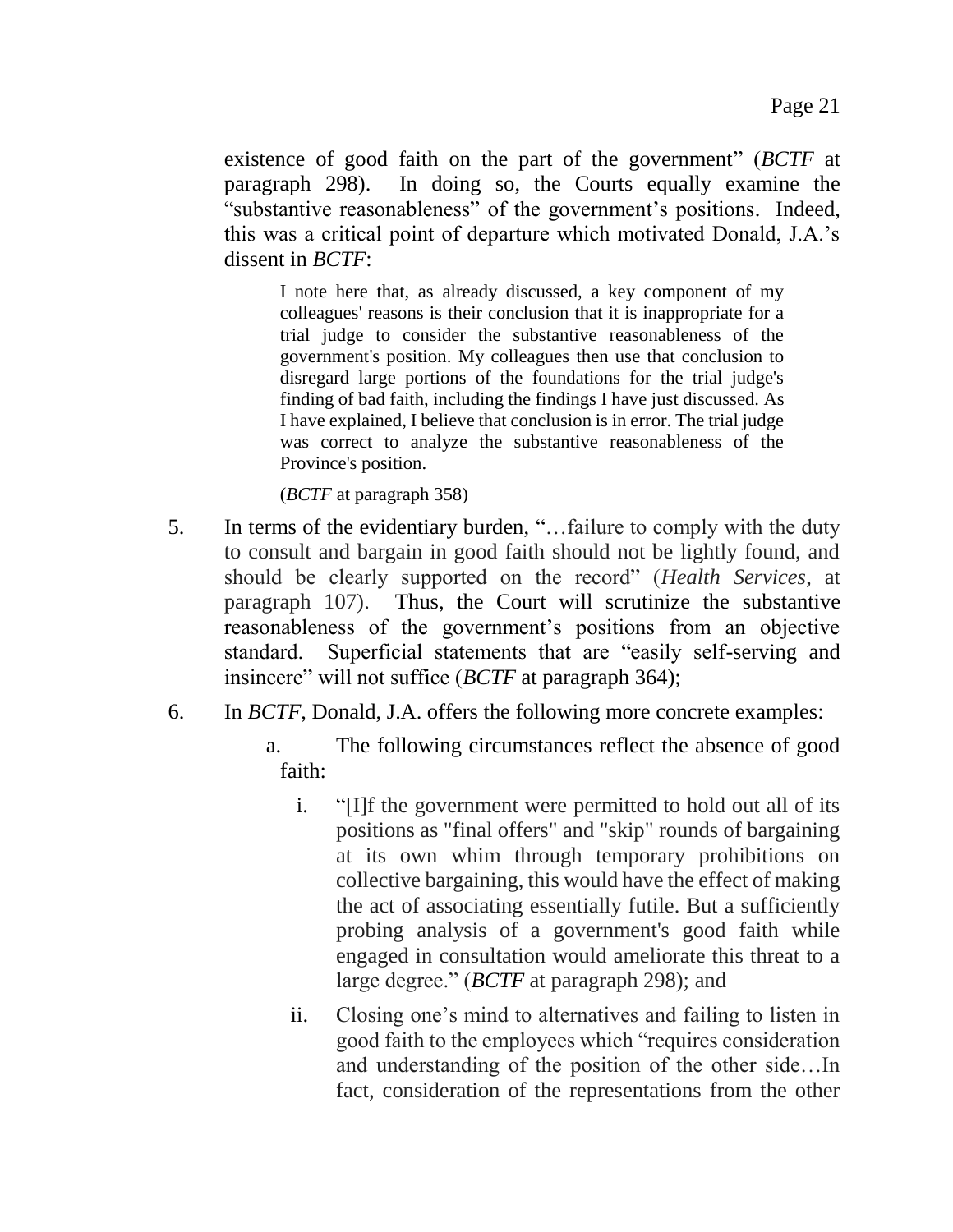side is the absolute *minimum* that is required from the employer." (*BCTF* at paragraph 362. See also paragraph 375)

b. Conversely, in terms of actions which reveal the presence of good faith:

> If the government, prior to unilaterally changing the terms of employment, gives a union the opportunity to meaningfully influence the changes made, on bargaining terms of approximate equality, it will likely lead to a finding that the union was not rendered feckless and the employees' attempts at associating to pursue workplace goals were not pointless or futile."

#### (BCTF at paragraph 287)

[52] In terms of applying these principles, it is also helpful to bear in mind the unique facts of *BCTF*. Very briefly, the British Columbia legislature enacted Bill 28 in 2002. It declared void certain items in an expired collective agreement between the government's representative and the teachers' union. The deleted terms were collectively defined in *BCTF* as "Working Conditions". Bill 28 also prohibited the inclusion of similar terms in all future collective agreements between the union and the government's representative. That is, it permanently prohibited collective bargaining on these issues. The union was not consulted before Bill 28 was enacted. In 2011, Bill 28 was declared unconstitutional. In 2012, the government responded to this declaration of unconstitutionality with Bill 22. In many respects, Bill 22 was duplicative. It declared void the very same "Working Conditions" provisions as Bill 28. In addition, like Bill 28, Bill 22 also included a ban on collective bargaining. However, unlike Bill 28, the ban in Bill 22 was temporary and expired about fourteen months later on June 30, 2013. In these circumstances, Donald, J.A.'s summary conclusions are unsurprising:

First, the Province did not give the [union] a meaningful opportunity to make representations. To be a meaningful opportunity, the Province must have considered the [union's] representations in good faith, which it did not do. Second, the trial judge gave full consideration to the Province's policy objectives in her infringement analysis: see e.g., Bill 22 Decision at paras. 243, 244, 250, 308, 347, 349, 361, 394, 417. As I explained, I am confident that the Province is able to pursue its policy goals while respecting the fundamental freedoms protected by the Charter. Third, the Province cannot rely on a claim that the parties were at an impasse when Bill 22 was passed, because as I explained, a legitimate impasse can only occur if the Province had been negotiating in good faith. Fourth, as I will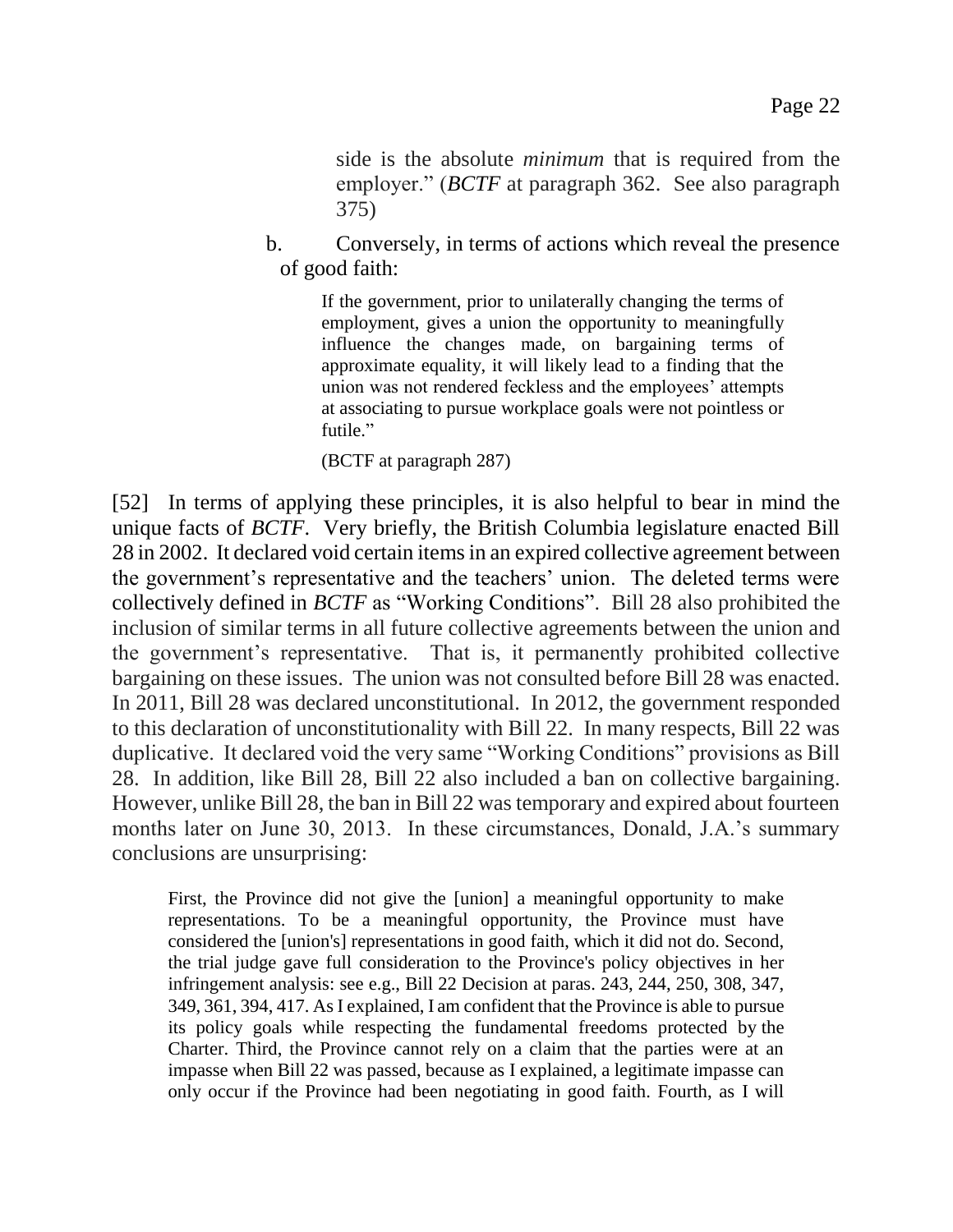explain in greater detail below in my s. 1 analysis, the temporally limited prohibition on collective bargaining did not mitigate, but in fact entrenched, the substantial infringement resulting from the deletion of the Working Conditions. Fifth, as I explained above, the associated regulations passed by the Province do not mitigate the Province's substantial interference with the [union's] freedom of association.

In summary, I agree with the trial judge that the Province did not consult in good faith. Since the Province did not consult in good faith, it did not retain a meaningful process that protected the [union's] s. 2(d) right to collectively bargain toward important workplace goals. The unilateral deletion of the Working Conditions, which were of significant importance to the teachers, was therefore a substantial interference with [union's] associational activity and a breach of s. 2(d).

#### **FACTS**

[53] Having explained the governing law, I turn now to the factual context within which this legal framework is applied.

[54] In 2015, a series of collective agreements between the Province and various public service unions were set to expire. The Province expressed alarm that the escalating costs of maintaining the public sector were simply unaffordable. It declared an urgent need for fiscal restraint and girded itself for difficult labour negotiations. It also began contemplating wage restraint legislation applicable to all public service unions if necessary to achieve its financial goals.

[55] The Province's strategy for upcoming negotiations with public service unions generally (and including the possible of wage restraint legislation) was laid bare in Cabinet documents disclosed by decision of Campbell, J. released May 4, 2019. The Province's appeal of Campbell, J.'s decision was dismissed on March 10, 2020 (2020 NSCA 17)

[56] These Cabinet documents reveal:

1. By as early as January 15, 2015, the Province was contemplating legislation applicable to all public service unions that would freeze wages. It would also phase out public service awards and related benefits. A presentation to Cabinet on January 15, 2015, began by confirming that "Almost all public sector agreements expire between October 2014 and July 2015." It also confirmed that the Province's key priorities around wage restraint would be difficult to achieve and "Decisions will need to be made in the whether to attempt to achieve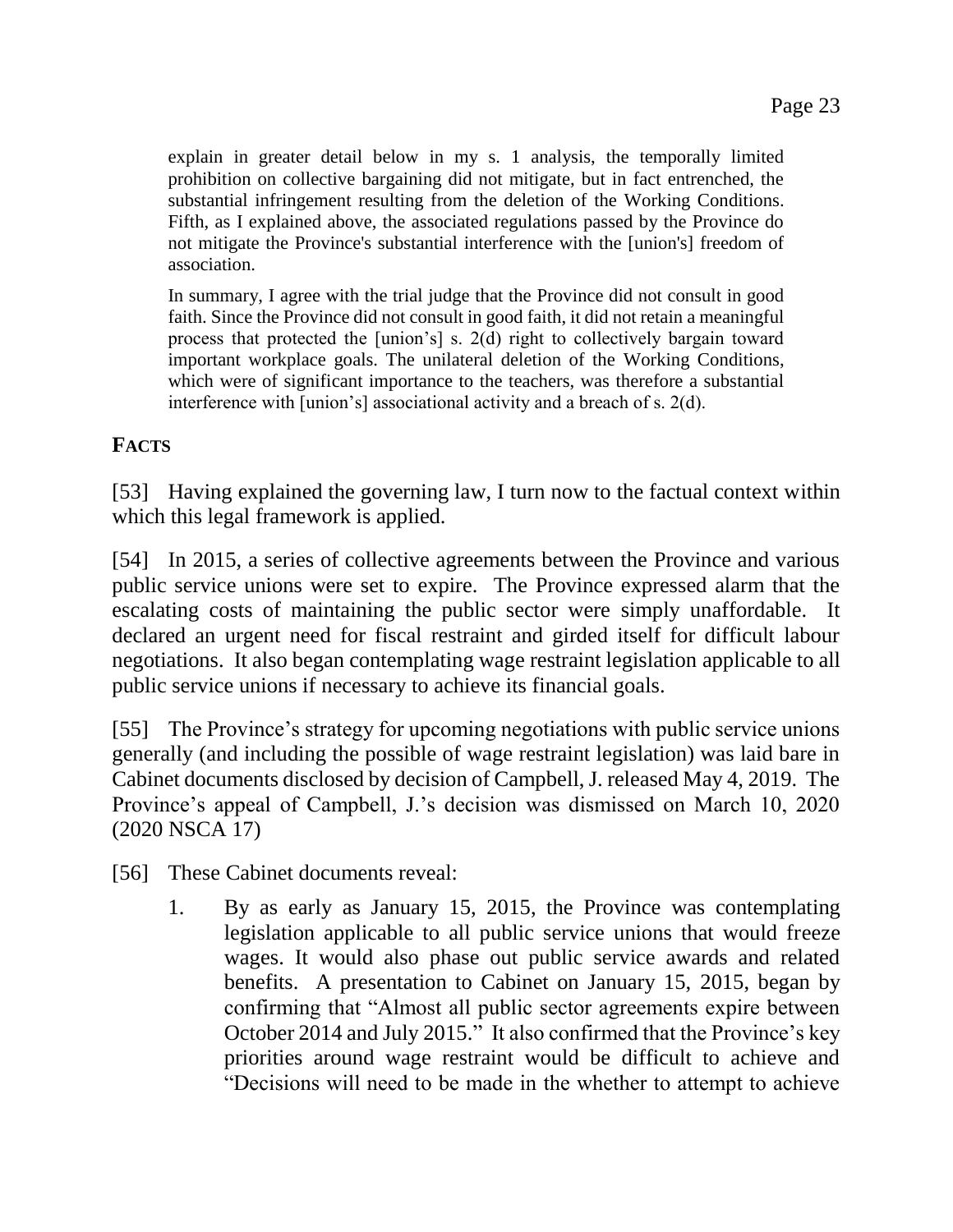through job action or to legislate". Finally, Cabinet was warned as to the risk of a court challenge to wage restraint legislation. To mitigate this risk, the Cabinet was advised "legislating same wage pattern as offered";

2. A subsequent Cabinet meeting on June 18, 2015, identified three potential approaches to upcoming negotiations, all of which mentioned the likely difficulties with unions and the possibility of legislation. It also recommended a consistent, uniform approach with all public service unions because "The more changes made to individual agreements, the greater the risk of a Charter loss…" Finally, if legislation became necessary, the statute should "impose a pattern slightly more generous than the tabled patterns."

[57] The stage was set for what became a contentious and confrontational period of time for the provincial government and labour unions. The first major engagement occurred between the Province and NSTU.

[58] On June 18, 2015 (the same day as the Cabinet presentation discussed above), NSTU gave the Province notice to bargain a new collective agreement pursuant to section 18 of the *Teachers Collective Bargaining Act*, RSNS 1989, c. 460, as amended. The existing collective agreement dated May 14, 2013, between Nova Scotia's Minister of Education and Early Childhood Development and NSTU expired about 6 weeks later, on July 31, 2015.

[59] During the course of ensuing labour negotiations, the Province made two key monetary demands:

- 1. A temporary wage freeze; and
- 2. Terminating the ongoing accrual of a Service Award/Death Benefit. Some form of service award was a long-standing fixture in the teachers' collective agreements dating back to the early 1970s. The Service Award/Death Benefit contained in the 2012 collective agreement which expired July 31, 2015, can be traced back through each preceding agreement from January 1, 2002, to July 31, 2005.

[60] The parties managed to negotiate a tentative agreement ("**Tentative Agreement 1**"), with this risk in mind. Consistent with the Province's demands, Tentative Agreement 1 included a wage freeze for the first two years. Thereafter, wages would increase a total of 3% over 4 years: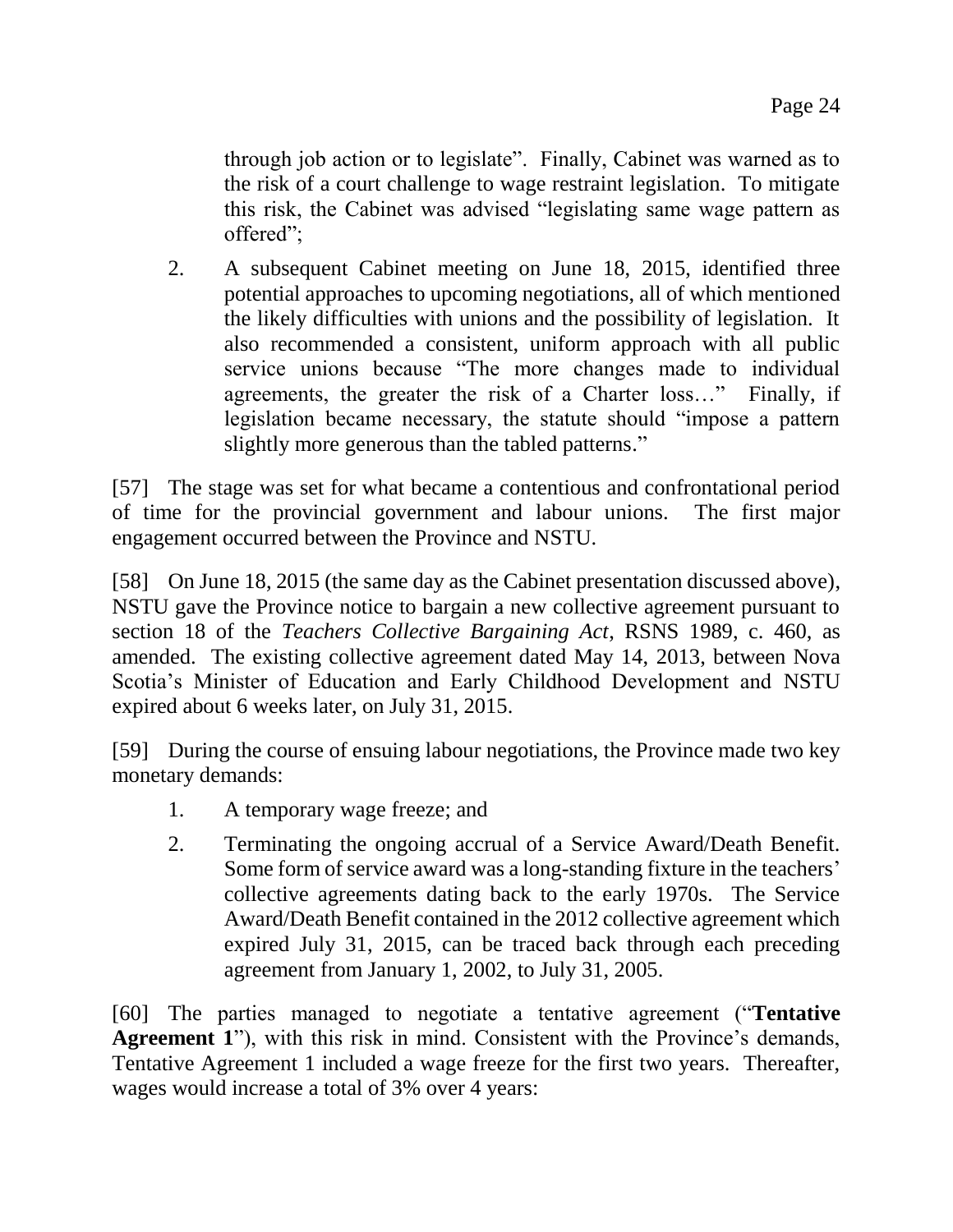- 1% as of August 1, 2017, the beginning of Year 3
- 1.5% as of August 1, 2018, the beginning of Year 4;
- $\bullet$  0.5% on July 31, 2019, the last day of Year 4.

[61] The Province points out that Tentative Agreement 1 included wage increases which were greater than its original "asking package". In that "asking package", the Province proposed a total wage increase of 2% over the 4 years as follows:

- $\bullet$  0% increase in each of Years 1 3;
- 1% as of August 1, 2018, the beginning of Year 4;
- 1% on July 31, 2019, the last day of Year 4.

Thus, the Province did soften its position somewhat on wages.

[62] Tentative Agreement 1 also terminated or froze ongoing accrual of the Service Award/Death Benefit as of July 31, 2015. However, here again, the Province points out that Tentative Agreement 1 contains concessions by the Province when compared against its original "asking package". In particular, the Province originally proposed that any Service Award be calculated based on the teachers' salary as of July 14, 2015. The calculation formula in Tentative Agreement 1 provided that Service Awards would be calculated based on the teacher's salary on the last day of employment (not July 14, 2015). In addition, the Province originally proposed that Service Awards only be paid to those teachers with 10+ years of service. Tentative Agreement 1 softened that requirement by allowing all years of service up to the last day of employment be taken into account in determining whether a teacher meets the minimum service eligibility criterion.

[63] NSTU states that Tentative Agreement 1 was reached under the "threat" of legislation. It refers to a discussion in October 2015 between the Deputy Minister of Finance and Treasury Board, George McLellan, and NSTU's Chief Negotiator and Legal Counsel, Ron Pink, Q.C. NSTU states that Mr. McLellan told Mr. Pink that the Province intended to introduce the legislation in the House of Assembly when the legislature opened on November 12, 2015, unless the parties could reach an agreement before then.

[64] Neither Mr. McLellan nor Mr. Pink testified. Instead, NSTU's representative Jack MacLeod, referred to this exchange in an affidavit filed June 22, 2022.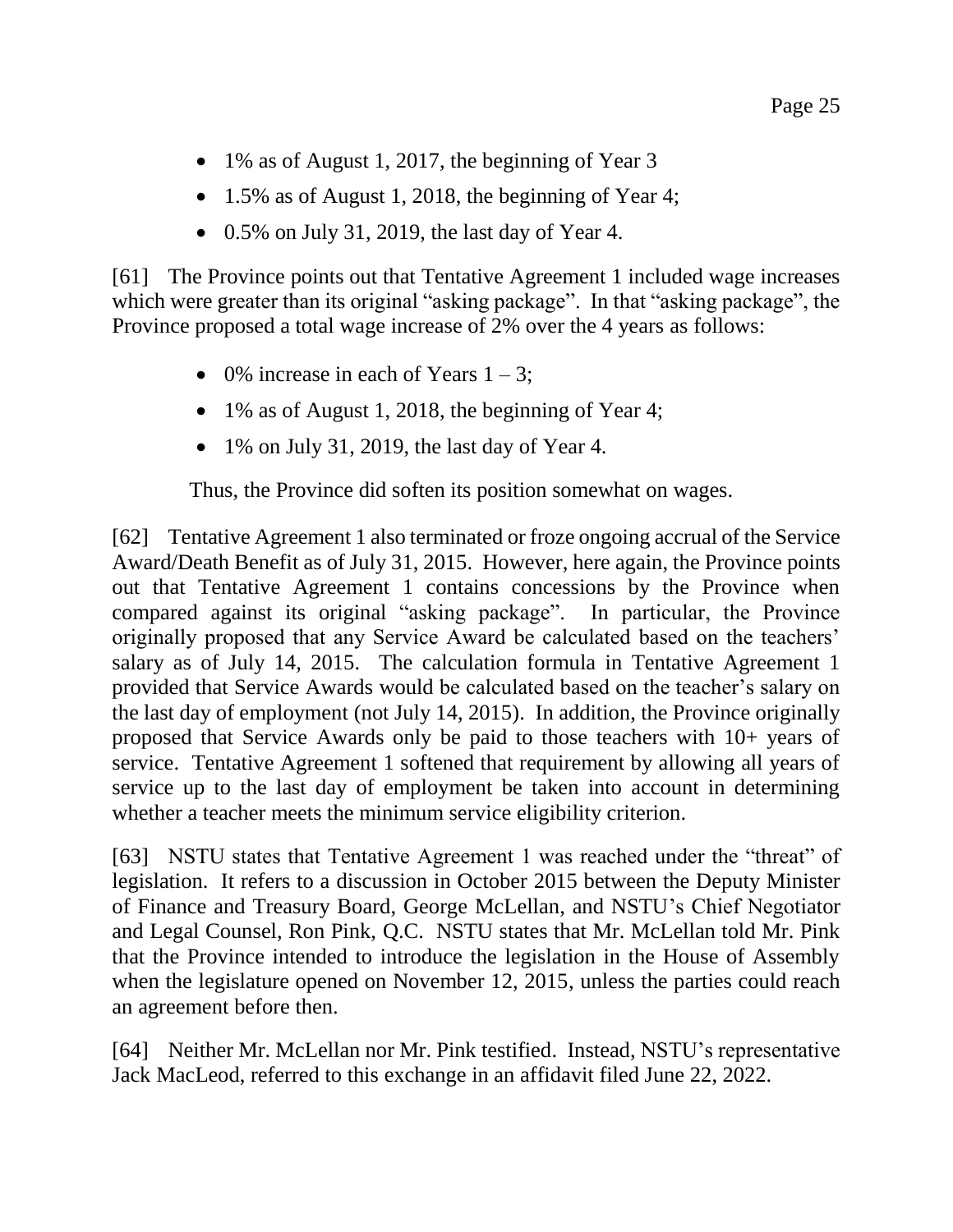[65] The Province says that Jack MacLeod attests to information received from Mr. Pink who is said to have received it from Mr. McLellan. The Province also points out that the possibility of enacting legislation in October 2015 was not acted upon. Indeed, the *Public Services Sustainability (2015) Act*, S.N.S. 2015, c. 34 (referred to by the parties as "**Bill 148**"), would not be passed in the legislature until December 14, 2015 – after Tentative Agreement 1 was reached.

[66] At the same time, the Province "does not deny that Mr. McLellan spoke with Mr. Pink in October 2015, and relayed information that the Province had contemplated legislation if it was unable to achieve its wage pattern through collective bargaining" (Province written submissions filed January 22, 2021, at paragraph 75).

[67] NSTU says that the affidavit evidence of Mr. MacLeod referencing a discussion between Mr. MacLellan and Mr. Pink is admissible as an admission against a party.

[68] In addition, both sides say that the Court should draw an adverse inference against the other for the failure to file evidence from their respective representatives who were actually involved in this discussion: Ron Pink for NSTU and George McLellan for the Province. (NSTU Reply Written Submissions filed February 12, 2021, paragraphs 61 – 62; and Province Written Submissions filed January 22, 2021, at paragraph 76)

[69] In *Davison* v *NSGEU*, 2005 NSCA 51, Cromwell, J.A. (as he then was) wrote at paragraph 73:

In civil cases, "... an adverse inference may be drawn against a party who does not call a material witness over whom he or she has exclusive control and does not explain it away": see J. Sopinka, S. Lederman and A. Bryant, *The Law of Evidence in Canada*, 2d ed. (Toronto and Vancouver: Butterworths, 1999) at para. 6.321. The rationale of this rule is that the failure to call the evidence in these circumstances is an implied admission by the party "... that the evidence of the absent witness would be contrary to the party's case, or at least would not support it": *Ibid*. But, as with all implied admissions, one must remember that conduct may be equivocal. It follows that the failure to call evidence may reasonably be open to different interpretations. An adverse inference should only be drawn when it is warranted in all of the surrounding circumstances: see, e.g. Sopinka, Lederman and Bryant at para 6.315 - 6.320; *Kaytor v. Lion's Driving Range Ltd.* (1962), 40 W.W.R. 173 (B.C. S.C.) at 176.

[70] The failure of either side to call the persons directly involved in these discussions is open to different interpretations and the evidence is not sufficient strong to draw an adverse inference. In light of all the surrounding circumstances, I am not prepared to draw an adverse inference against either party.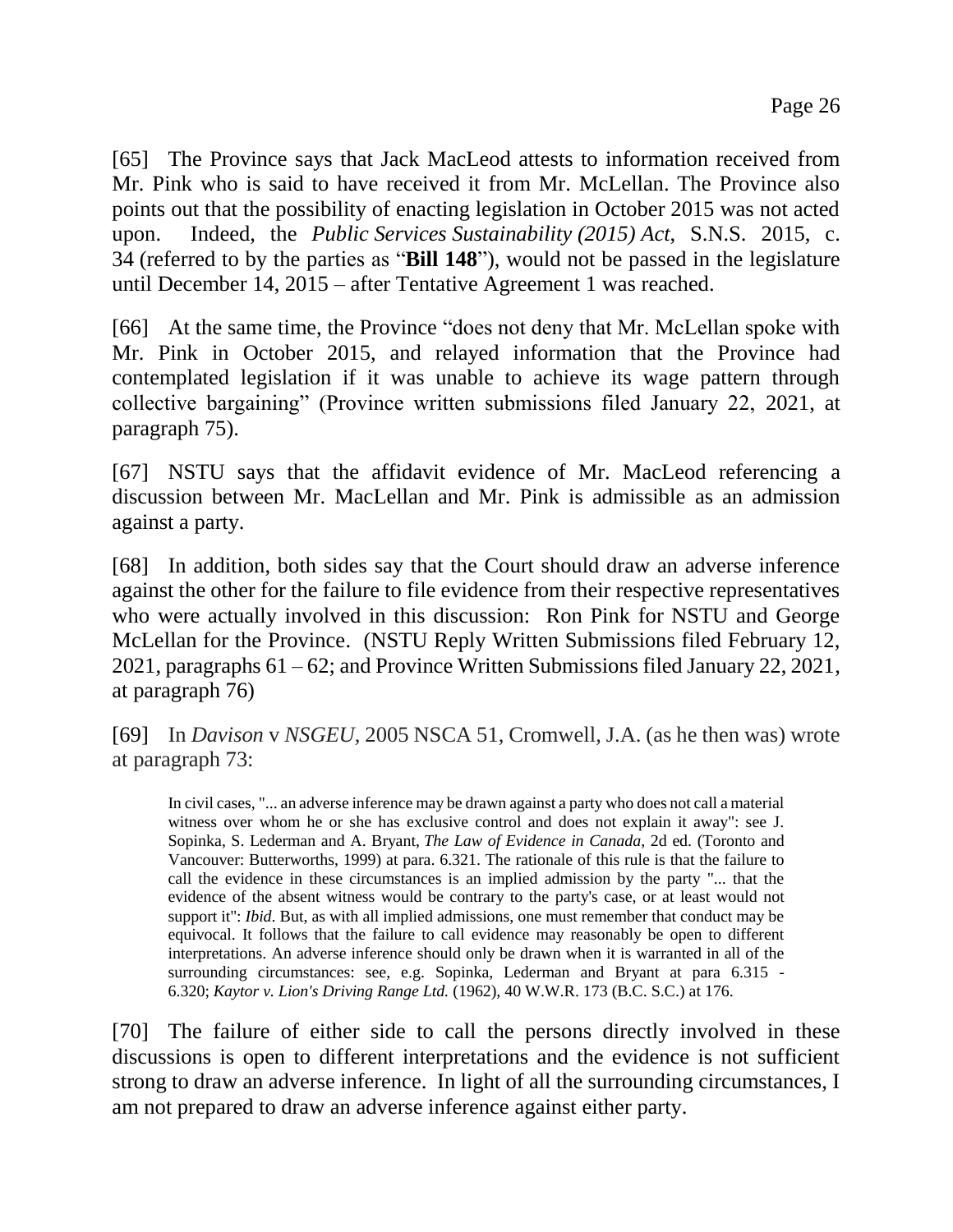[71] I do note certain additional evidence sheds some light into the Province's approach to potential legislation, but this evidence post-dates the October 2015 discussion:

- 1. A presentation to Cabinet on October 29, 2015, refers to an existing direction from Cabinet to table legislation. However, no such legislation had been introduced as of that date. As indicated, Bill 148 would not be passed in the legislature until December 14, 2015. Moreover, the constitutionality of Bill 148 is not before this Court. And Bill 75 would not be passed until much later, on February 14, 2017; and
- 2. On December 10, 2015, members of Cabinet confirmed the Province's resolve to legislate fiscal restraint, if necessary. Minutes taken from this Cabinet meeting contain the following observation: "Without some pressure, achieving wage mandate at the tables is in jeopardy". These Minutes conclude with the recommendation that legislation be introduced but not proclaimed "to enable pending tentative agreements to be addressed by [union] members".

[72] I accept Mr. MacLeod's statement as an admission against interest (*R. v. Evans*, [1993] 3 S.C.R. 653, at 664). However, as to weight, "The more precise the details of what was said, and the more detail concerning the surrounding circumstances, the more weight will be afforded the evidence" (*Prince Edward Island (Director of Child Protection)* v *P. (C.)*, 2014 PECA 18, at paragraph 57).

[73] The details around which the statement was made were relatively spare, and the fact that the admission is third hand through Mr. Pink and then through Mr. MacLeod creates additional concerns. In the circumstances, the weight which I attach to Mr. MacLeod's statement is minimal, beyond revealing an indication that the risk of legislation was in play and an active concern for NSTU when considering Tentative Agreement 1.

[74] Tentative Agreement 1 was approved by both NSTU negotiating committee and NSTU executive; however, it was conditional upon an affirmative vote by NSTU members.

[75] On November 18, 2015, Shelly Morse, President of NSTU and member of NSTU bargaining team, wrote to NSTU members as follows in "A Brief Word":

Our lead negotiator was made aware that Government had prepared legislation that would impose the already highly publicized public sector wage settlement on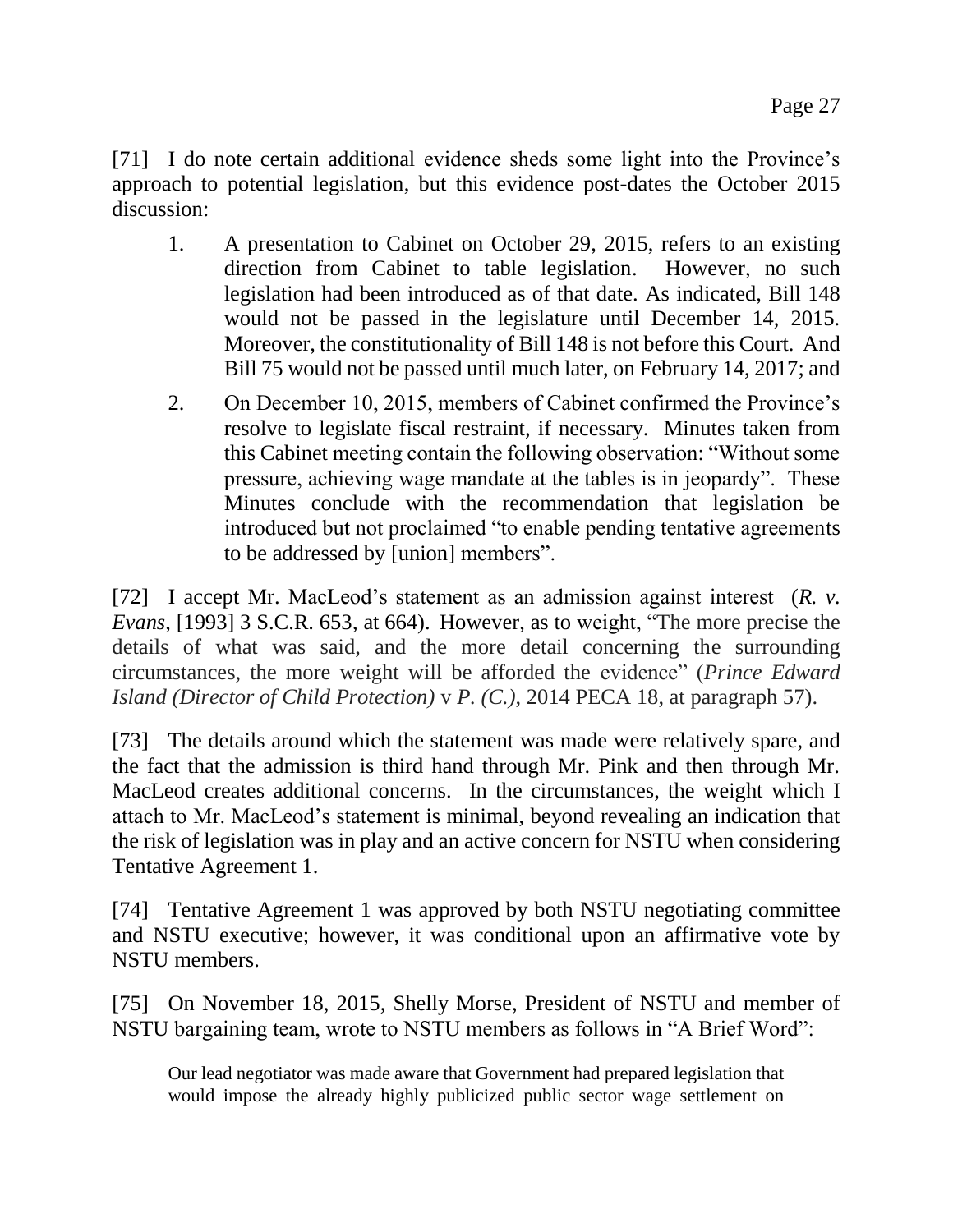teachers with a five-year deal – 0%, 0%, 0%, 1% and 1%. There were other significant clawbacks outlined in the legislation as referenced in the Minister's Action Plan for Education: The 3 Rs: Renew, Refocus, Rebuild, namely those that appear on page 17 under Cooperation or Negotiation with the Nova Scotia Teachers Union.

…

The threat of legislation to settle our agreement was real, and we have seen this government use its legislative power to resolve other labour disputes over the last two years.

…

**In the face of impending draconian legislation it was decided to recommend acceptance of this offer. Your provincial executive believes that while the process to reach this negotiated tentative agreement was not optimal, it is necessary under the current circumstances, and we urge you to vote in favour of this agreement.**

(Emphasis in original)

[76] In Ronald Pink's letter to NSTU membership dated November 24, 2015, he wrote at page 3:

If you vote to reject the tentative agreement ("no") in this round of bargaining the future is very much in doubt. These are the following possibilities:

- 1. Continue bargaining Who can say if we will get a better deal. It is doubtful.
- 2. Conciliation Why would anything change as a result of conciliation when the provincial executive and negotiating committee already agreed on an earlier deal.
- 3. A strike vote Each member will have to decide whether to go on strike.
- 4. Legislation Our sources advised us that legislation was always an option for the government and if they were to legislate, they may well impose by legislation their unilateral plan to change the Teachers' Provincial Agreement to fall in line with the Action Plan. This would be a serious setback for teachers.

(Emphasis added)

[77] On December 1, 2015, NSTU members declined to follow their executive's recommendation. 61% of the teachers who cast ballots voted to reject Tentative Agreement 1.

[78] After Tentative Agreement 1, NSTU believed that the Service Award/Death Benefit would have to be preserved in order for the teachers to vote in favour of a tentative agreement.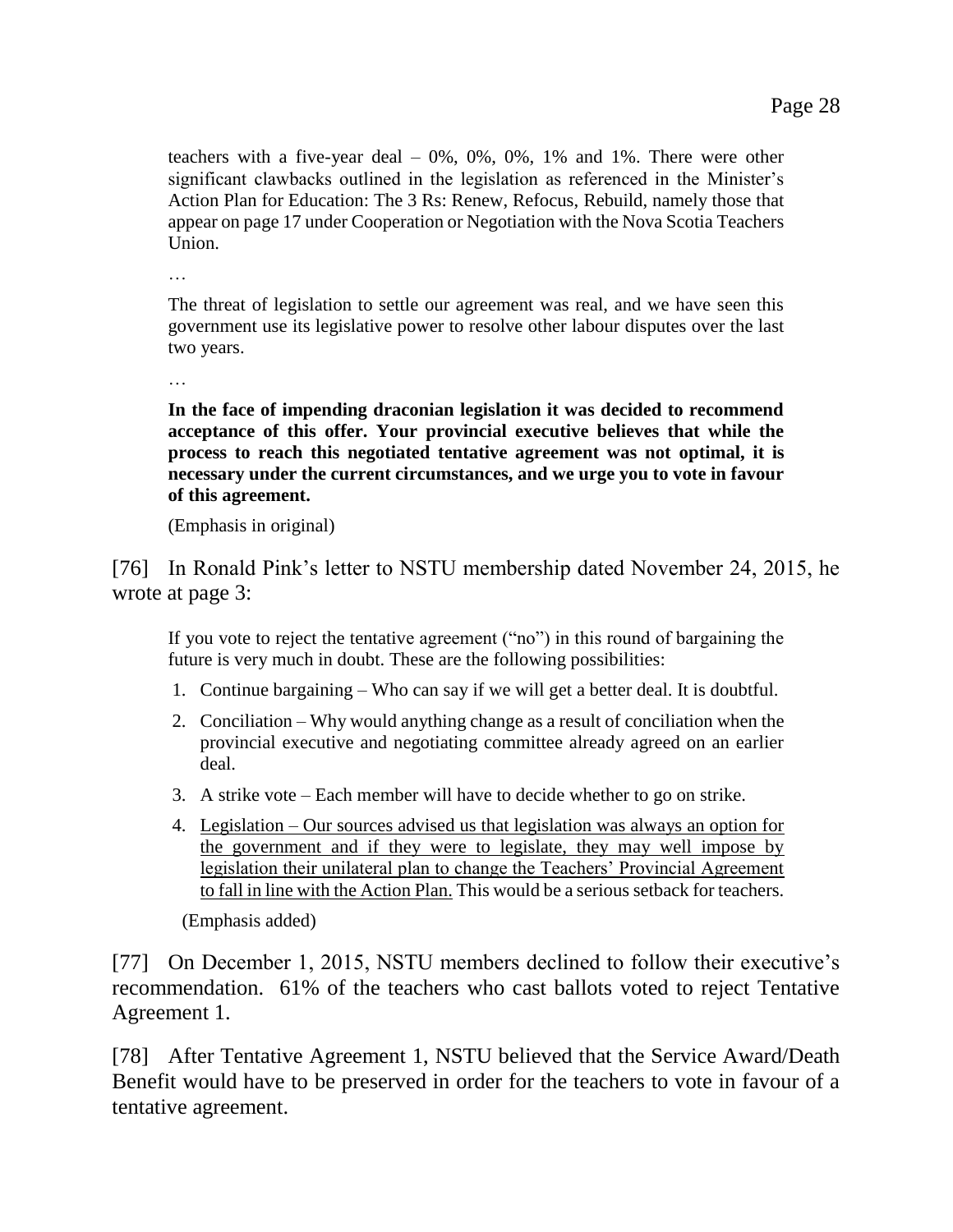[79] Immediately after the teachers voted against Tentative Agreement 1, the government initiated legislative action. On December 2, 2015, the Province confirmed that it was in the process of drafting legislation which would impose financial terms no better than Tentative Agreement 1.

[80] On December 10, 2015, as mentioned in paragraph 68 above, members of Cabinet confirmed the Province's resolve to legislate fiscal restraint, if necessary. Minutes taken from this Cabinet meeting contain the following observation: "Without some pressure, achieving wage mandate at the tables is in jeopardy". These Minutes conclude with the recommendation that legislation be introduced but not proclaimed "to enable pending tentative agreements to be addressed by members."

[81] On December 14, 2015, and consistent with Cabinet's recommendation, the Province passed Bill 148. Bill 148 received Royal Assent on December 18, 2015, but it was not proclaimed in force at that time – again consistent with the December 10, 2015 Cabinet recommendation. Bill 148 would not be proclaimed in force until August 22, 2017, after the labour dispute between the Province and NSTU was ended with the enactment of Bill 75 on February 14, 2017.

[82] Although conceived in the midst of negotiations with NSTU, Bill 148 was broader in scope and applied to a variety of public service unions. Nevertheless, the timing was specific to NSTU negotiations, and it formed a very significant part of the context within which negotiations between NSTU and the Province would continue. At a minimum, it reflected the government's determination to achieve certain wage restraint goals it considered critical.

[83] I note the following provisions of Bill 148:

- 1. Wages would be frozen for the first two years immediately following the expiry of the prior collective agreement. Wages would increase by 1% for Year 3, another 1% for Year 4 and 0.5% on the last day of Year 4. These increases were identical to the terms which were contained in Tentative Agreement 1 and already rejected by the NSTU members (sections 13 and 14);
- 2. Accrual of the Service Award/Death benefit would terminate or be frozen as of March 31, 2015 – worse than the July 31, 2015, deadline contained in Tentative Agreement 1. Furthermore, the Service Award/Death Benefit would be calculated based on the teacher's salary as of March 31, 2015 – again, worse than Tentative Agreement 1 which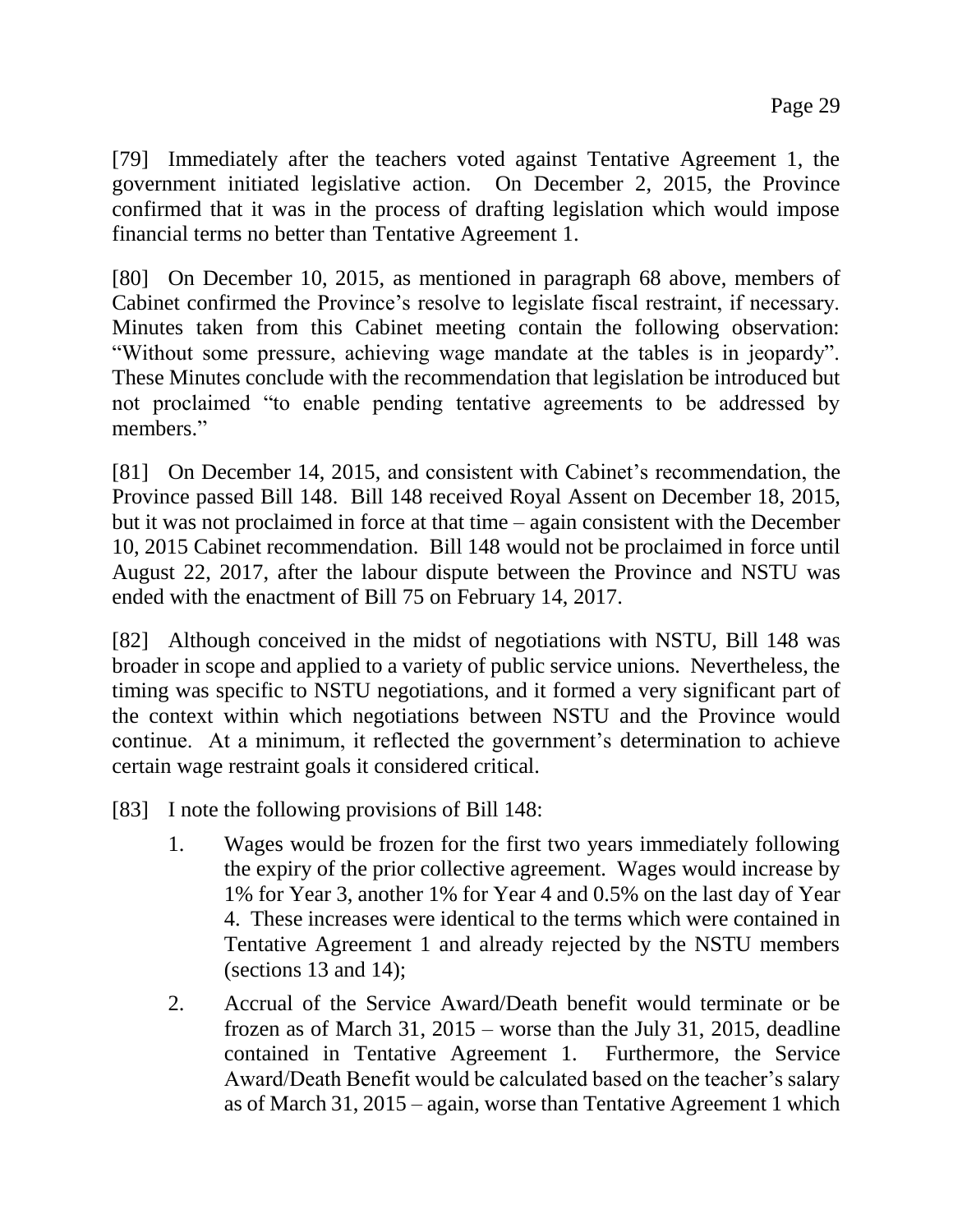calculated the benefit based on the last day of employment (sections 20  $-22$ ); and

3. The Legislative Assembly delegated the authority to make regulations to the Executive Council. Section 29 stated, *inter alia*:

(1) The Governor in Council may make regulations:

(a) designating a person as a public-sector employee;

…

(b) prescribing a person as not being a public-sector employee;

(o) defining any word or expression used but not defined in this Act;

(p) further defining any word or expression defined in this Act;

(q) respecting any matter or thing the Governor in Council considers necessary or advisable to effectively carry out the intent and purpose of this Act.

(2) A regulation made under subsection (1) may, if it so provides, be made retroactive in its operation to the date specified in the regulation.

[84] Again, Bill 148 was not proclaimed in force until more than 6 months after negotiations with NSTU ended and Bill 75 was in place. Nevertheless, the Province says that Bill 148 drew "lines in the sand" that could not be crossed in ongoing negotiations with NSTU. According to the Province, "it is a fact that Bill 148 placed restrictions on what concessions the Province could make with respect to wages and the Service Award."

[85] The Province further notes that Bill 148 did not preclude ongoing collective bargaining, including strike action. In addition, section 17 of Bill 148 allowed for the possibility that a portion of any savings achieved through collective bargaining may be used to fund compensation or benefits, subject to the approval of the Treasury and Policy Board. Thus, collective bargaining could continue after Bill 148 was passed but, the Province qualifies, within the parameters of Bill 148.

[86] It is a fact, as will be seen below, that negotiations continued after Bill 148 was passed. As well, NSTU was able to achieve additional, albeit modest, gains at the bargaining table.

[87] The Province further insists that Bill 148 is presumed to be constitutional at law and that its ability to make further concessions within the constraints established by Bill 148 negotiations must equally be presumed "to be constitutional and serve a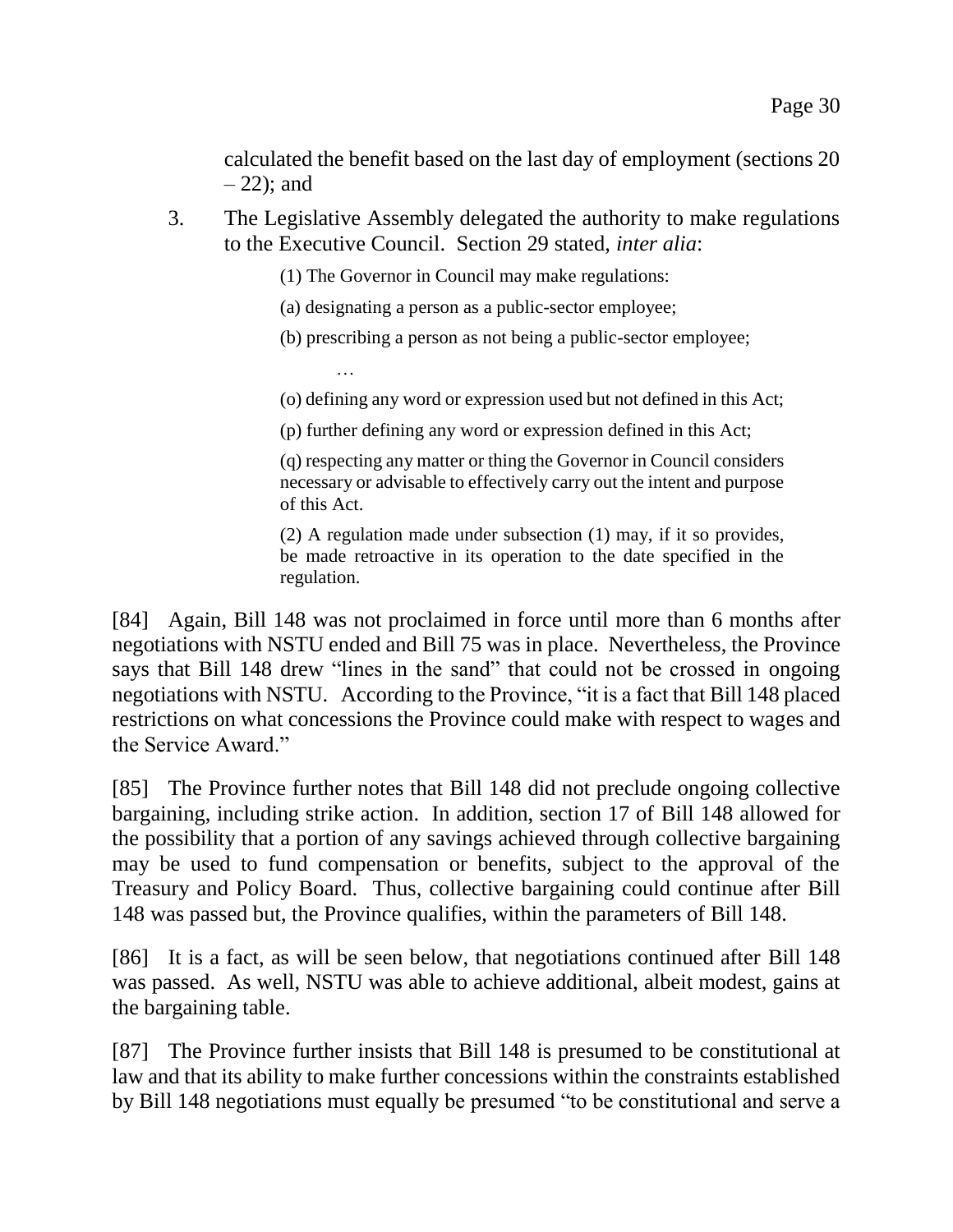valid public purpose." (Province Written Submissions filed January 22, 2021, at paragraph 95)

[88] The impact of Bill 148 on collective bargaining was significant. In its original written submissions, NSTU explains: "Because of the ability of the government to proclaim [Bill 148], the NSTU did not have any leverage to negotiate more favourable wage or Service Award provisions than those contained in Tentative Agreement 1" (NSTU Written Submissions filed December 18, 2020, at paragraph 107). In addition, "The NSTU Negotiating Committee was aware that the Province of Nova Scotia could proclaim Bill 148 into force at any time…" NSTU Written Submissions filed December 18, 2020, at paragraph 112).

[89] I also note that the NSTU Executive and members perceived Bill 148 to be a bully tactic and a threat hanging over negotiations. NSTU felt that "…because of Bill 148, the NSTU Negotiating Committee had no ability in bargaining to persuade the [Province] to change its position on salary or the elimination of the Service Award."

[90] In subsequent written reply submissions, NSTU responded to the law which presumes validly enacted statutes are presumed constitutional and passed for a valid purpose. NSTU adopted a more nuanced approach to Bill 148. It argues that while Bill 148 impacted collective bargaining, it was also not formally proclaimed in force until well after Bill 75 terminated any further collective bargaining and that, therefore, it was not "operative" during the relevant period of time. Moreover, Bill 148 was not retrospective in nature and, therefore, could not be used to retroactively absolve the Province of its misconduct during collective bargaining. The NSTU argued that Bill 148 "did not operate during the contentious period and cannot retroactively "wipe clean" the actions and conduct of the government" (NSTU Written Reply Submissions filed February 12, 2021, at paragraph 52). The Province disagrees and states that the presumption of constitutionality applies in this case.

[91] I consider below the interplay between the NSTU's concerns around Bill 148 during collective bargaining and the law which presumes that validly enacted statutes are constitutional and passed for a public purpose. For present purposes, suffice it to say that negotiations did proceed. However, pausing here, it is important to emphasize that to the extent ongoing process of negotiations continue under the shadow of any legislation, it was Bill 148 - not Bill 75, which is the subject of this proceeding. Bill 75 would not be conceived or enacted until Tentative Agreement 3. Again, I return to the significance of this issue below.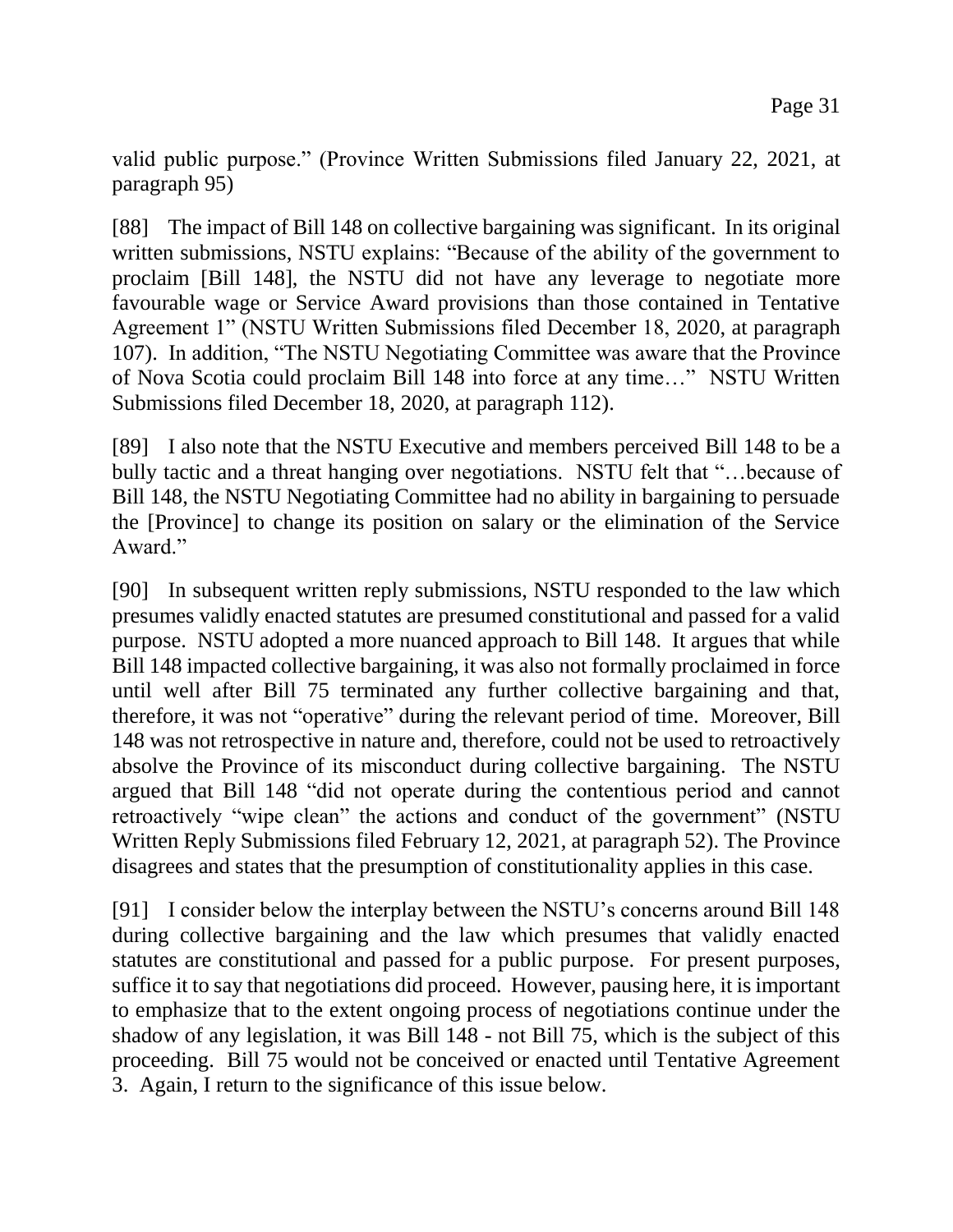[92] Between January and May, 2016, the Province's chief negotiator, Ron MacLeod, told Jack MacLeod, a member of NSTU's negotiating committee, that he had no mandate to preserve the Service Award/Death Benefit because of Bill 148. The Province does not dispute this evidence but points out that it is consistent with the constitutional limits created when Bill 148 was passed, although not in force. That is, the Province argues, Bill 148 established statutory boundaries which the Province's negotiating team could not cross, and they included clear restrictions regarding wages and the Service Award/Death Benefit. Furthermore, as just indicated, the Province maintains that Bill 148 is deemed to be constitutional and passed for a valid public purpose. Again, I return to this issue below.

[93] On September 2, 2016, the parties reached a second tentative agreement ("**Tentative Agreement 2**"). Again, it was approved by both NSTU negotiating committee and NSTU executive. And again, it was conditional upon approval by NSTU members.

[94] Tentative Agreement 2 did not include any improvements to Tentative Agreement 1 in terms of the wage freeze. In addition, and although NSTU executive believed teacher approval hinged on preserving the Service Award/Death Benefit, Tentative Agreement 2 again terminated accrual of that benefit.

[95] That said, NSTU did achieve some gains. For example:

- 1. NSTU was able to negotiate a "me too" clause meaning that if any other public sector union was able to obtain better wage increases or a latter accrual date for any service award, NSTU had an option to accept the greater benefit;
- 2. The Province agreed to a new Partnership on Systemic Working Conditions in which a committee including three (3) members from each of the NSTU and the Province and one school board member. This Partnership would address systemic demands on teachers that may limit the teachers' ability to facilitate student learning and success.

[96] NSTU negotiating committee and NSTU executive reluctantly recommended approval of the tentative agreement, having regard to the threat posed by Bill 148.

[97] On October 4, 2016, NSTU members again declined to accept that recommendation. 70% of the teachers who cast ballots voted to reject Tentative Agreement 2.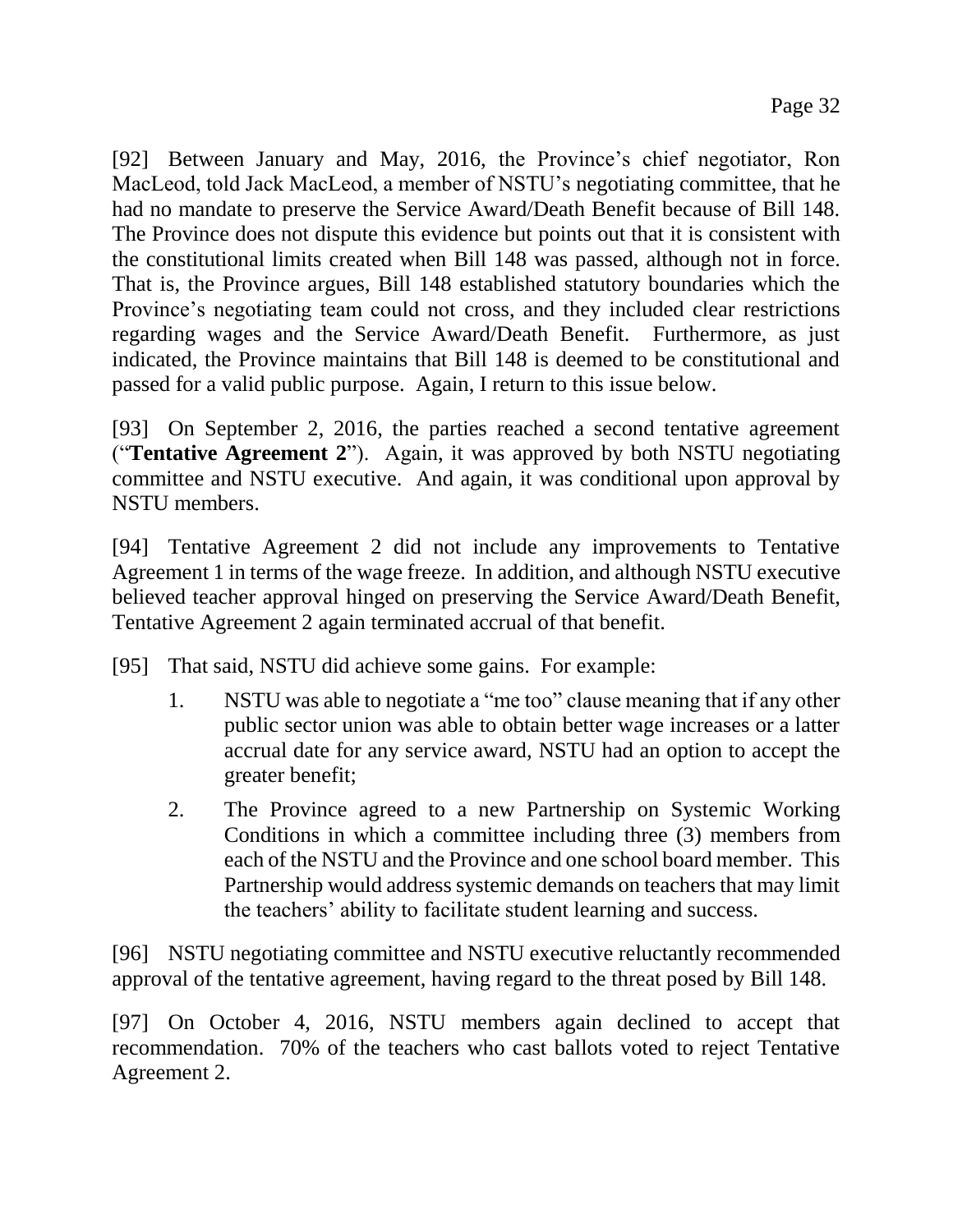[98] On October 25, 2016, 96% of NSTU members voted in favour of a strike.

[99] On October 27, 2016, NSTU asked that the Province agree to the appointment of a conciliation board as a vehicle for trying to resolve their differences. The Province agreed to conciliation but conditional upon the provisions of Tentative Agreement 1 and Tentative Agreement 2 regarding wages and the elimination of the Service Award/Death Benefit be untouched.

[100] On October 29, 2015, a presentation to Cabinet confirmed "SCC decisions" make clear demonstrating effort to consult is critical" but also recommend tabling legislation early in the next sitting of the Legislative Assembly.

[101] On November 28, 2016, NSTU issued a notice of its intention to strike as of December 5, 2016. In a press release issued that same day, NSTU announced its anticipated strike action. They called the plan "Work to Rule". The title was somewhat of a misnomer in that the plan did not fully and strictly adhere to all statutory work requirements for teachers. NSTU acknowledges that teachers did withdraw services that they would normally be obliged to perform under the *Education Act*, S.N.S. 1995-96, c.1. Thus, strictly speaking, it was not "work to rule".

[102] In any event, the Province decided to close schools on December 5, 2016, but re-opened them the next day, December 6, 2016. NSTU members returned to school but implemented its "Work to Rule" plan.

[103] On December 13, 2016, and at the Province's request, the parties returned to the negotiating table. In response to NSTU's job action, additional gains followed. For example:

- 1. While there would still be a wage freeze for the first two years of the contract, the terms under which wages would increase in the last two years improved. There would still be a 3% wage increase over the term of the contract, but the timing of that increase was accelerated as follows:
	- 2% as of April 1, 2017 as opposed to 1% as of August 1, 2017;
	- 1% as of April 1, 2018 as opposed to 1.5% as of August 1, 2018. Having achieved the 3% increase as of April 1, 2018, the final 0.5% increase on July 31, 2019, was removed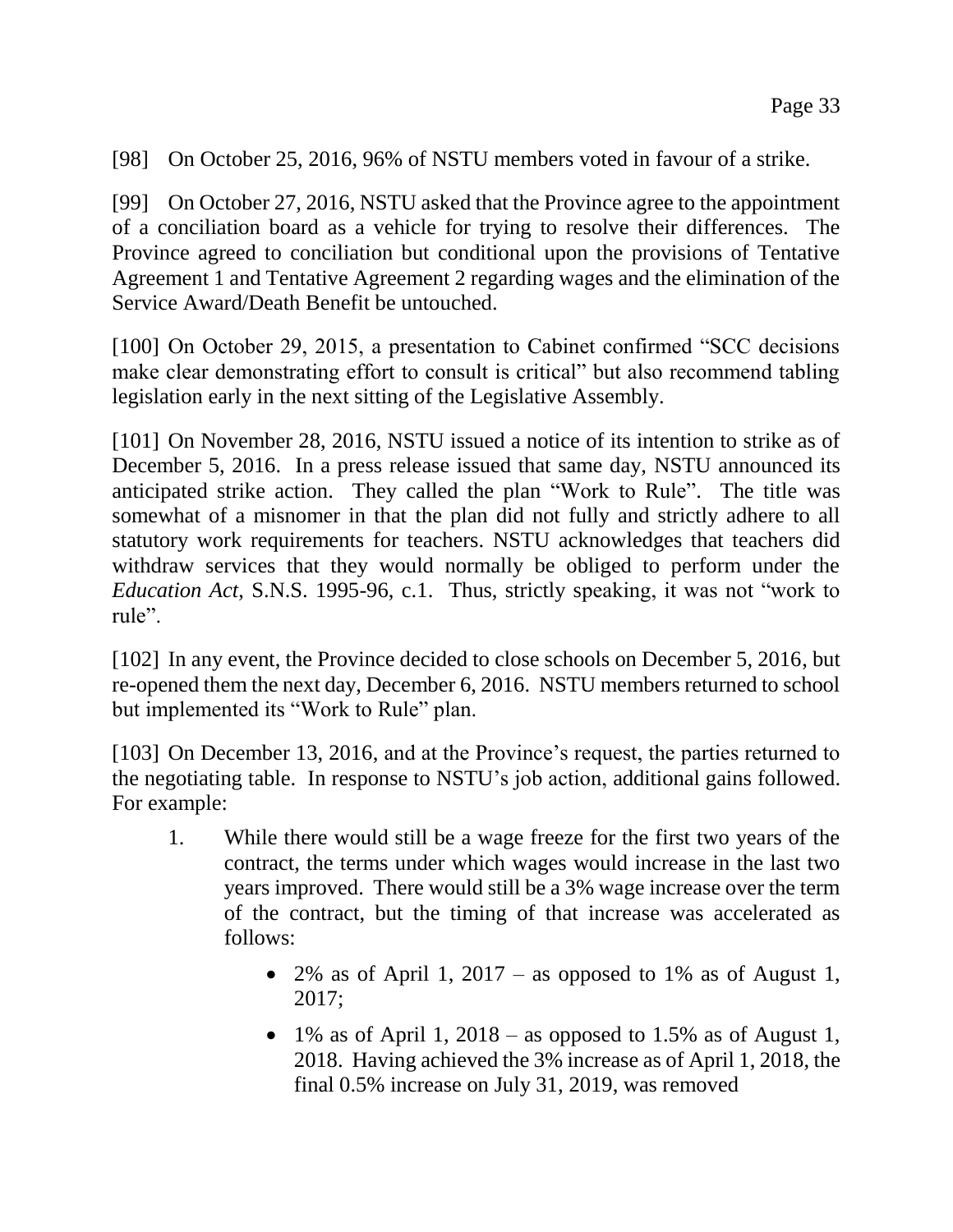- 2. The Province agreed to provide teachers with one day of leave with pay in the current year and two days of leave with pay in each subsequent year subject to certain terms regarding the purpose of the leave and advance notice;
- 3. The Partnership on Systemic Working Conditions remained but was strengthened to include an arbitration provision.

[104] On January 20, 2017, the negotiating teams reached a third Tentative Agreement ("**Tentative Agreement 3**"). On January 25, 2017, NSTU President wrote to members saying, in part, that: "The dark shadow of Bill 148 and the threat of an imposed contract have loomed heavily over the process." However, once again, the tentative agreement was approved by NSTU's negotiating committee and NSTU's executive and recommended to NSTU members.

[105] Immediately following Tentative Agreement 3, on January 23, 2017, NSTU members suspended their "Work to Rule" protest. However, they quickly resumed their protest a week later citing comments attributed to Premier Stephen MacNeil which they saw as unfair and unnecessarily inflammatory.

[106] On February 8, 2017, NSTU members voted on Tentative Agreement 3. For a third time, the membership declined to accept their executive's recommendation. This time, 78% of the teachers who cast ballots voted to reject Tentative Agreement 1 – up from 61% rejection for Tentative Agreement 1 and 70% rejection for Tentative Agreement 2.

[107] The Province reacted with haste by introducing new legislation which dealt specifically with teachers: Bill 75, the constitutionality of which is challenged in this proceeding.

[108] Under section 3 of Bill 75, the prior collective agreement dated May 14, 2013, between the Minister of Education and Early Childhood Development and NSTU was amended in accordance with new terms imposed under Schedule A of the Act.

[109] On February 21, 2017, the Nova Scotia legislature passed Bill 75 and, unlike Bill 148, proclaimed it in force immediately. Thus, a new collective agreement was created by statute, and not collective bargaining. NSTU members were legally required to return to the classroom and fulfill their statutory duties as described in the *Education Act*, S.N.S. 1995 – 1996, c. 1 as amended (the "**Education Act**"). They did so, reserving their right to challenge the constitutionality of the government's actions.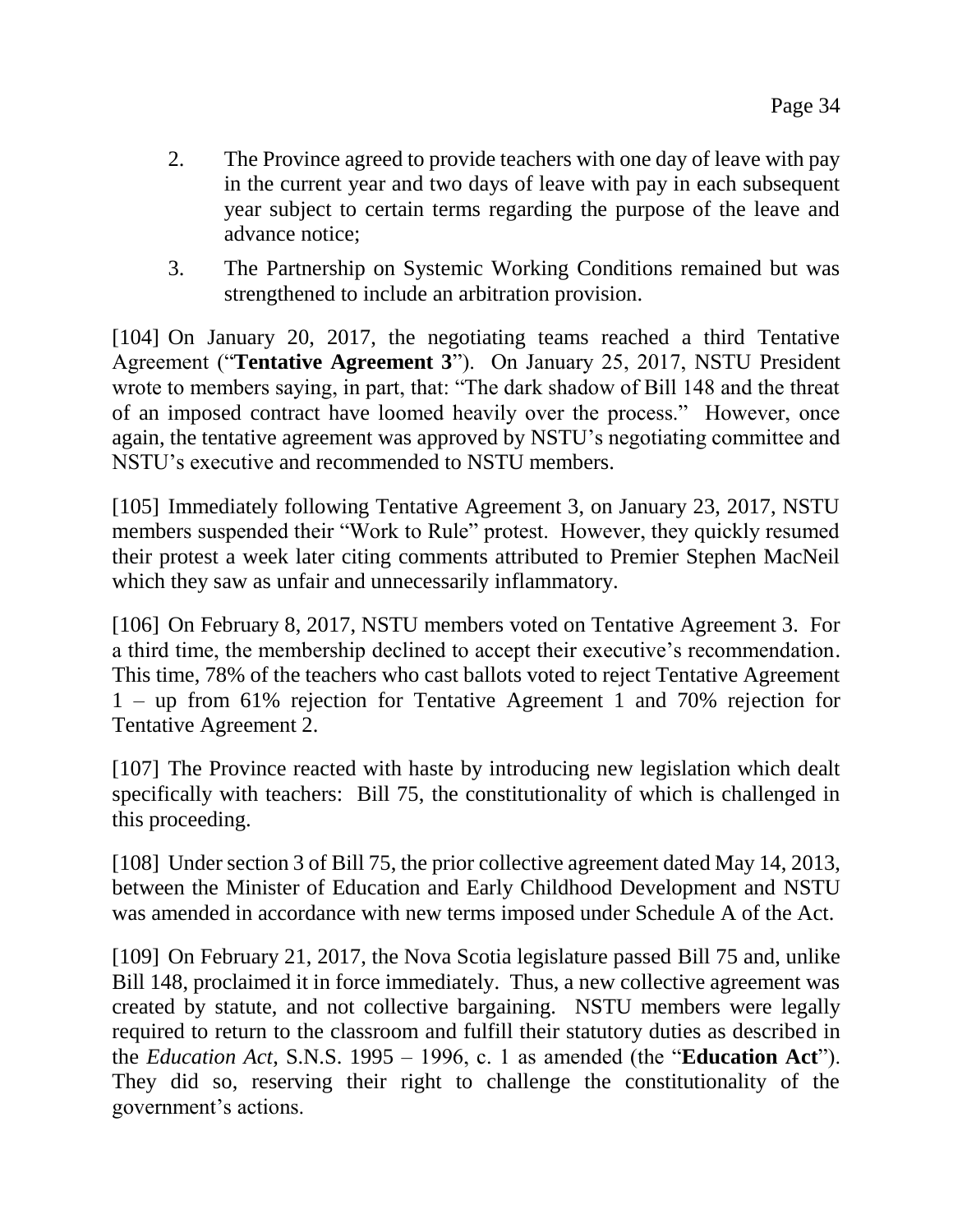### **Bill 75**

[110] Bill 75 brought to an end NSTU's ongoing job action. It also terminated the process of collective bargaining. Thus, section 13 of the Act addresses the right of teachers to engage in ongoing "work to rule" strike action. It confirmed a teacher's legal obligation to comply with certain statutory requirements enumerated in sections 26 and 31 of the *Education Act*, S.N.S. 1995 – 1996, as amended, regardless of any rights conferred under the *Teachers Collective Bargaining Act*, R.S.N.S. 1989, c. 460, as amended. The statutory duties listed in section 26 and 31 of the *Education Act* included obligations to diligently teach prescribed courses as may be assigned to a teacher; conduct necessary assessments to track student progress; maintain order in the classroom; etc. In effect, these specific teaching duties were to be fulfilled regardless of any labour action that might otherwise be authorized under the *Teachers Collective Bargaining Act*.

[111] In addition, section 3 of Bill 75 imposed a new collective agreement on NSTU and the teachers, the terms of which were established under Schedule A. Section 3 states:

3 (1) The Teachers' Provincial Agreement made on May 14, 2013, between the parties, is amended in accordance with Schedule A to this Act.

(2) The Teachers' Provincial Agreement referred to in subsection (1), as amended in accordance with Schedule A to this Act, is deemed to constitute a professional agreement entered into by the Minister as an employer and the Union as the bargaining agent.

[112] Schedule A of Bill 75 contained numerous new terms but, for present purposes, the following are particularly germane:

- 1. New four-year term: Section 23 of Schedule A amends Article 69.01 to the Teachers' Provincial Agreement to impose a four-year term from August 1, 2015 to July 31, 2019.
- 2. Wage Freezes and Reduced Wage Increases: Section 16 of Schedule A, and the wage schedules and supervisory allowances (Schedules E1-E5) set out therein, imposes wage freezes in the first two years (0% on August 1, 2015 and 0% on August 1, 2016). Thereafter, the wage increases were the same as Tentative Agreement 1 and Tentative Agreement 2 (not Tentative Agreement 3):
	- 1% as of August 1, 2017, the beginning of Year 3;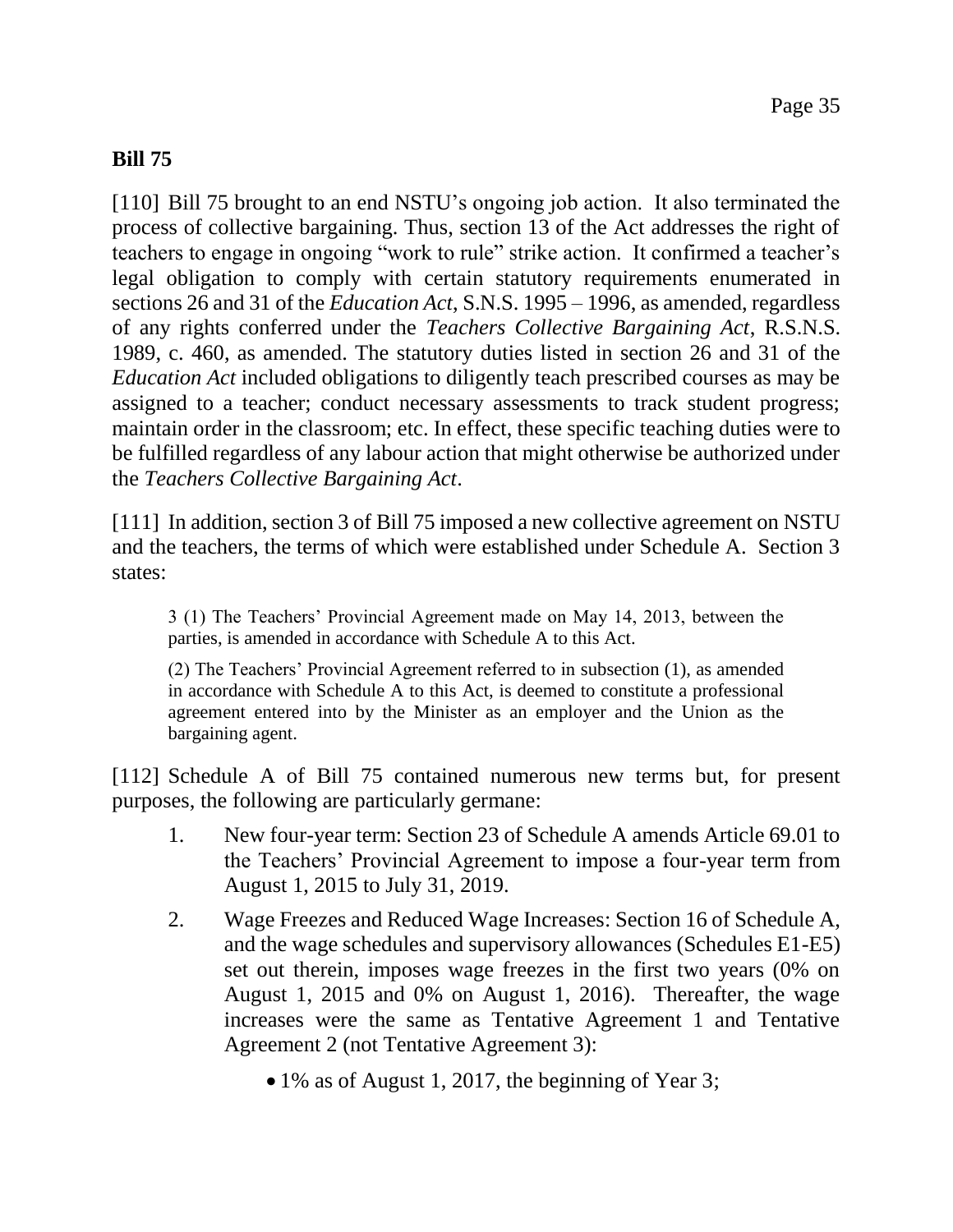- 1.5% as of August 1, 2018, the beginning of Year 4; and
- $\bullet$  0.5% on July 31, 2019, the last day of Year 4.
- 3. Service Award and Death Benefit: Section 21 of Schedule A adds language to the Service Award article in the Teachers' Provincial Agreement to freeze accrual of service on July 31, 2015, for purposes of calculation of the Award. This provision effectively capped the Service Award/Death Benefit at whatever amounts had accrued for an existing teacher as of July 31, 2015, and eliminated the Service Award/Death Benefit for any new teachers hired after that date. This was consistent with Tentative Agreement 3.
- 4. New Council to Improve Classroom Conditions: Section 22 of Schedule A created a Council to Improve Classroom Conditions comprised of 14 members, 1 of whom would be appointed by NSTU. Moreover, matters could be forwarded to an arbitrator by majority vote. These provisions eroded the NSTU's position from the Partnership on Systemic Working Conditions provisions in Tentative Agreement 3.

[113] At the time Bill 75 was enacted and proclaimed in forced, Bill 148 remained in place but had not yet been proclaimed in force. Notwithstanding the fact that Bill 148 as passed by the Legislative Assembly applied to teachers, Bill 148 was never amended. Rather, on August 22, 2017, the Executive Council:

- 1. Proclaimed Bill 148 in force; and
- 2. Passed a regulation which exempted teachers, among others, from the operation of Bill 148. 4 The regulation was not retrospective in operation. These regulations were passed in accordance with section 29(1) of Bill 148 quoted in paragraph 80, above.

#### **APPLICATION OF THE FACTS TO THE LAW**

l

[114] Regarding the first inquiry under the *Health Services* test, I agree that monetary issues like wages and phasing out the Service Award/Death Benefit were of significant importance to the process of collective bargaining. Wages and benefits lie at the heart of the employment relationship. They pay for the necessities of life; instill a sense of worth and self-respect; and serve as a measure of the value we place

<sup>4</sup> Section 3(b) of N.S. Reg. 128/2017 states a "teacher" is not a "public-sector employee" for the purposes of defining "public-sector employees" under section 3(n) of Bill 148.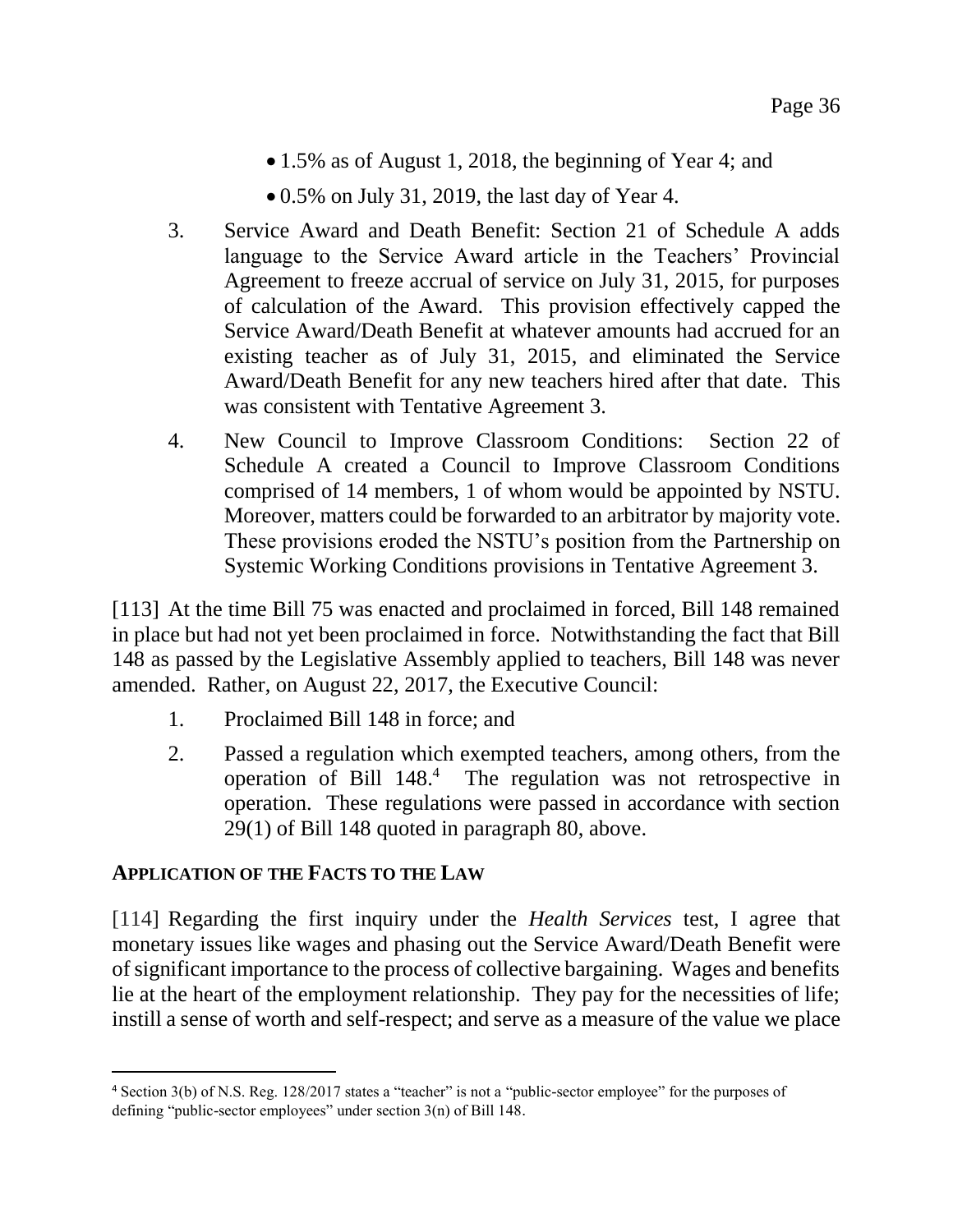on a person's labour. The words of Dickson, CJ wrote in *Reference re Public Service Employee Relations Act (Alberta)*, [1987] 1 S.C.R. 313 echo strongly:

Work is one of the most fundamental aspects in a person's life, providing the individual with a means of financial support and, as importantly, a contributory role in society. A person's employment is an essential component of his or her sense of identity, self-worth and emotional well-being. Accordingly, the conditions in which a person works are highly significant in shaping the whole compendium of psychological, emotional and physical elements of a person's dignity and self respect.

(At page 368. Dickson, CJ wrote this passage in dissent but it was subsequently quoted with approval in *Dunmore* v *Ontario (Attorney General)*, 2001 SCC 94 at paragraph 118)

[115] The controversy in this case revolves around the second inquiry in *Health Services*: whether the legislative measure or government conduct in issue respects the fundamental precept of collective bargaining.

[116] At a minimum, Bill 75 failed to respect the fundamental precept of collective bargaining by failing to adopt and codify the terms contained in Tentative Agreement 3. Even accepting for present purposes, the Province's argument that the parties finally reached a legitimate impasse following good faith collective bargaining, the Province was wrong to then assume that it could do whatever it deemed appropriate. Recall the words of Donald, J.A. in *BCTF:* 

…if the government negotiates or consults with an association in good faith and nevertheless comes to an impasse, it will likely have satisfied its constitutional duty and may unilaterally pass necessary legislation consistent with that consultation process.

(at paragraph 293, emphasis added)

[117] Donald, J.A. provided the following additional guidance as to what is meant by legislation which is "consistent with that consultation process" when discussing the earlier Supreme Court of Canada decision in *Meredith v. Canada (Attorney General)*, 2015 SCC 2. He wrote:

The majority in *Meredith* found that this did not constitute substantial interference with freedom of association, partly because the new wage rate was "consistent with the going rate reached in agreements concluded with other bargaining agents inside and outside of the core public administration and so reflected an outcome consistent with actual bargaining processes": *Meredith* at para. 28. The Federal Government had negotiated and consulted with various collective representatives, and had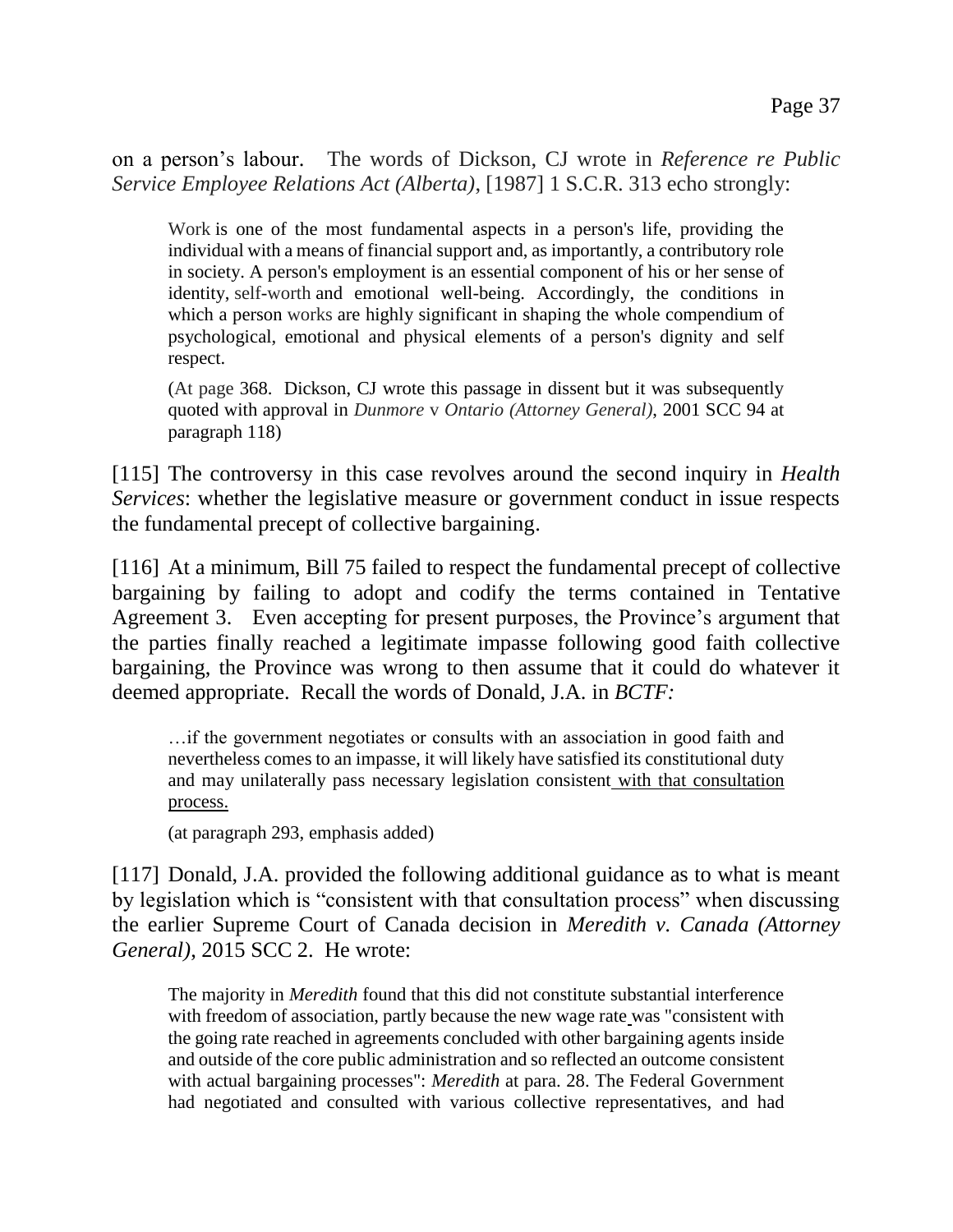unilaterally imposed an outcome consistent with that process. It was clear that the Federal Government had listened to and incorporated the priorities and interests of the public employees.

(at paragraph 290)

[118] When Donald J.A. stated that a government, having negotiated in good faith and still reaching an impasse, it may unilaterally pass section 2(d) compliant legislation "consistent with that consultation process", he meant that the legislation must reflect the outcome reached *through that process*. In other words, a Province may unilaterally pass legislation but it must be consistent with (and not erode) the good faith negotiating process that preceded.

 $[119]$  To be clear, this is not to suggest that section 2(d) protects or guarantees a specific outcome. No party entering negotiations can claim a constitutional expectation to any particular outcome. Rather, section 2(d) protects a party's right to an outcome arrived at through a *good faith process* of collective bargaining.

[120] Had the Province legislated Tentative Agreement 3, its arguments around the constitutionality of Bill 75 would resonate with greater force. At least the Province could argue that its legislative powers were used to duplicate (not undercut) the byproduct of a collective process that the Province insists unfolded in good faith. On this, recall that on January 15, 2020 (months before collective bargaining), the risk of a court challenge to wage restraint legislation was identified. To mitigate that risk, the recommendation received was "…legislating same wage pattern as offered" (see paragraph 53 above). Yet, the Province did not even do that.

[121] Instead, the Province legislated a collective agreement which was much less favourable to teachers that Tentative Agreement 2. As a result, in my view, Bill 75 was inconsistent with the process of good faith bargaining and did not demonstrate that the Province "listened to and incorporated the priorities and interests" of teachers. Bill 75 was disrespected (and was not consistent with) the process which preceded it. In my view, Bill 75 did not respect any of the values that inspire section 2(d) of the Charter.

[122] At best, Bill 75 was an over-zealous but misguided attempt at fiscal responsibility or perhaps triggered by a realization that Tentative Agreement 3 was different from agreements being discussed with other unions and an after-the-fact attempt to follow the advice given to Cabinet on June 18, 2015 that all public service unions should be treated equally to mitigate litigation risk (see paragraph 119 above). At worst, Bill 75 was punitive or a vengeful attempt to gain some unrelated,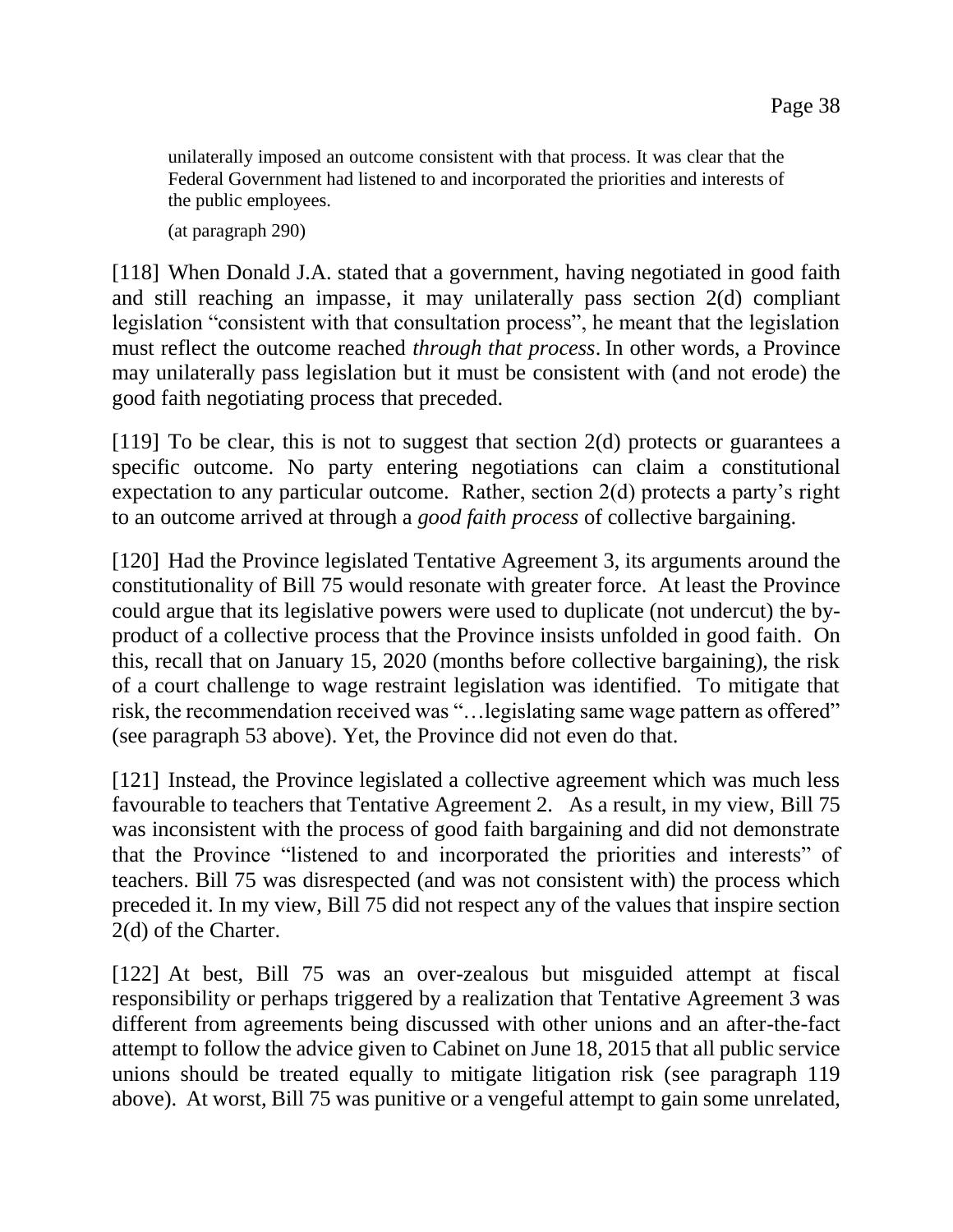collateral benefit with other public service unions at the expense of NSTU. Whatever the motivation, by selectively dismantling Tentative Agreement 3, Bill 75 failed to fully respect the process of good faith collective bargaining and was terribly wrong.

[123] The changes which adversely affected the priorities and interests of teachers included:

- 1. Bill 75 removed the early payment of wage increases in Tentative Agreement 3 were removed and the reverted back to the terms set out in Tentative Agreement 1 and Tentative Agreement 2;
- 2. Bill 75 removed the provisions in Tentative Agreement 3 that granted teachers two additional days off for "self-directed preparation/development"; and
- 3. Bill 75 removed the Partnership on Systemic Working Conditions included in Tentative Agreement 3 was replaced with a Council to Improve Classroom Conditions. NSTU's representation on this Council was greatly reduced and the arbitration provisions were significantly weakened.

[124] The Province broadly defends the unilateral changes in Bill 75 by declaring that: "With some exceptions flagged by the NSTU, [the new collective agreement imposed by Bill 75] largely replicates the core agreements three times by the parties during collective bargaining" (NSTU Reply Written Submissions filed January 22, 2021, at paragraph 119)

[125] The Province justifies certain more specific provisions in Bill 75 that unilaterally altered the terms of Tentative Agreement 3 as follows:

- 1. The unilateral decision to reduce wages increases below what had been negotiated in Tentative Agreement 3 and roll them back to the increases permitted under Tentative Agreements 1 and 2 "does not make the bargaining process unmeaningful; section 2(d) does not guarantee any particular outcome to negotiations, just a meaningful process" (NSTU Reply Written Brief filed January 22, 2021, at paragraph 120);
- 2. The unilateral decision to create a new "Council to Improve Classroom Conditions": "…largely replicates [the] partnership arrangement negotiated with the NSTU as part of Tentative [Agreements] 2 and 3" (NSTU Reply Written Brief filed January 22, 2021, at paragraph 122)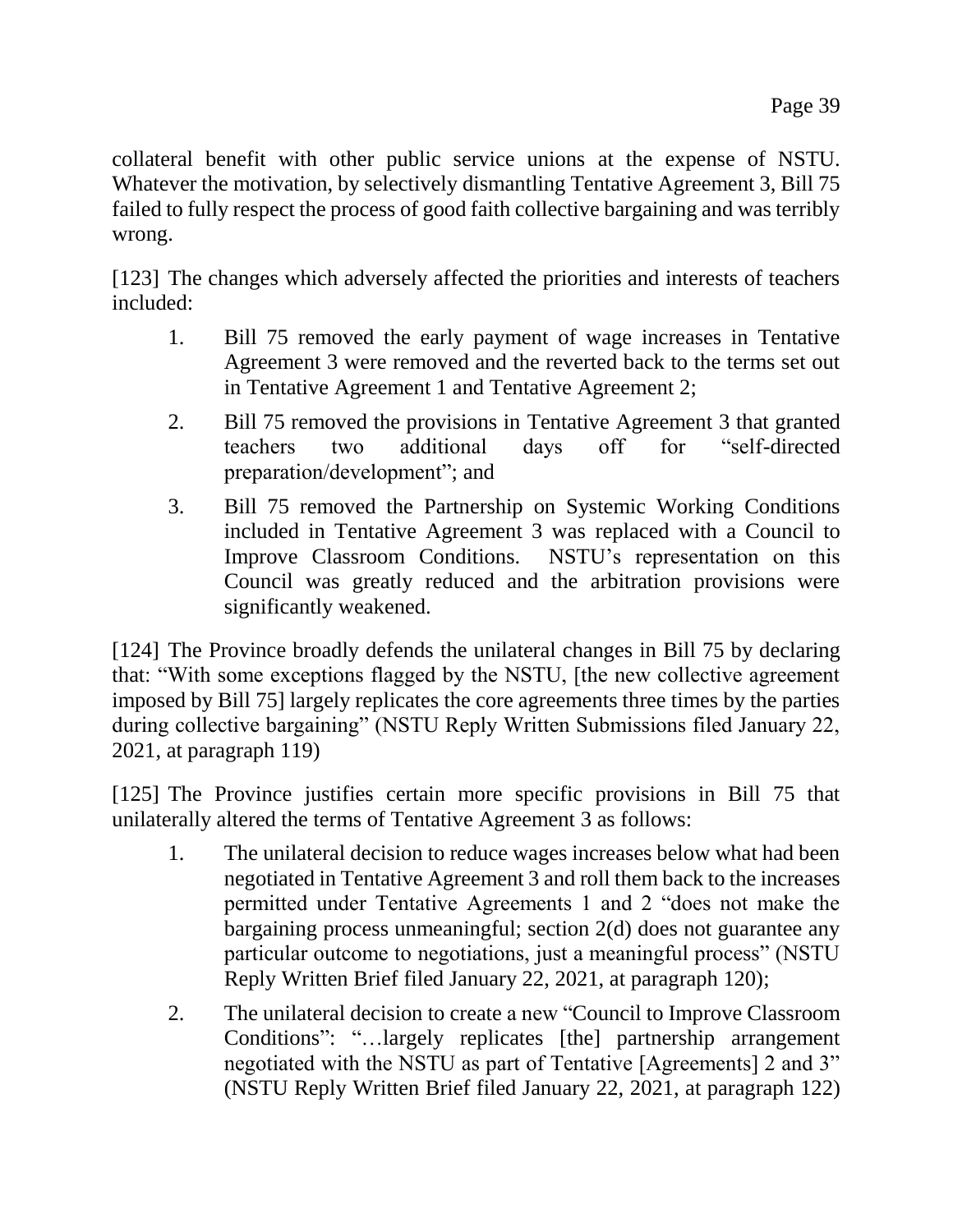– even though NSTU's influence and representation on this new "Council" was dramatically reduced.

[126] The Province does not specifically address removing the additional leave with pay provisions included in Tentative Agreement 3.

[127] In my view, these rationalizations obfuscate the facts and are an exercise in sophistry. My reasons include:

- 1. The Province cannot, when discussing Tentative Agreement 3, highlight and claim credit for such things as wage or additional paid leave or the Partnership on Systemic Working Conditions as concrete proof of its willingness to listen and engage in good faith negotiations but then, when discussing Bill 75, reverse course and use words such as "largely replicates" to somehow diminish their importance or obscure the unilateral nature of the Province's conduct;
- 2. The Province says that it was constrained by Bill 148 and suggests that the wage increases contained within Tentative Agreement 3 were possible because, consistent with Bill 148, the parties were able to find offsetting cost saving through good faith negotiations. Yet, Bill 75 ignored any of the cost savings developed in discussions with NSTU to justify the additional benefits secured in Tentative Agreement 3. Instead of recognizing those good faith efforts at finding cost savings and the related improvements on monetary matters, the basic monetary terms were simply rolled back to Tentative Agreements 1 and 2. Moreover, the two additional days of leave with pay were removed altogether without any reciprocating benefit to teachers;
- 3. I disagree the new Council to Improve Classroom Conditions "largely replicates" the Partnership on Systemic Working Conditions in Tentative Agreement 3. The NSTU's representation on the new "Council" was severely reduced and the arbitration provisions weakened. These unilateral changes served to compromise (not incorporate) the priorities and interests of teachers;

[128] The exceedingly obvious fact is that Bill 75 did not "largely replicate" Tentative Agreement 3. On the contrary, it selectively dismantled Tentative Agreement 3 and debased the process that preceded it.

[129] Based on these reasons alone, Bill 75 violates section 2(d) of the Charter.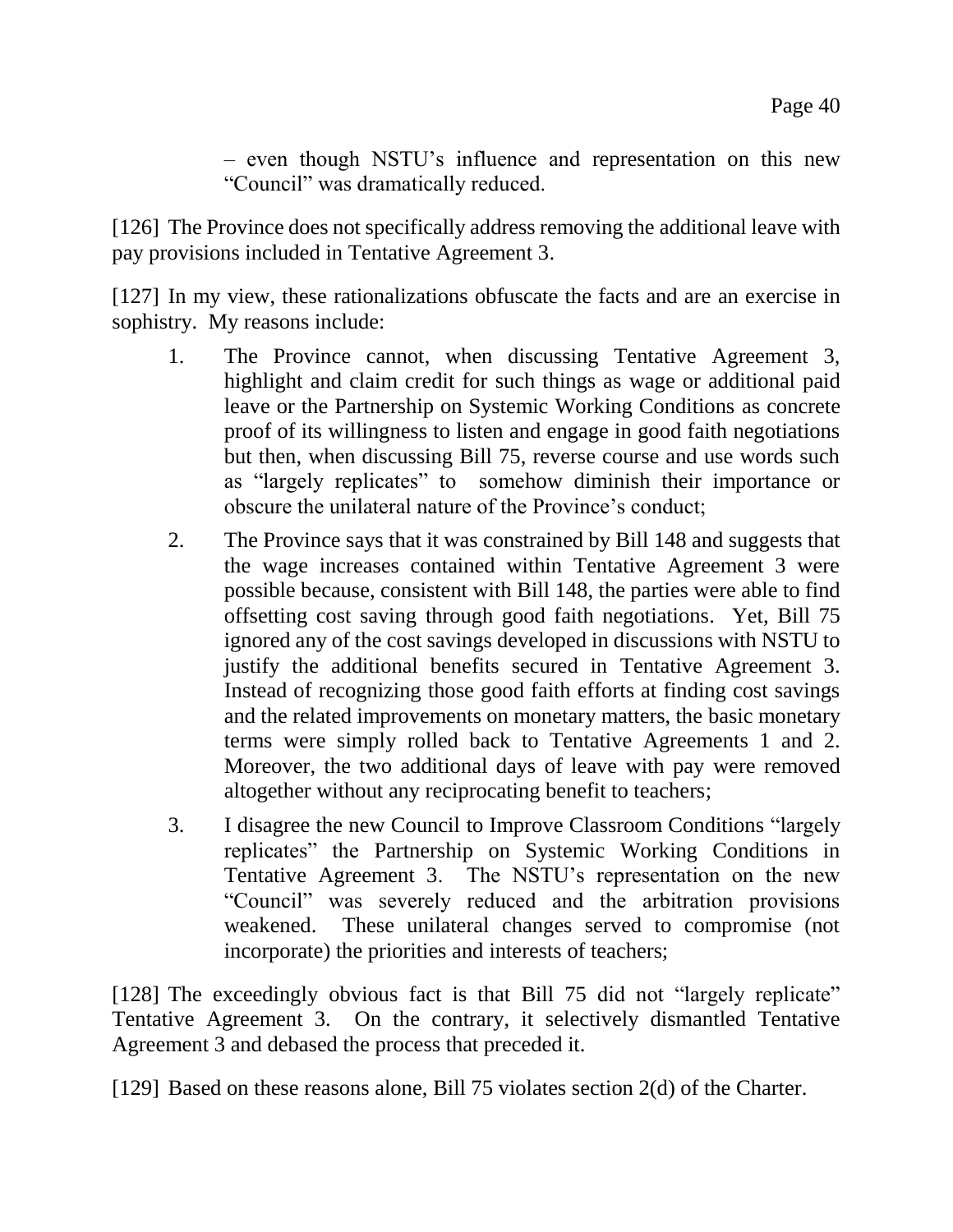[130] That said, NSTU neither focusses on Tentative Agreement 3 nor seeks to have it recognized and enforced as a reflection of good faith collective bargaining. NSTU complaint is broader. It argues that the legislative measure in question (Bill 75) reflected a bad faith process of collective bargaining that was contaminated from the very beginning. NSTU asks that Bill 75 be condemned as unconstitutional but goes further and insists that a simple declaration invalidating Bill 75 results only in a pyrrhic victory, leaving teachers without an effective remedy. NSTU's arguments around remedy reveal its primary goal: restoration of the Service Award/Death Benefit that was eliminated through Bill 75. Indeed, in terms of a substantive damages award under section 24(1) of the Charter, NSTU requests only that the Service Award/Death Benefit be immediately reinstated into the existing collective agreement together with other related relief for teachers who resigned or retired after Bill 75 and whose entitlement to the Service Award/Death Benefit was reduced. (NSTU Written Submissions filed December 18, 2020, at paragraph 520)

[131] NSTU supports this request by referring back to the process of collective bargaining that preceded Bill 75 and argues that the Province acted in bad faith by:

…approaching collective bargaining with a closed mind on wages and the Service Award, having a plan in place well before the commencement of negotiations to enact legislation to impose its position on wages and the Service Award if it could not be achieved in bargaining, and then by passing [Bill 148], which took wages and the Service Award off the bargaining table.

(NSTU Written Submission filed December 18, 2020 at paragraph 6)

[132] Respectfully, in the circumstances of this case, I am unable to agree that the entire process of collective bargaining that yielded three successive tentative agreements violated the rights guaranteed in section 2(d) of the Charter.

[133] I deal first with NSTU's argument that Bill 148 hovered over negotiations as a looming threat and constant reminder that, if NSTU refused to bend to the Province's will on wages and the Service Award/Death Benefits, the Province came to the table with a legislated solution locked, loaded and ready to fire. NSTU maintains that Bill 148 clearly demonstrates that:

- 1. The Province used its improperly used its legislative powers to upset the equilibrium between negotiating parties - a prerequisite for good faith collective bargaining; and
- 2. The Province came to the table with a closed mind on the key monetary issues of wages and the Service Award/Death Benefit. Indeed, after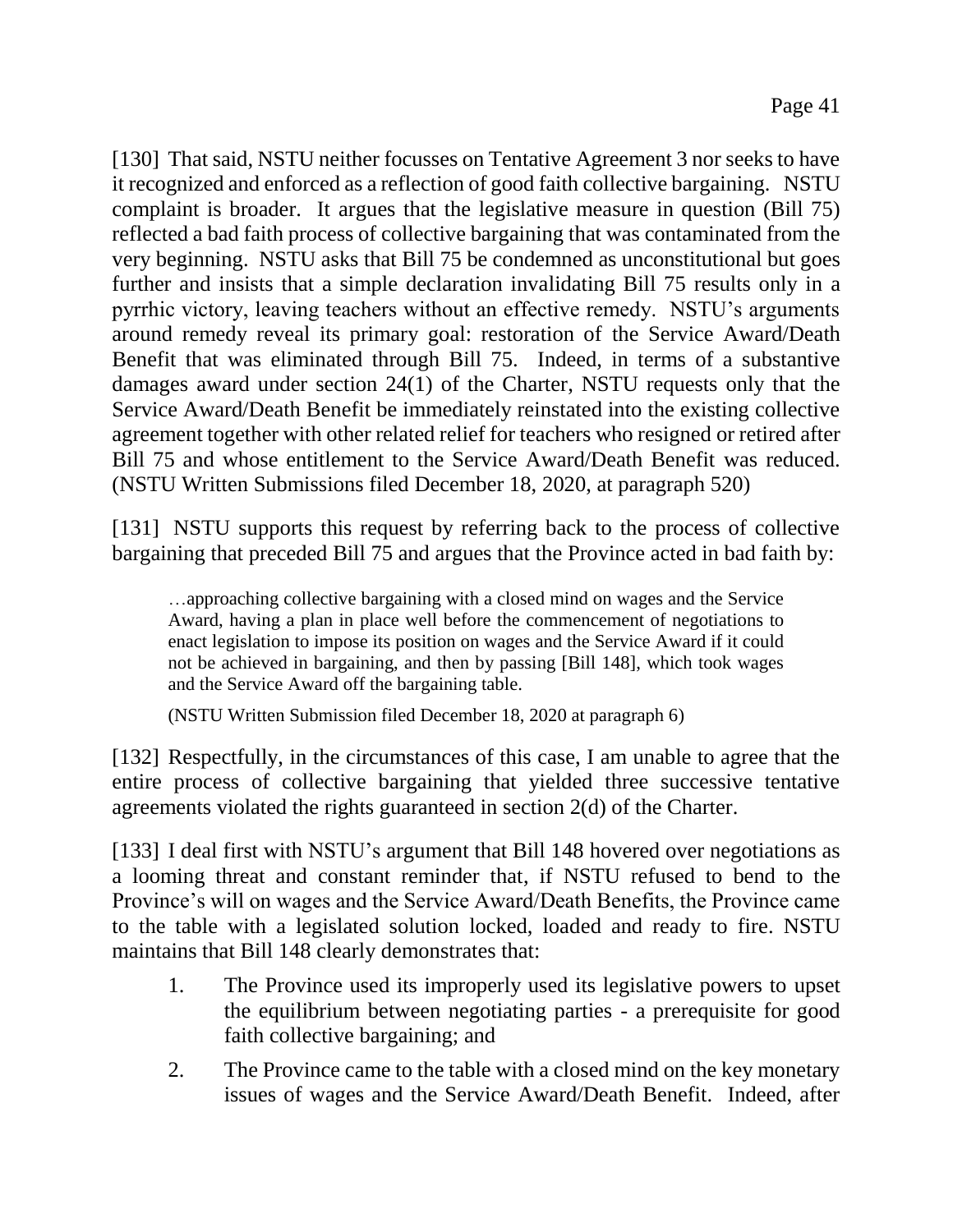Bill 148 was passed, NSTU points to evidence in which the Province relied upon Bill 148 as a justification for maintaining a tough and rigid position on these monetary issues. The Province's negotiators confirmed that they did not have a mandate to negotiated outside the provisions of Bill 148.

[134] NSTU identifies Bill 148 as the instrument or legislative measure which rendered collective bargaining futile or meaningless. However, NSTU does not challenge the constitutionality of Bill 148 in this proceeding. It focusses on Bill 75 as the legislative measure that ultimately ended collective bargaining and unilaterally forced NSTU to accept a new collective agreement. In response, the Province points out that Courts must presume legislation is constitutional and serves a valid public purpose unless it is being directly challenged which, again, is not the case here. (*Harper* v *Canada (Attorney General)*, 2000 SCC 57 at paragraph 9) Even where a party directly challenges the constitutionality of specific legislation (which is not occurring here in so far as Bill 148 is concerned), a stay temporary of the statutory power is an exceptional remedy. In *Alberta Union of Provincial Employees* v *Alberta*, 2019 ABCA 320, the union sought an injunction temporarily staying legislation which unilateral imposed new collective agreement terms on the union members. The Alberta Court of Appeal concluded that the presumption of constitutionality could only be temporarily accepted in the "clearest of cases". (at paragraphs  $14 - 17$ )

[135] Neither side has presented any law (and I am not aware of any law) conferring extraordinary judicial discretion to excuse or avoid the presumption of constitutionality. Even if such law exists, it is difficult to see how it might be applied here where the constitutionality of the impugned legislative measure which the employee criticizes (Bill 148) is not put in issue in the proceeding.

[136] NSTU acknowledged that it is not challenging the constitutionality of Bill 148 in this proceeding and insists that it is not attempting to launch a collateral attack on Bill 148. Rather, NSTU states that the issue of whether Bill 148 benefits from the presumption of constitutional validity is irrelevant because:

- 1. Bill 75, not Bill 148, ended collective bargaining between the Province and NSTU;
- 2. Bill 148 received Royal Assent on December 18, 2015, after Tentative Agreement 1 but before Tentative Agreement 2 and Tentative Agreement 3. However, Bill 148 only began to operate and produce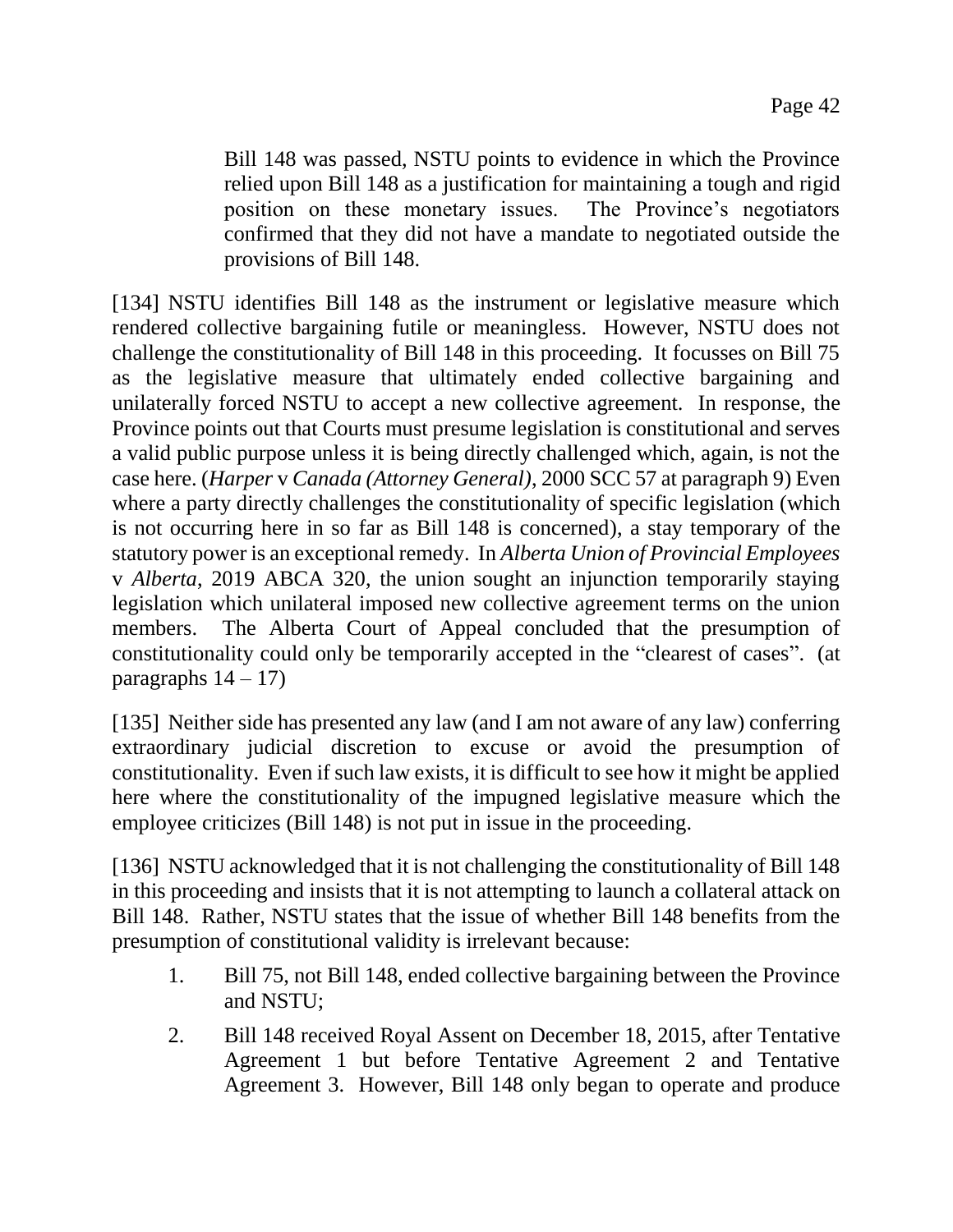effects on August 22, 2017, when it was proclaimed in force. Importantly, from NSTU's perspective, this was *after* Bill 75 was already in place. Put differently, in so far as the constitutionality of Bill 75 is concerned, the dye was already cast *before* Bill 148 was operative. (*Sullivan on the Construction of Statutes*,  $6<sup>th</sup>$  ed., 2014, §24.3); and

3. The only way the presumption of constitutionality afforded Bill 148 might be relevant was if it had retroactive effect and therefore would be deemed operative during the period of collective bargaining between NSTU and the Province. However, NSTU states and I agree, the language of Bill 148 clearly does not support retroactivity. (Halsbury's Laws of Canada (online), *Legislation*, "Retroactivity", (V.1(2)(a), HLG-31) could begin to operate and produce effects during the period of collective bargain NSTU argues that because Bill 148 did not "operate" during the relevant period of time, it is irrelevant.

[137] NSTU concludes that:

Bill 148 has no legal effect on the Employer's conduct during bargaining with the NSTU. Bill 148 did not operate during the contentious period and cannot retroactively "wipe clean" the actions and conduct of the government. The presumption of constitutionality cannot and does not have any bearing on the section 2(d) analysis in relation to Bill 75.

(NSTU Reply Written Submission filed February 12, 2021, at paragraph 6)

[138] In short, NSTU argues that the presumed constitutionality of a legislated measure which is validly enacted but, as yet, inoperative is irrelevant to the question of whether the government's conduct in collective bargaining violated section 2(d).

[139] Respectfully, I disagree. In my view, the presumed constitutionality of a validly enacted but as yet inoperative legislated measure is relevant to the section 2(d) analysis and the corresponding examination of the government employer's conduct during collective bargaining process.

[140] I begin by noting that even though NSTU says the issue of Bill 148 presumed constitutionality is irrelevant, it does not say Bill 148 itself is irrelevant. Quite the contrary, as mentioned, Bill 148 is central to NSTU's argument regarding the Province's alleged bad faith in collective bargaining. For example:

1. The reality is that the legislative measure which influence the parties during the course of collective bargaining was Bill 148, not Bill 75. To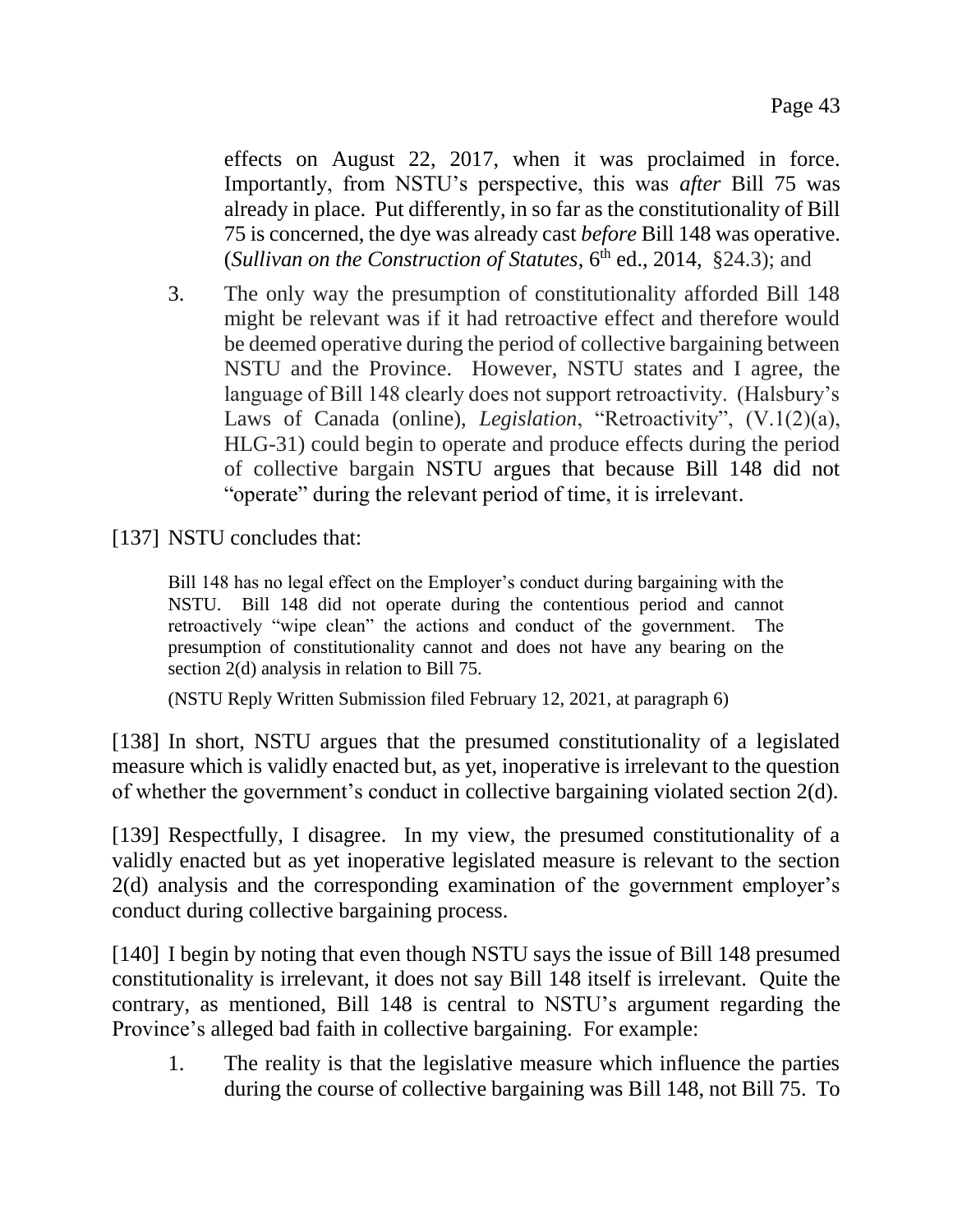the extent the government began to consider a global legislative measure regarding wage restraint and service awards for all public service unions with whom collective bargaining was imminent, Bill 148 (not Bill 75) reflected that approach. Indeed, the idea of Bill 75 would not be conceived until after the parties had already been negotiating for many months and reached three tentative agreements.

- 2. As negotiations began with NSTU, the Province's fiscal mandate was a global strategy applicable to approaching collective bargaining with many public service unions including NSTU. To the extent possible wage restraint legislation was part of that global strategy, it was Bill 148, not Bill 75. The evidence that the Province's global strategy did not target NSTU but was applicable to all public service unions is summarized in paragraphs 52-53;
- 3. NSTU says that the spectre of legislation (which became Bill 148) cast a dark shadow over negotiations with NSTU. Thus, Shelly Morse, President of NSTU and member of NSTU bargaining team, wrote to teachers on November 18, 2015, and warned:

Our lead negotiator was made aware that Government had prepared legislation that would impose the already highly publicized public sector wage settlement on teachers with a five-year deal  $-0\%$ ,  $0\%$ , 0%, 1% and 1%.

The threat of legislation to settle our agreement was real, and we have seen this government use its legislative power to resolve other labour disputes over the last two years.

**In the face of impending draconian legislation it was decided to recommend acceptance of this offer. Your provincial executive believes that while the process to reach this negotiated tentative agreement was not optimal, it is necessary under the current circumstances, and we urge you to vote in favour of this agreement.**

(Emphasis in original)

…

…

Similarly, NSTU's Chief Negotiator and legal counsel, Ron Pink, Q.C. wrote a letter to teachers on November 24, 2015, and which said, in part: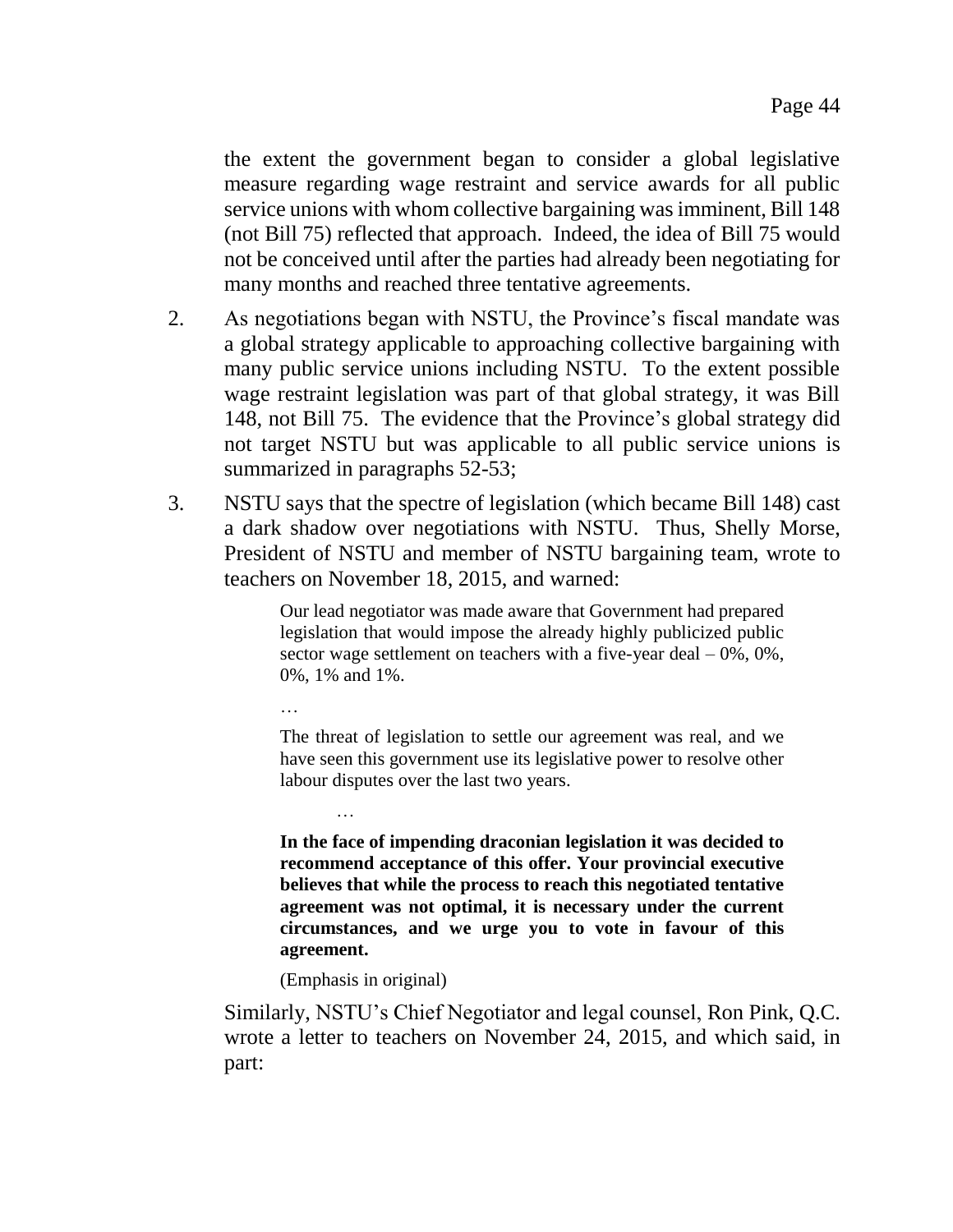Legislation – Our sources advised us that legislation was always an option for the government and if they were to legislate, they may well impose by legislation their unilateral plan to change the Teachers' Provincial Agreement to fall in line with the Action Plan. This would be a serious setback for teachers.

(Emphasis added)

- 4. Based on the evidence, Bill 148 was very clearly passed as response to the teachers' rejection of Tentative Agreement 1. NSTU members voted to reject Tentative Agreement 1 on December 1, 2015. Within 2 weeks, on December 15, 2015, the Legislative Assembly introduced and passed Bill 148. It received Royal Assent two days later on December 18, 2015. Bill 148 was clearly created to establish a new context within which subsequent collective bargaining would occur;
- 5. The passage of Bill 148 after Tentative Agreement 1 was rejected clearly sparked great concern within NSTU and ignited heated debate which would continue throughout collective bargaining. The submissions and evidence relied upon by NSTU in this proceeding includes:
	- a. Evidence that consultation between the NSTU and its members, "[teachers] again expressed the view that the NSUT was being bullied by the Province of Nova Scotia because of the threat to proclaim Bill 148" (NSTU Written Submissions filed December 18, 2020, at paragraph 112);
	- b. A communication from the NSTU President to teachers dated September 23, 2016 and entitled "A Brief Word". It describes Bill 148 as "hanging over us [i.e., teachers] as a restriction and a threat".
	- c. Evidence from the NSTU affiants in this proceeding (Jack MacLeod and Wally Fiander)<sup>5</sup> whose discussions with the Province's representative confirmed to them that "because of Bill 148, the NSTU Negotiating Committee had no ability in bargaining to persuade the Employer [Province] to change its position on salary or the elimination of the Service Award." (NSTU Written Submissions filed December 18, 2020, at

 $\overline{a}$ 

<sup>&</sup>lt;sup>5</sup> Jack MacLeod is an Executive Staff Officer with NSTU and, at all material times, was on the NSTU Negotiating Committee. Wally Fiander is also an Executive Staff Officer with NSTU and, at all material times, was an elected member of NSTU's Provincial Executive.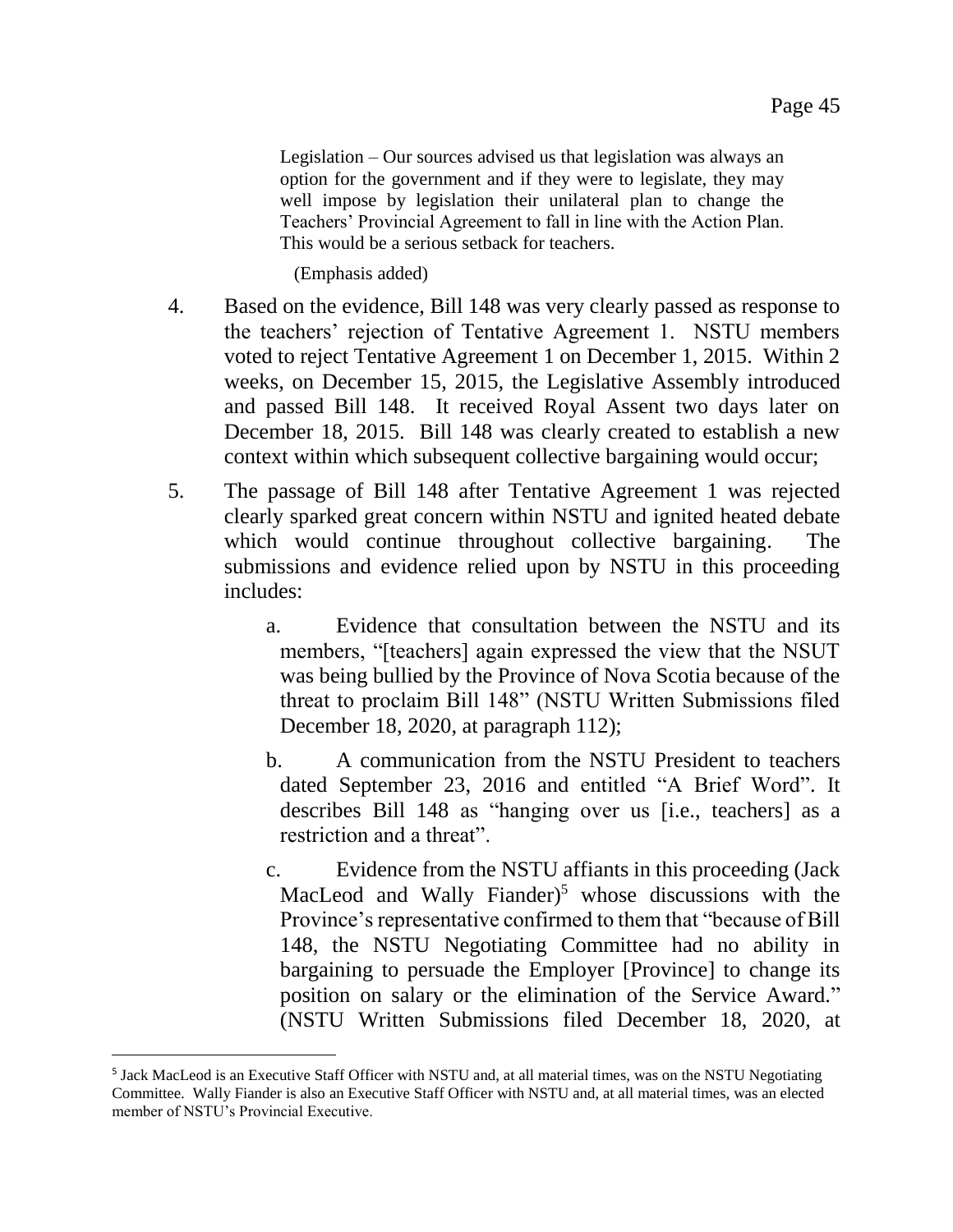paragraph 119) This evidence was not contested by the Province and, indeed, agrees that "it is a fact that Bill 148 placed restrictions on what concessions the Province could make with respect to wages and the Service Award." (Province's Reply Submissions filed January 22, 2021, at paragraph 95)

- d. On January 25, 2017, as teachers were contemplated Tentative Agreement 3, NSTU President wrote to members saying, in part, that: "The dark shadow of Bill 148 and the threat of an imposed contract have loomed heavily over the process."
- 6. NSTU does not suggest that anybody misinterpreted Bill 148. Rather, it is the actual accepted terms of Bill 148 that NSTU states compromised collective bargaining. To the extent any legislative measure impacted the actual negotiations between NSTU and the Province, it was Bill 148. Bill 75 was only conceived, passed and proclaimed in force after Tentative Agreement 3. Bill 75 is obviously important because it definitively terminated collective bargaining and imposed a collective agreement on teachers. But the legislative measure that influenced collective bargaining and cast a shadow over ongoing negotiations was Bill 148, not Bill 75. In short, addressing the context of collective bargaining and the Province's conduct leading up to Bill 75 cannot occur without also engaging in a deeper examination of Bill 148.

[141] Although passed in the midst of contentious negotiations with NSTU, Bill 148 reflected a unified, global strategy which the government hoped to bring to bear when entering the process of collective bargaining with numerous public service unions, particularly on the issue of wage restraint. To that extent, Bill 148 did not represent some distant, currently inoperative and only potentially binding legislative measure that might possibly affect collective bargaining. On the contrary, Bill 148 was a live and controversial law that hovered over the parties during the course of collective bargaining. The idea of a legislative measure specific to teachers (Bill 75) only arose after Tentative Agreement 3 was concluded; after collective bargaining had ended; and as a last-minute effort by Province to end a perceived impasse.

[142] Bill 148 is not only relevant but an essential to NSTU's criticisms of the Province's conduct during collective bargaining. Thus, Bill 148 is relevant because:

1. The only legislative measure that was in play and influenced the government's conduct during the period of collective bargaining; and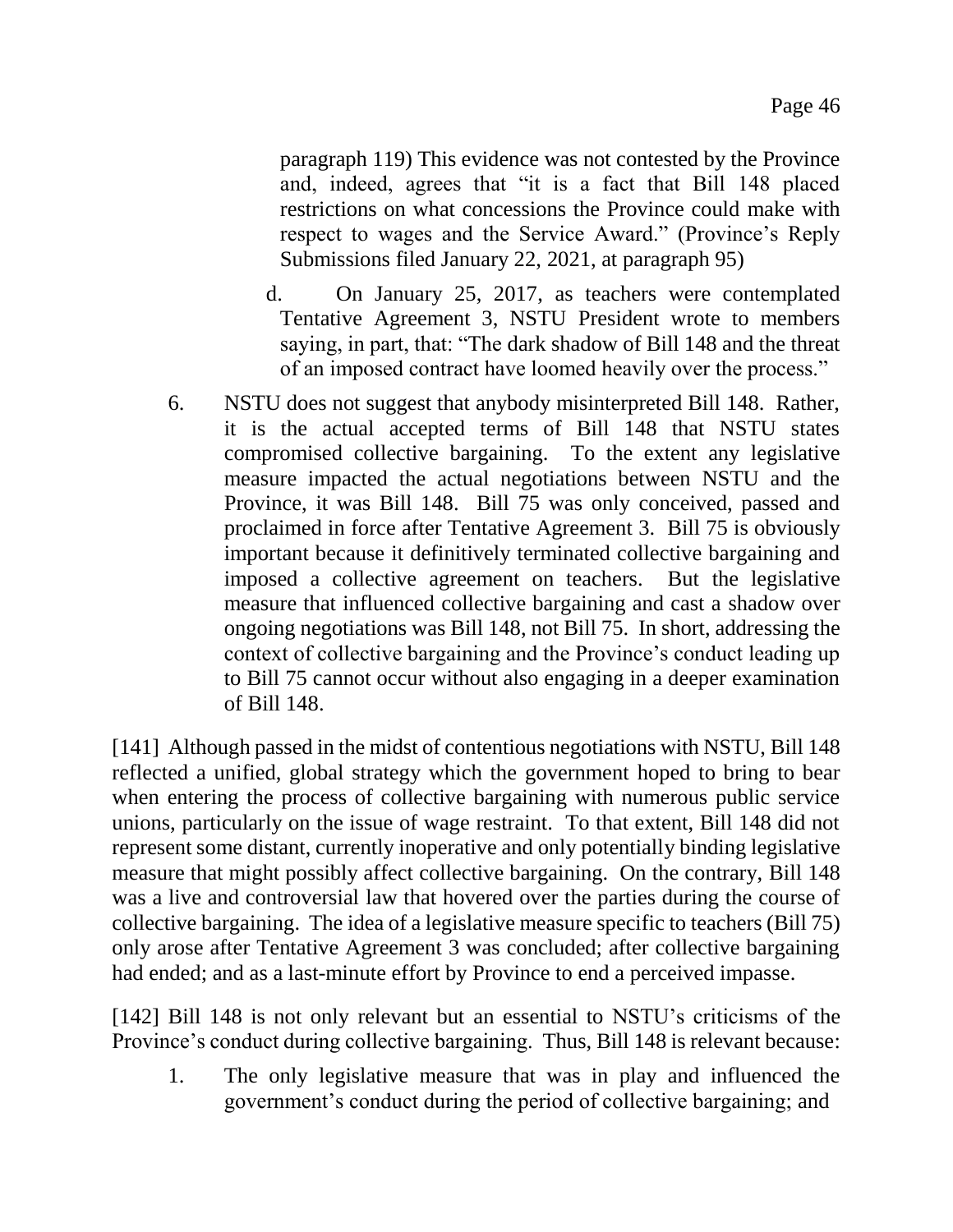2. The only legislative measure that NSTU viewed as a present threat and concrete proof that the Province intended to impose its will on the process by agreement is possible but certainly by legislation if necessary;

[143] The status of Bill 75 as a validly enacted legislative measure gives it evidentiary value and weight in this proceeding. Indeed, it is precisely because Bill 148 was deemed sufficiently important to be introduced in the Legislative Assembly and then passed by the Legislative Assembly that it became relevant and considered by NSTU to be especially powerful evidence.

[144] This conclusion is consistent with the legal status of an enacted statute – regardless of whether it is proclaimed in force. In *Sullivan on the Construction of Statutes*,  $6<sup>th</sup>$  ed., 2014, the authors state at §24.3:

When legislation is enacted, it becomes part of the official statute book of the jurisdiction. As such, it is part of the body of rules recognized as law. However, it is only when legislation commences or comes into force that it begins to operate and produce effects. At this point it becomes binding on those to whom it applies. There are thus two senses in which legislation "becomes law": (1) upon enactment, it declares new legal rules and (2) upon commencement those rules become binding on persons and capable of producing legal effects.

(Emphasis added)

[145] Legislation which is enacted but not proclaimed in force (like Bill 148 during the relevant period of time) is still recognized as law and declares new rules. This helps explains why Bill 148 understandably attracted significant attention during negotiations. The democratically elected members of the Legislative Assembly do not engage the rigorous legislative process for frivolous or trivial reasons. And the consequences which attach to the ultimate by-product of that process (a validly enacted legislative measure) are serious, and not frivolous or trivial.

[146] Respectfully, NSTU's argument that the presumption regarding the constitutionality of Bill 148 only become relevant after it is proclaimed in force runs contrary to the manner in which our democratic system of government operates. In our system of government, the members of the Legislative Assembly that introduce statutes, determine the underlying public purpose and ultimately vote on whether the statute passes or fails. It is also the Legislative Assembly that determines how a statute might be declared in force. In the case of Bill 148, the Executive Council's power to proclaim the bill in force is not inherent but based upon an express grant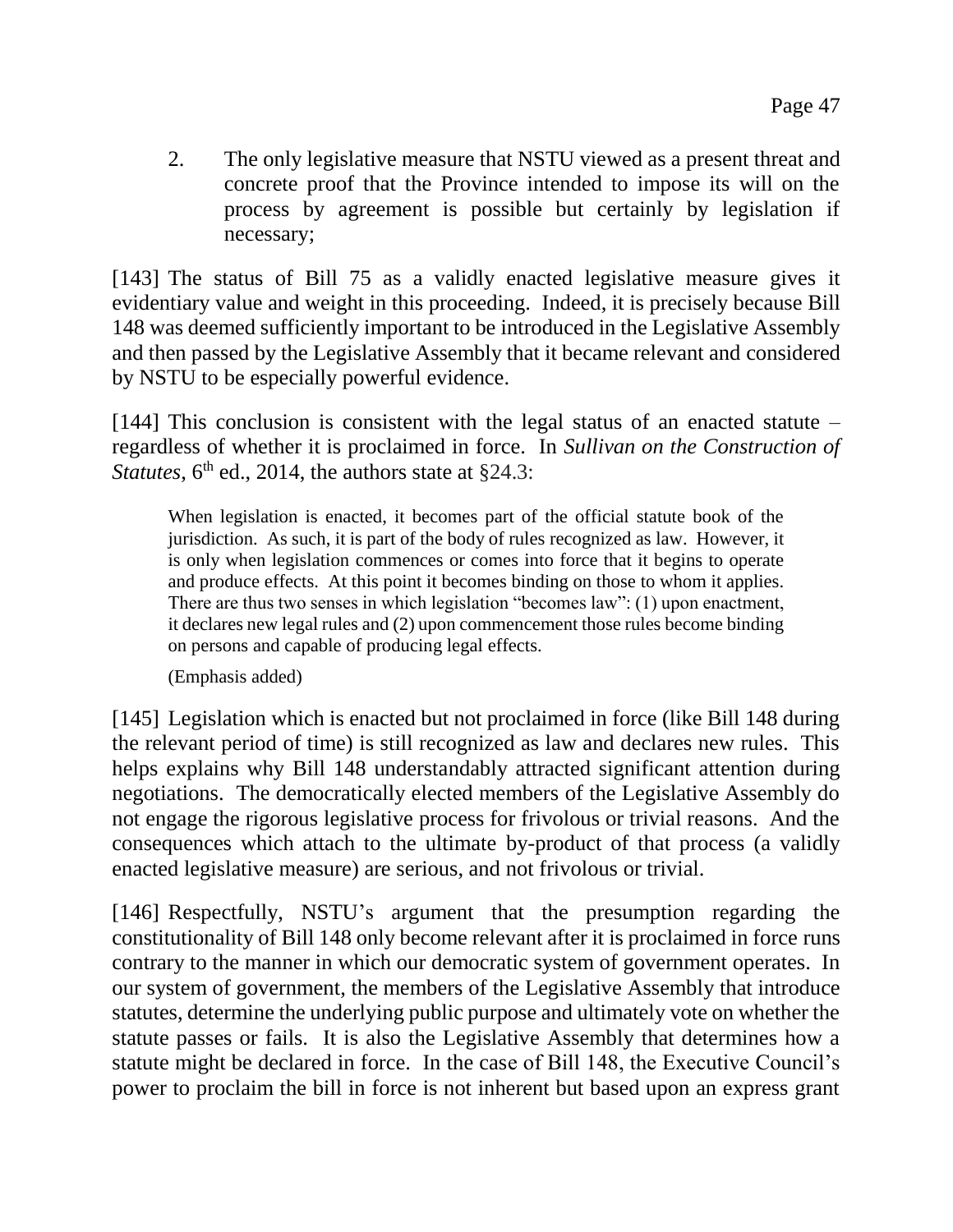by the predominant authority of the Legislative Assembly. Thus, section 30 of Bill 148 states: This Act comes into force on such day as the Governor in Council order and declares by proclamation."

[147] In sum, the issues which inspire the presumption of constitutionality arise during (and are legitimized by) the process which begins in the Legislative Assembly and culminates when the members of that assembly vote. By contrast, in the case of Bill 148, the Executive Council only determines when to proclaim a statute in force and it can only do so with the Legislative Assembly's prior, express approval. Respectfully, the notion that statutes passed by the Legislative Assembly might not be presumed constitutional or passed for a valid purpose until proclaimed in force by the Executive Council grossly overstates the Executive Council's role in the legislative process.

[148] In my view, based on the facts and the significance of Bill 148 during the course of collective bargaining, NSTU has not offered a viable path of legal reasoning which would allow the Court to safely conclude that the presumption of constitutionality is irrelevant and does not apply.

[149] Given my conclusion that Bill 148 is relevant and that the presumption of constitutionality is also relevant and applicable, an important but troubling question arises: how can a statute presumed to be constitutional and passed for a valid public purpose also somehow facilitate a serious violation of NSTU's Charter rights?

[150] NSTU's arguments are ultimately founded upon the proposition that only law which has "become binding on persons and capable of producing legal effects" is relevant to collective bargaining and the corresponding Charter guarantees in section 2(d). Respectfully, for the reasons given, I cannot accept that proposition.

[151] The presumption of constitutionality is a rule of law. And persons engaged in collective bargaining are obviously and justifiably influenced by relevant statutes which, although not proclaimed in force, are nevertheless deemed to be part of the body of rules recognizes as law. As mentioned, NSTU relies upon the same sense of seriousness and importance which attaches to enacted legislation that NSTU when discussing what it describes as the acutely corrosive impact of Bill 148 on the collective bargaining process. However, NSTU's argument contradicts that pressing concern and undermines the overriding and well-established legal presumption that Bill 148 is constitutional and passed for a valid (not invalid) purpose.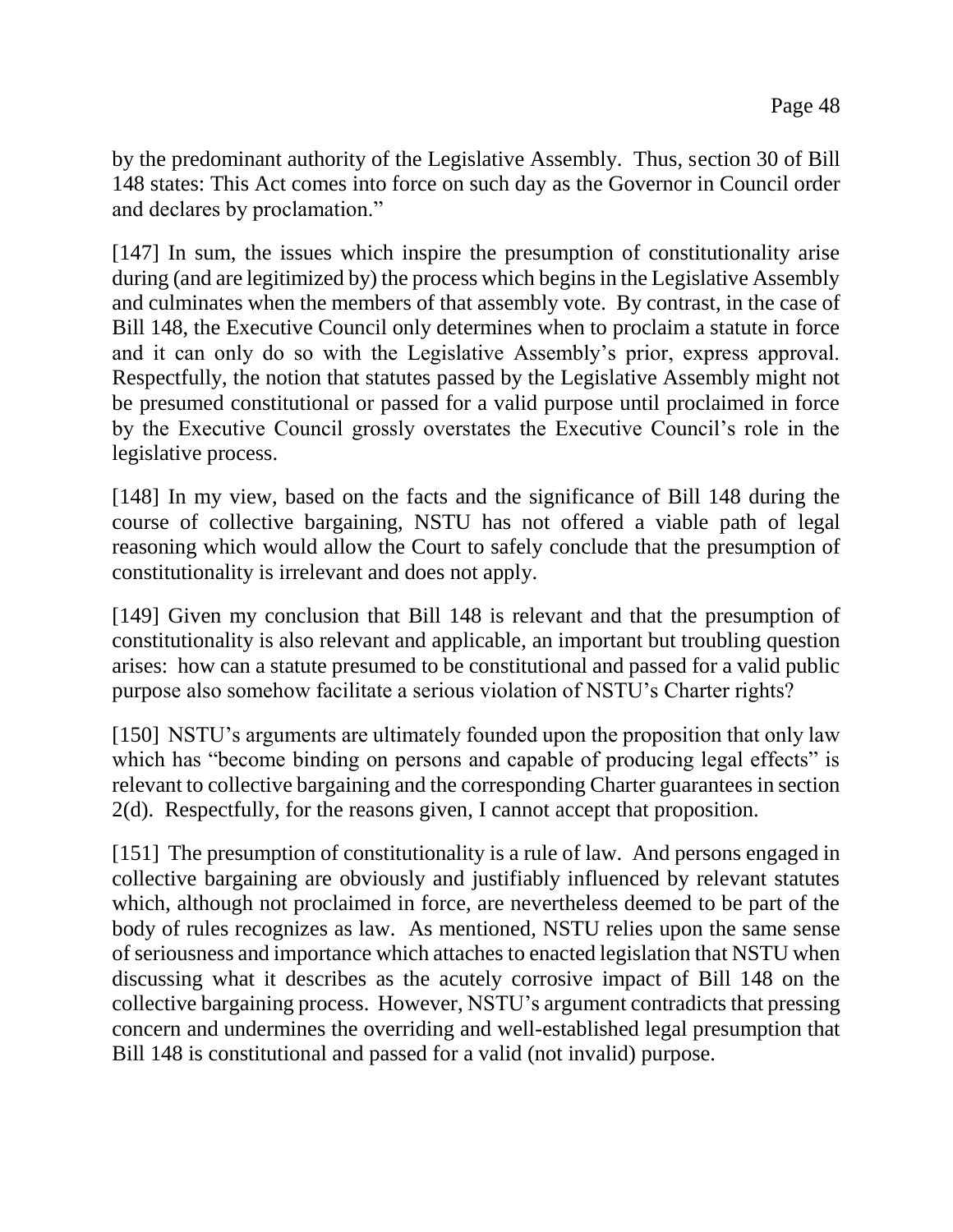[152] NSTU asks the Court to find that Bill 75 is unconstitutional because it reflects a process of bad faith collective bargaining on the part of the Province. However, in my view, Bill 75 cannot be viewed in isolation when examining the employergovernment's alleged misconduct in collective bargaining. In reality, the alleged misconduct which supports the NSTU's arguments regarding bad faith is clearly associated with and largely attributed to a different, preceding legislative measure (Bill 148). To determine or infer that a legislative measure (Bill 148) was also passed for an unconstitutional and invalid purpose (i.e., exposes employer misconduct designed to undermine section 2(d) Charter rights) is untenable because:

- 1. The constitutionality of Bill 148 was not placed in issue in this proceeding. For the Court to now comment on the constitutionality of Bill 148 would require me to venture into areas that are not properly before the Court, without giving the parties a fair opportunity to address that specific issue. I am not prepared to do that; and
- 2. NSTU's argument that Bill 148 represents powerful evidence of government misconduct contradicts Bill 148 entitlement to the legal presumption of constitutionality. Again, I was neither given nor could I find any law that might enable the Court to waive or ignore this wellestablished legal presumption. In my view, the legal presumption that Bill 148 is constitutional and passed for a valid purpose is both relevant is the controlling law.

[153] In the end, I am unable to conclude or draw the factual inference that Bill 148 supports NSTU's arguments regarding the Province's alleged misconduct during collective bargaining. On the contrary, for the purposes of this proceeding, I am compelled to presume that Bill 148 was constitutional and passed for a valid public purpose. The necessary corollary is that Bill 148 was not passed for the invalid purpose of destroying the collective bargaining process, threatening NSTU or otherwise violating NSTU's section 2(d) Charter rights. Drawing that type of conclusion or inference would contravene the presumption of constitutionality.

[154] I am sensitive to the fact the legal presumption Bill 148 is constitutional and passed for a valid public purpose significantly diminishes central aspects of NSTU's arguments regarding the Province's conduct during collective bargaining process that led to Bill 75.

[155] I am also live to the concern that governments might: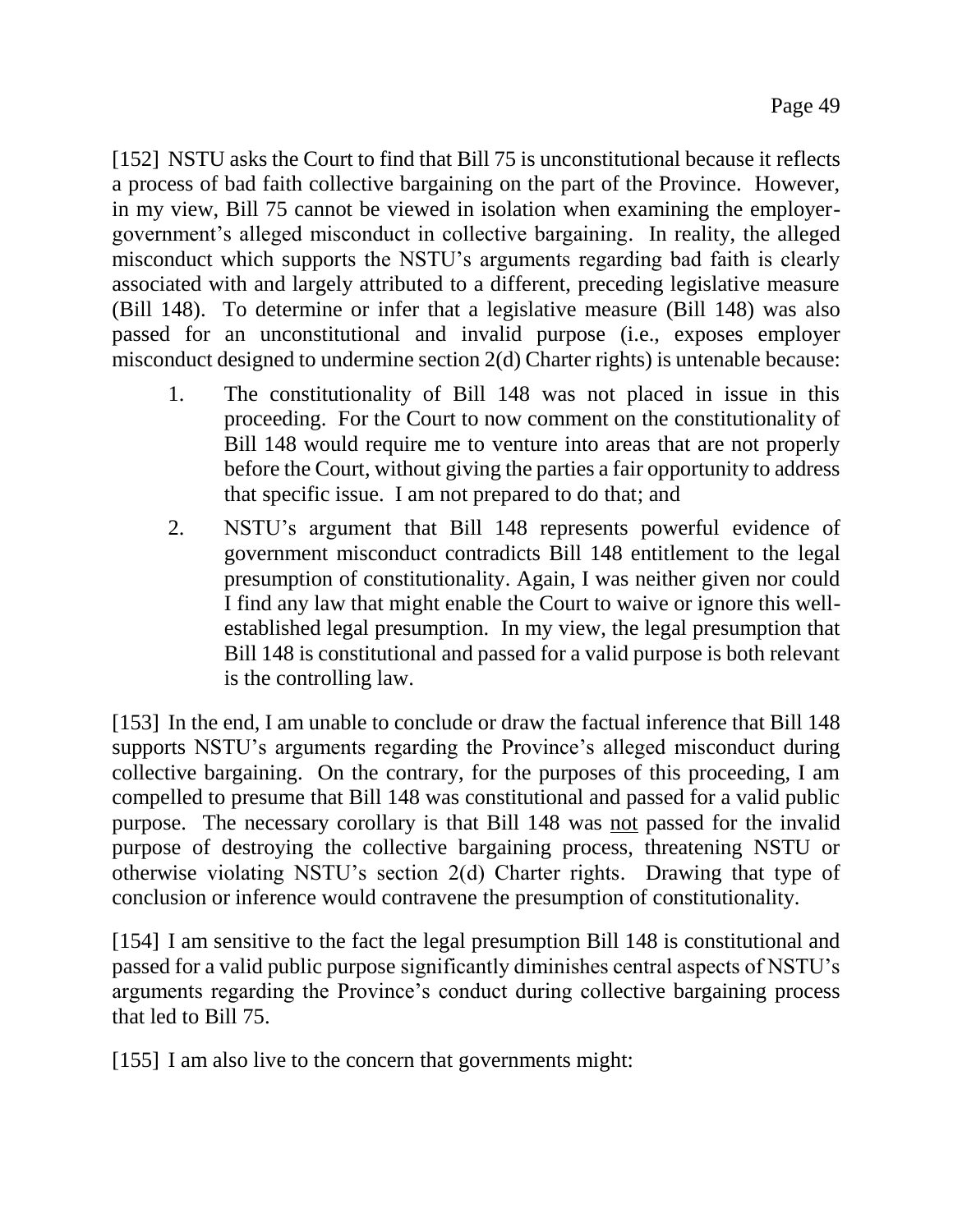- 1. Begin the collective bargaining process by passing legislation which severely limits what might be achieved through negotiations on important monetary issues such as wages and benefits;
- 2. Rather than proclaiming it in force, have this legislation serve as the ongoing statutory backdrop for collective bargaining, constraining the government's negotiating positions on key monetary issues;
- 3. Failing agreement which accords with the enacted legislation, create and pass a different, new statute which imposes similar restrictions on wages and benefits; and then
- 4. Expect that the only legislative measure which will attract judicial scrutiny in a subsequent Charter challenge under section 2(d) is the new statute and not the original, "backdrop" statute.

[156] In my view, in so far as the process of collective bargaining is concerned, the constitutionality of Bill 75 is tied to the constitutionality of Bill 148, which is not in issue here. However, in fairness, the Province neither launched this proceeding nor demanded that the scope of issues in this proceeding be narrowed to Bill 75 only; allowing Bill 148 to escape constitutional scrutiny in this proceeding. It appears that the parties asked that the Nova Scotia Court of Appeal give legal advice regarding the constitutionality of Bill 148 in a separate proceeding (*Reference re Bill 148*). As indicated above, the Court of Appeal exercised its discretion and declined to provide the requested legal advice in the absence of better, admissible evidence. In any event, the Province cannot be held solely responsible for the fact that the constitutionality of Bill 148 is not raised in this proceeding.

[157] In any event, I wish to be clear that:

- 1. I have not determined (and was not asked to determine) whether Bill 148 was constitutional and respected NSTU's Charter rights based on the facts of this case;
- 2. I have not determined (and was not asked to determine) whether Bill 148 was unconstitutional and disrespected NSTU's Charter rights based on the facts of this case.
- 3. Bill 148 was never amended to exclude teachers. Rather, on August 22, 2017, the Executive Council proclaimed Bill 148 in force and also relied upon its authority under section to make a regulation exempting teachers, among others from the operation of Bill 148. This was more than 6 months after Bill 75 was proclaimed in force. The regulation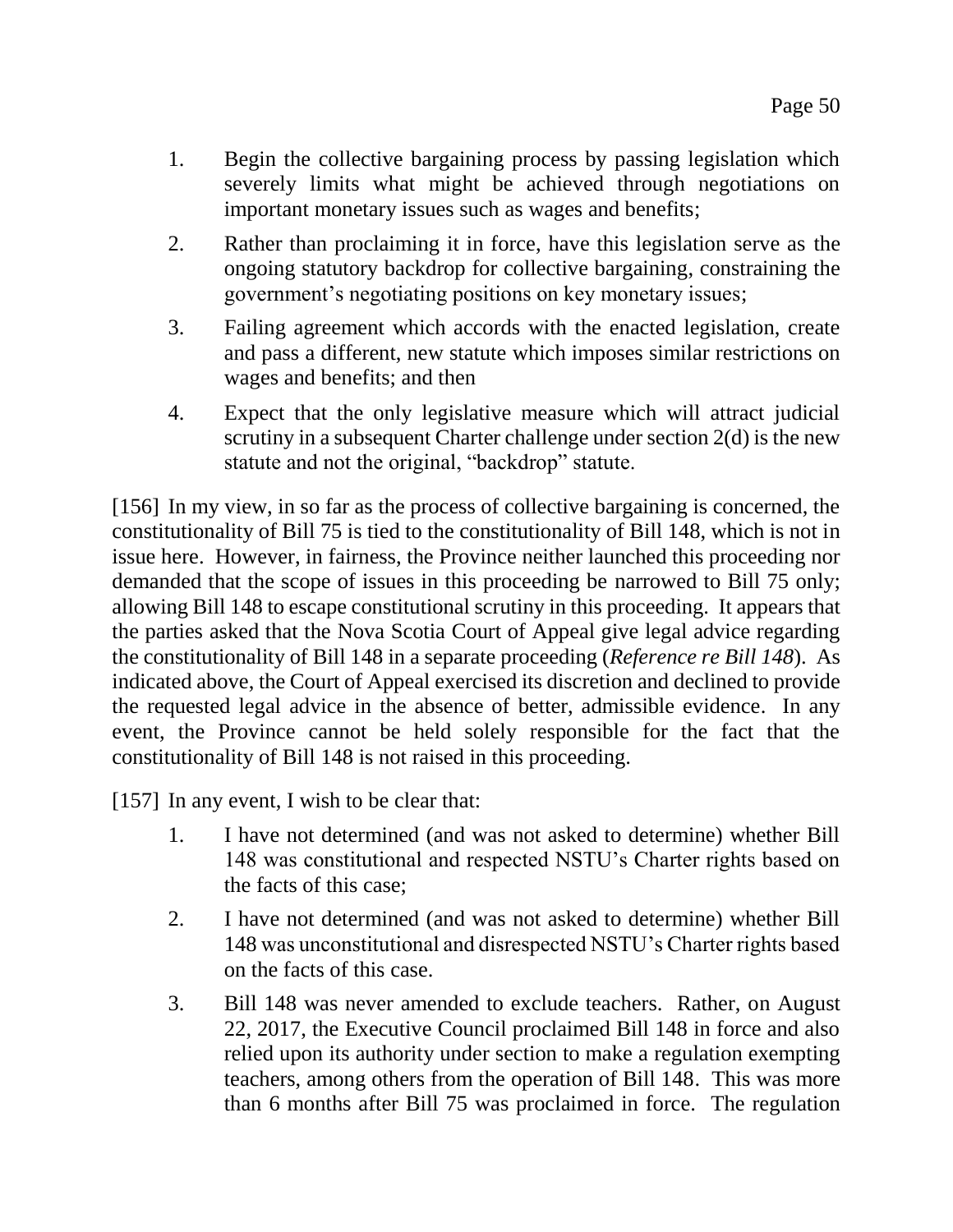was not made retroactive in its operation. I have not determined (nor was asked to determine) the constitutionality of these regulations or how they might impact on NSTU's Charter rights.

Rather, I have applied the presumption of constitutionality in this proceeding as a rule of law as opposed to a more fulsome and contextual analysis as to the constitutionality of Bill 148.

[158] Given the predominant role Bill 148 played in collective bargaining and presuming that Bill 148 is constitutional and passed for a valid purpose, NSTU's arguments that the Province's conduct did not fully respect section 2(d) Charter rights begins to disintegrate. In my view, the remaining evidence is insufficient to satisfy NSTU's burden of demonstrating a further section 2(d) breach regarding Bill 75. My reasons include:

- 1. Bill 75 did not suddenly materialize out of thin air. It followed a process of collective bargaining which was heavily influenced by a presumptively constitutional measure passed for a valid purpose;
- 2. There is no doubt that the monetary issues are of vital importance to the parties engaged in collective bargaining. In *Professional Institute of the Public Service of Canada*, Lauwers, J.A. of the Ontario Court of Appeal stated:

53 As I read the case law, while protection is not afforded to the "fruits" of bargaining, but only to the process by which they are to be negotiated, employer actions unilaterally undermining the ability of unions to bargain about significant matters are constitutionally suspect. Certain matters are, by nature of their importance to the unionized employment relationships, "matters central to the freedom of association": *BC Health Services*, at para. 25. Adversely affecting these in a material way may be constitutionally suspect, depending on the context. These matters include: salary (*Meredith*, at paras. 27-28; *Alberta Reference*, at p. 335); hours of work (*Alberta Reference*, at p. 335); job security and seniority (*BC Health Services*, at para. 130); equitable and humane working conditions (*Alberta Reference*, at p. 368); and health and safety protections (*Alberta Reference*, at p. 368).

54 The Supreme Court has also identified a number of employer actions as being constitutionally suspect for the purposes of s. 2(d), again depending on the context, including the following: taking important matters off the table or restricting the matters that may be discussed (*BC Health Services*, at paras. 111 and 113; *MPAO*, at para. 72); imposing "arbitrary outcomes" (*MPAO*, at para. 72);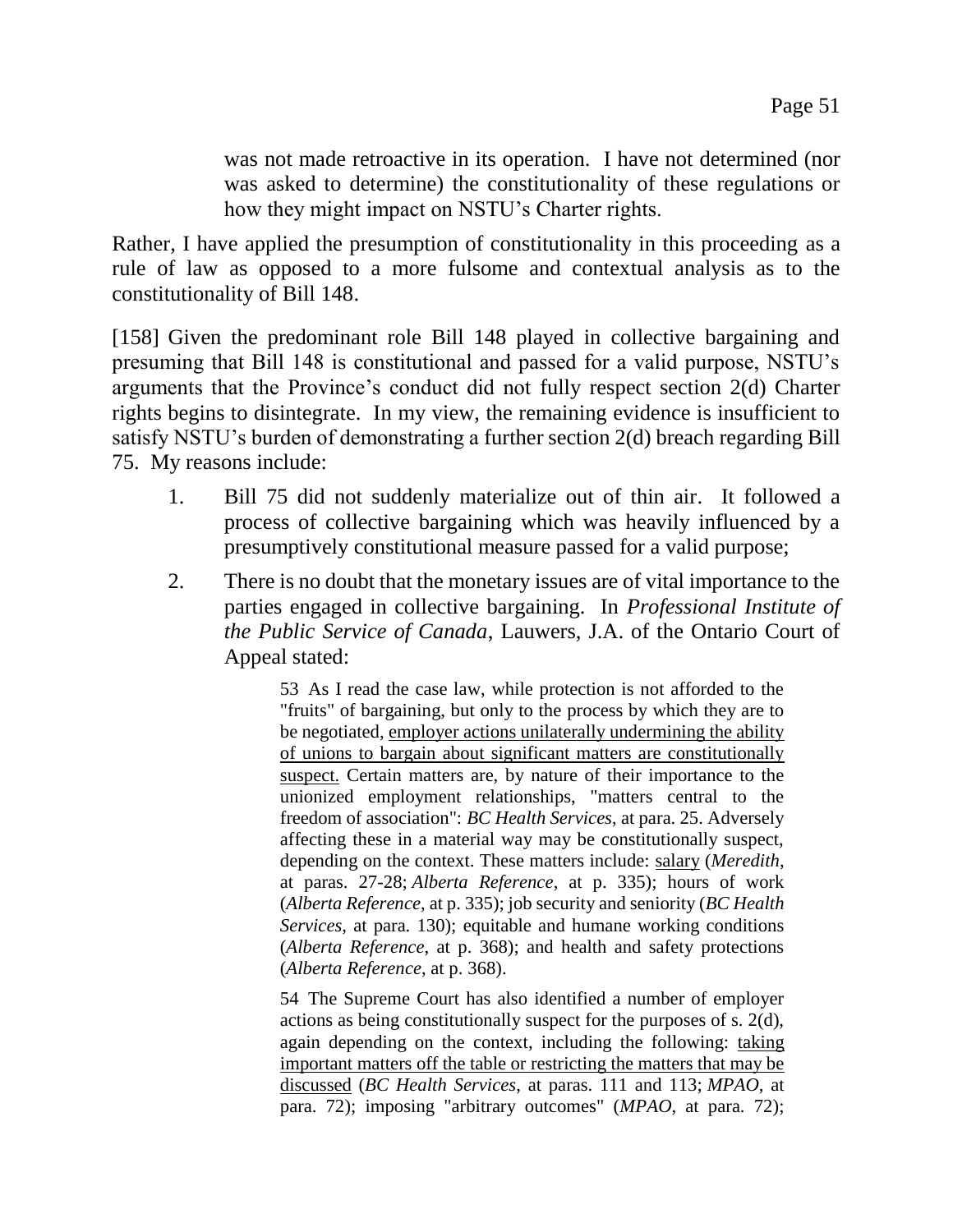unilaterally nullifying negotiated terms (*BC Health Services*, at paras. 11 and 113); removing the right to strike (*SFL*, at para. 54); and imposing limits on future bargaining (*BC Health Services*, at para. 113).

(Emphasis added)

Similarly, at paragraph 152 of *Ontario Public Service Employees Union* v. *Ontario (Minister of Education)*, 2016 ONSC 2197, Lederer, J. observed:

The narrowing of the areas available for negotiations can represent substantial interference with the process of collective bargaining.

However, in this case, the restraints which restricted discussions on these important issues was driven by Bill 148, a legislative measure that is presumed constitutional and passed for a valid (not invalid) purpose in the context of this proceeding. To the extent any negotiating equilibrium was disrupted during the course of negotiations, it was due to Bill 148 (not Bill 75). However, in my view, where one party's negotiating position simply recognizes the terms of a presumptively constitutional statute, that position cannot then be either characterized as substantively unreasonable or condemned as demonstrative of a party that is so inflexible and intransigent to the point of endangering the very existence of collective bargaining;

- 3. With the presumption of constitutionality in place, the evidence does not support a finding that the Province substantially interfered with collective bargaining in purpose or effect in a way that did not fully respect the process. Nor could Bill 148 be deemed to have unconstitutionally upset the equilibrium which permits good faith bargaining to occur.
- 4. Similarly, the goals of good faith collective bargaining were not rendered essentially futile. To that extent, it is relevant that:
	- a. The parties were able to reach three tentative agreements which suggested a measure of success in terms of collective bargaining;
	- b. The tentative agreements which were reached reveal modest gains for the NSTU on wages and paid leave, very modest concessions on the Service Award/Death Benefit and other non-monetary matters including, most notably, the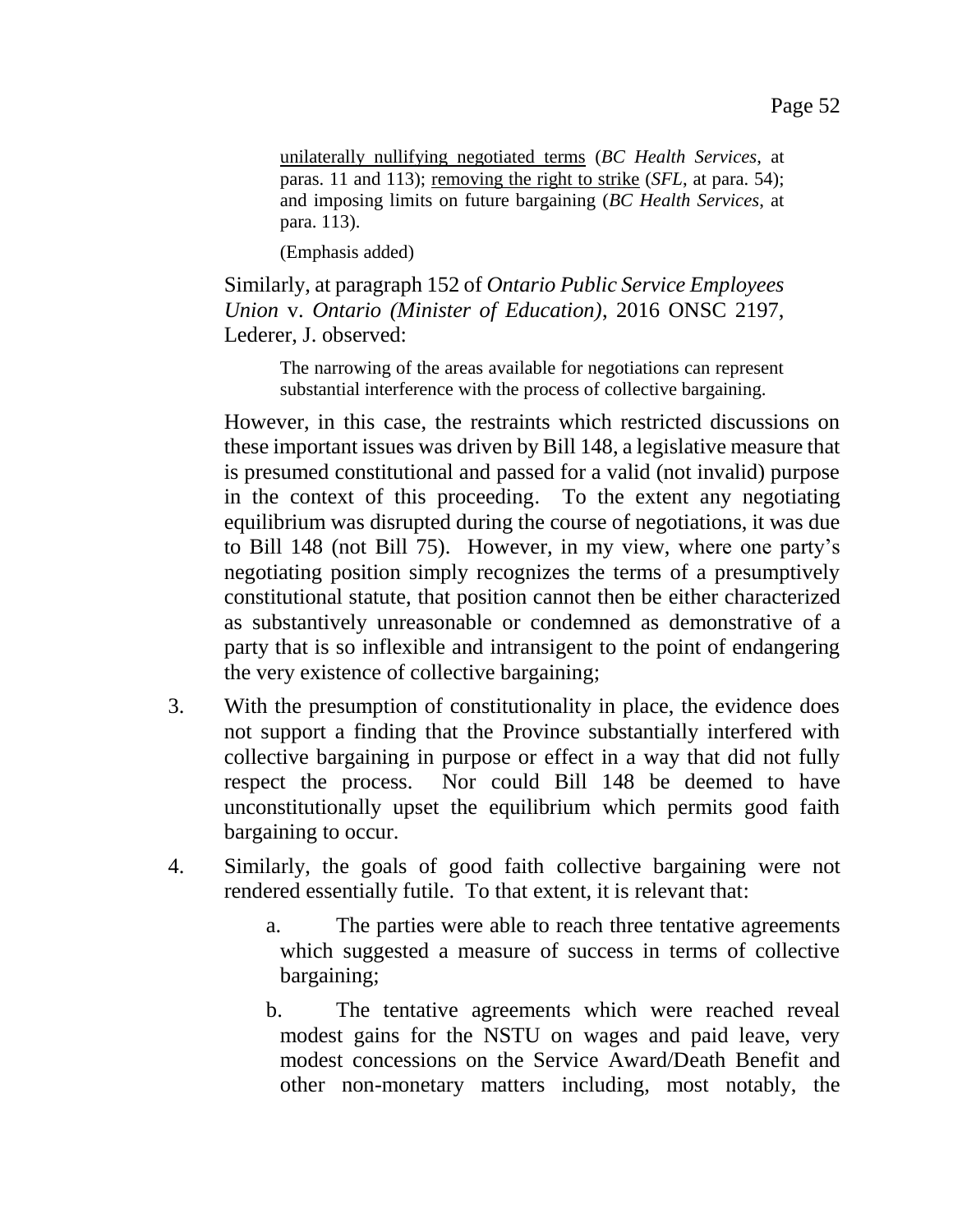"Partnership on Systemic Working Conditions. It is difficult to distinguish between concessions that are legitimate albeit modest and those that are negligible and represent a feigned interest in good faith negotiations belying a desire to see negotiations fail. On this, it is equally difficult for the Court to wade through the weeds of proposed percentage increases in wages and try to separate those which are genuine and legitimate from those illegitimate – particularly without fully knowing the competing operational, policy and financial pressures which arise when governments and public sector unions face off in collective bargaining. I note the following statement by Chartier, J.A. in *Manitoba Federation of Labour et al. v. The Government of Manitoba*, 2021 MBCA 85 ("*Manitoba Federation*"):

As was recently pointed out by the Supreme Court of Canada in *R* v *Chouhan*, 2021 SCC 26, "The wisdom of political choices should be left to such institutions that are accountable to the public through electoral processes" (at para 141). See also *Vriend v Alberta*, [1998] 1 SCR 493, where the Supreme Court of Canada reminds all three branches of government to respect each other's role (at para 136):

Because the courts are independent from the executive and legislature, litigants and citizens generally can rely on the courts to make reasoned and principled decisions according to the dictates of the constitution even though specific decisions may not be universally acclaimed. In carrying out their duties, courts are not to second-guess legislatures and the executives; they are not to make value judgments on what they regard as the proper policy choice; this is for the other branches. Rather, the courts are to uphold the Constitution and have been expressly invited to perform that role by the Constitution itself. But respect by the courts for the legislature and executive role is as important as ensuring that the other branches respect each others' role and the role of the courts.

(emphasis in decision)

In any event, for present purposes and in light of the presumed constitutionality of Bill 148, the gains which NSTU was able to secure through collective bargaining suggest a degree of willingness on the part of the Province to listen and remain open to change. Admittedly, these agreements were reached within the context of restricted limits to the scope of bargaining on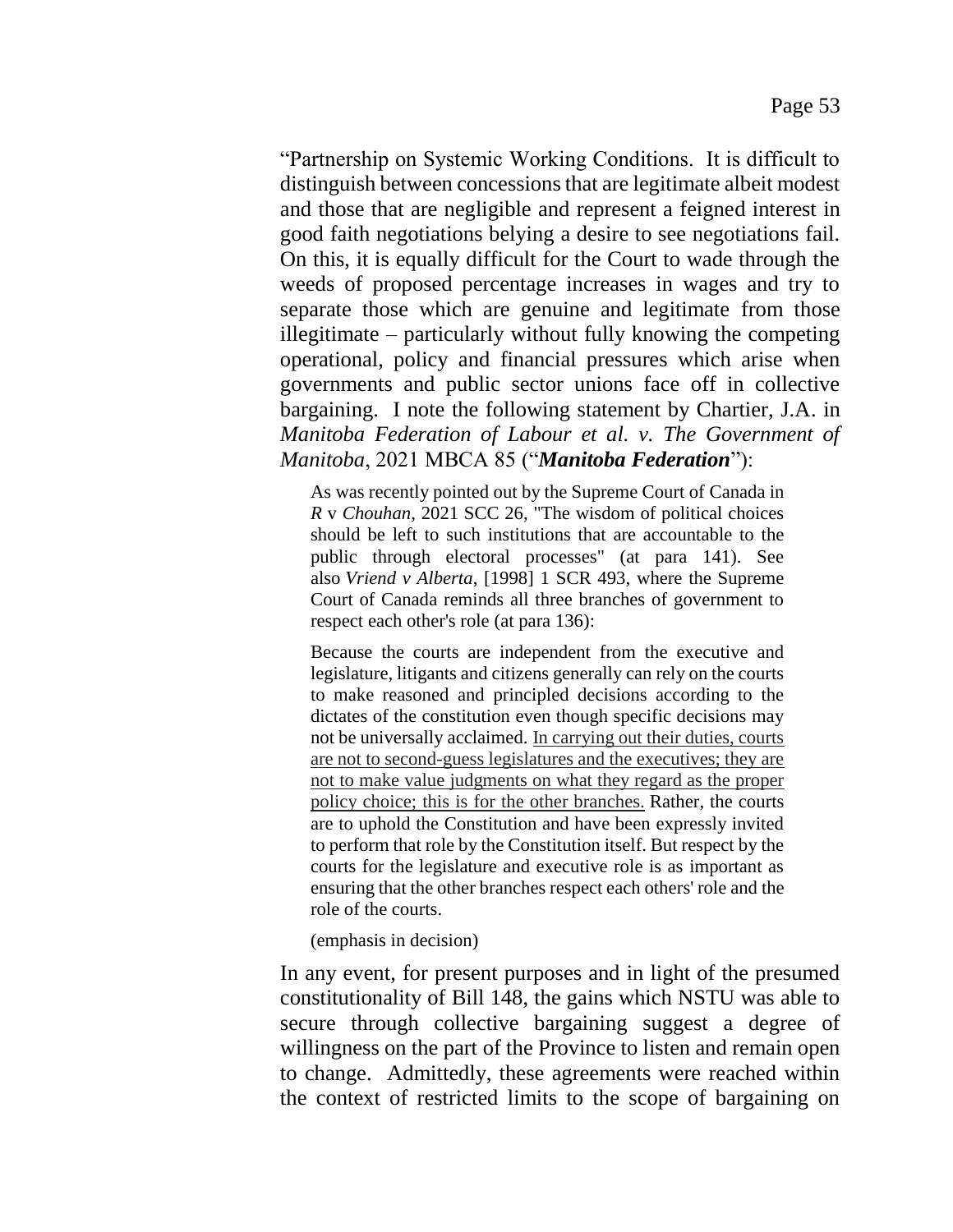important monetary matters but, again, those limits were the product of enacted legislation that enjoys the presumption of constitutionality in these proceedings.

- 5. By the time NSTU members were asked to vote on Tentative Agreement 3, the teachers had engaged in legitimate although limited forms of strike action. The limitations on strike action were based on the NSTU's own decision as to what was strategically appropriate, and not based on any restrictions placed by the Province.
- 6. In my view and accepting the presumption of constitutionality for the purposes of this proceeding, the parties reached a legitimate impasse. In BCTF, Donald, J.A. stated:

An impasse created by the Province through the adoption of unwavering, unreasonable positions and a lack of good faith is not a legitimate impasse. (at paragraph 340)

What separated NSTU and the Province in 2015 was an irreconcilable dispute between the restrictions in Bill 148, especially with respect to the Service Award, and NSTU's demands that those restrictions be relaxed, especially with respect to the Service Award/Death Benefit. Given the presumption of constitutionality, the Province's adherence to the restrictions set out in Bill 148 cannot fairly be characterized as lacking in good faith such that a presumptive constitutional statute becomes unconstitutional and supportive of an invalid public purpose or Charter violation. To that extent, the impasse was legitimate and irreconcilable.

[159] In the end, I am satisfied that Bill 75 violated NSTU's section 2(d) Charter rights but for the reasons given in paragraphs 111 - 126 above.

#### **Section 1 Analysis**

[160] Having found a breach of section 2(d) of the Charter, I move to section 1 of the Charter which states:

[161] The Canadian Charter of Rights and Freedoms guarantees the rights and freedoms set out in it subject only to such reasonable limits prescribed by law as can be demonstrably justified in a free and democratic society.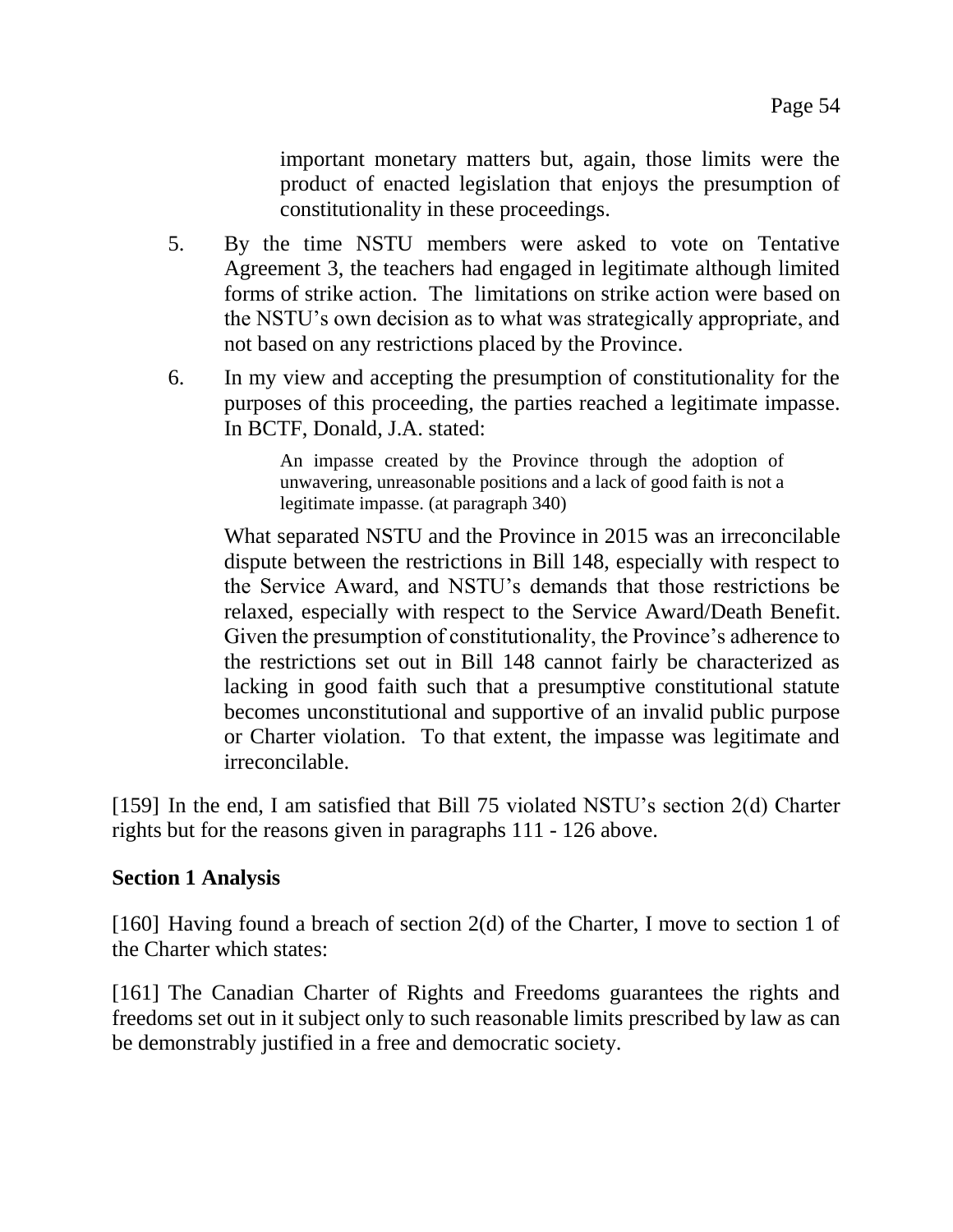[162] The test for determining whether an impugned statute contains such "reasonable limits … as can be demonstrably justified in a free and democratic society" was well-established more than 35 years ago in *R* v *Oakes*, [1986] 1 S.C.R. 103 and summarized in *Health Services* as follows:

First, the objective of the law must be pressing and substantial. Second, there must be a rational connection between the pressing and substantial objective and the means chosen by the law to achieve the objective. Third, the impugned law must be minimally impairing. Finally, there must be proportionality between the objective and the measures adopted by the law, and more specifically, between the salutary and deleterious effects of the law.

(at paragraph 138)

[163] I agree with the Province that the purposes of the legislation ending the teacher's partial strike and its resulting effect on education was pressing and substantial, having regard to the fact that three successive tentative agreements were achieved and then rejected by the teachers.

[164] I further agree with the Province that the rational connection between the Bill 75's purpose and statutory means adopted to achieve that purpose is obvious.

[165] I disagree with the Province that Bill 75 was minimally impairing.

[166] In MPAO, the majority states that the impugned law must impair the Charter right "as little as possible" and that the law "must be carefully tailored so that rights are impaired no more than is necessary" (at paragraph 149).

[167] The Province cites *Health Services* at paragraph 150 for the proposition that a law is minimally impairing if it falls within a range of reasonable alternatives.

[168] Bill 75 fails under either test. The option of simply legislating Tentative Agreement 3 was within the Province's authority and would have served to minimally impair NSTU's section 2(d) Charter rights based on the law and facts before me. It chose not to do so, and it did not address this possibility in its submissions beyond, perhaps, indirectly with the submission that Bill 75 effectively "replicated" Tentative Agreement 3 – a submissions which I rejected above.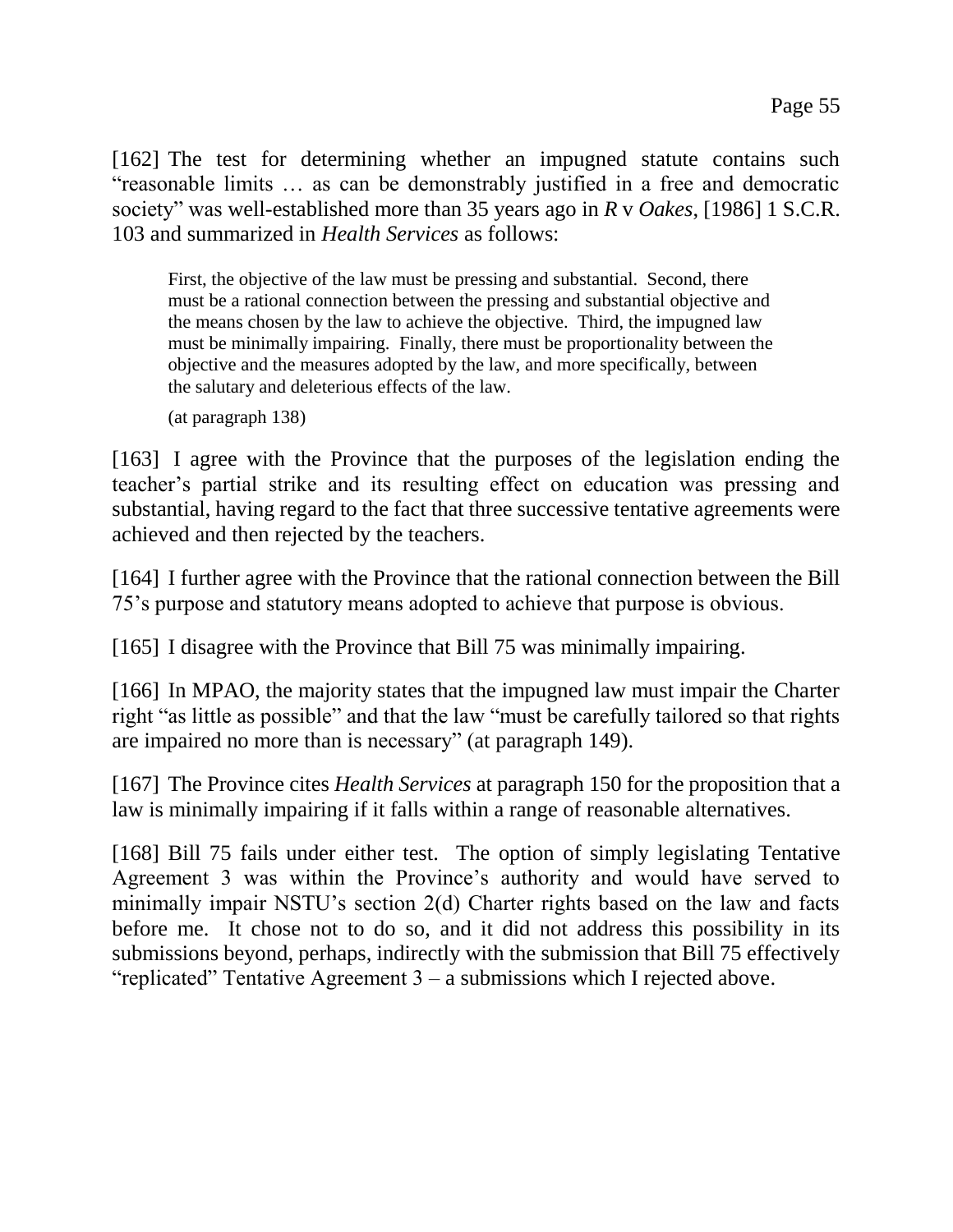[169] According to the Province, Tentative Agreement 3 was the by-product of good faith negotiations. In my view and in the circumstances, the decision to unilaterally legislate an entirely new collective agreement which was worst than Tentative Agreement 3 was not within a reasonable range of circumstances and was not minimally impairing.

[170] Bill 75 violated NSTU's section 2(d) rights and is not saved by section 1.

## **REMEDY**

[171] I declare that Bill 75 and all sections of that Act together with the Schedule to that Act:

- 1. Violate section 2(d) of the Charter and those violations are not justified under section 1 of the Charter; and
- 2. Are unconstitutional and of no force or effect.

[172] There is an issue as to whether the declaration striking the Bill 75 as unconstitutional should take effect immediately or be suspended.

[173] If the declaration is suspended, a proven Charter breach will continue through the period of suspension. To avoid unnecessarily permitting an ongoing Charter breach, the Court requires that the government identify the specific and compelling interest that outweighs the continued breach and, as well, and the manner in which an immediate declaration would endanger that interest - supported by evidence, if necessary. Moreover, any suspensions of declarations of invalidity should be rare. (*Ontario (A.G.)* v *G*, 2020 SCC 38 at paragraph 118)

[174] In my view, the government has not met this burden. The Province refers obliquely to providing the government with some leeway to consider a response but does not offer any compelling reason or evidence to suspend the declaratory relief granted. The declaration of invalidity shall have immediate effect.

[175] NSTU asked that I also reinstate the Service Award/Death Benefit and related damages as a remedy under section 24(1) of the Charter. I am not prepared to grant that remedy given my findings regarding the nature of the Charter breach in this proceeding and the presumption of constitutionality regarding Bill 148.